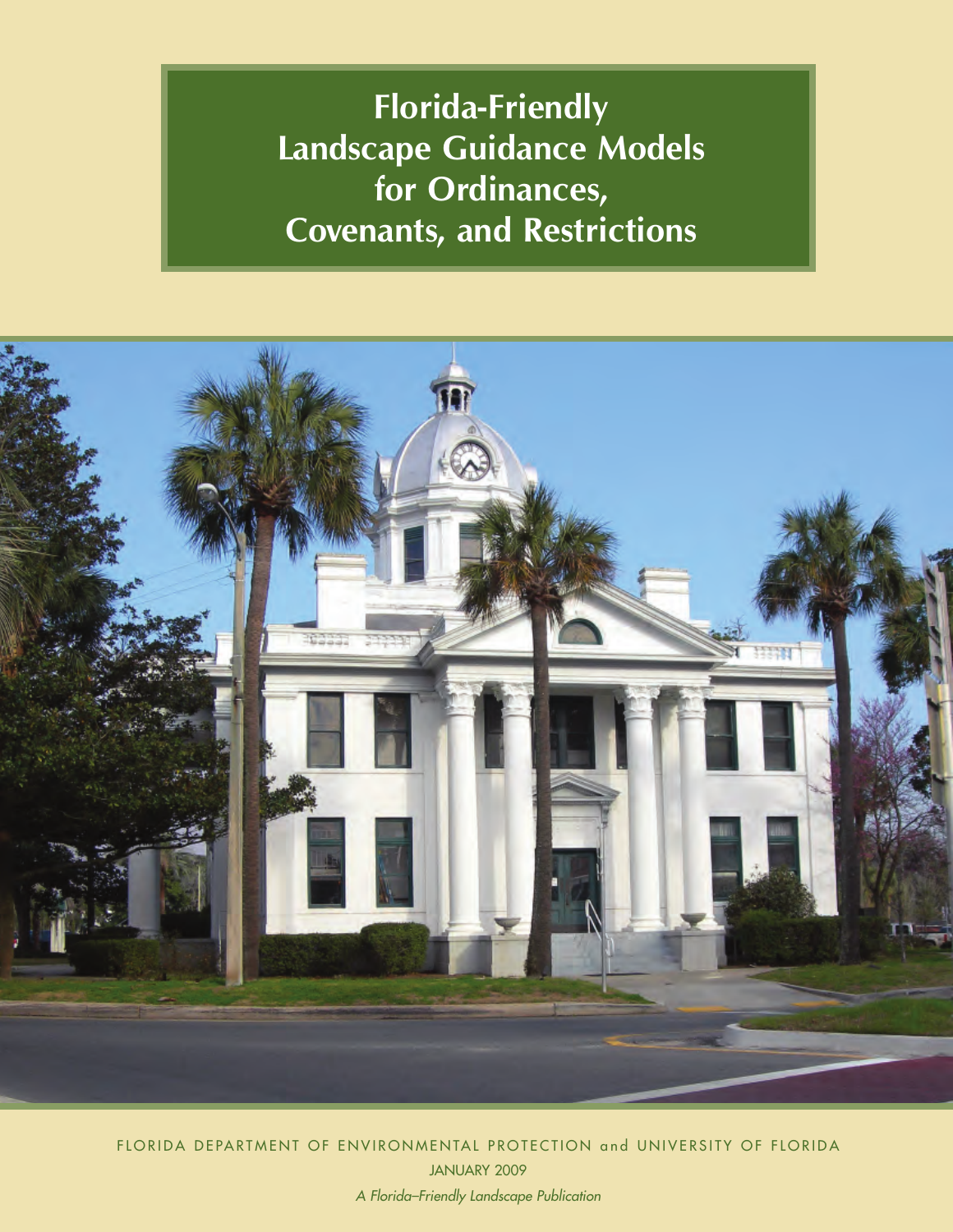Excessive nutrient loading to Florida's surface and ground waters is one of the biggest water quality issues facing our state. It is far easier and much less expensive to minimize the amount of nutrients that get into our waters than it is to treat stormwater and other nonpoint sources of pollution to remove nutrients. A major source of nutrient loading is from fertilizers applied to urban landscaping. To minimize the impacts of such fertilizers, the State of Florida has undertaken several initiatives to promote Florida-Friendly Landscaping and fertilizers.

This book is a compilation of two guidelines for model ordinances to promote Florida-Friendly Landscape principles in local government Land Development Regulations and model restrictive covenants for developments that require Florida-Friendly Landscaping. The first model ordinance guideline is a revision of a 2003 FDEP-led effort to create model ordinance language for use by communities in Florida. It represents FDEP's preference for addressing nonpoint sources of pollution from lawns and landscapes in a comprehensive manner with a strong focus on source controls and education; that is, to prevent stormwater from being polluted in the first place, or to treat it on the site where it is first generated, using low-impact development principles and Best Management Practices.

The second model ordinance is a stand-alone subset of the fertilization sections of the first ordinance. It is a much more limited, addressing only the application of lawn and landscape fertilization, which only addresses one component of the issues associated with fertilization of urban landscapes. This model has been adapted from a draft model ordinance written by the legislatively appointed Consumer Fertilizer Task Force in 2007. The main focus is on the training and professionalism of professional applicators.

Finally, the last section of the booklet addresses the private contract provisions typically found in deed restrictions, subdivision covenants, and other restrictions used by developers and homeowners associations. This document was produced by the University of Florida Levin College of Law.

Copyright January 2009, Florida Department of Environmental Protection

**ii**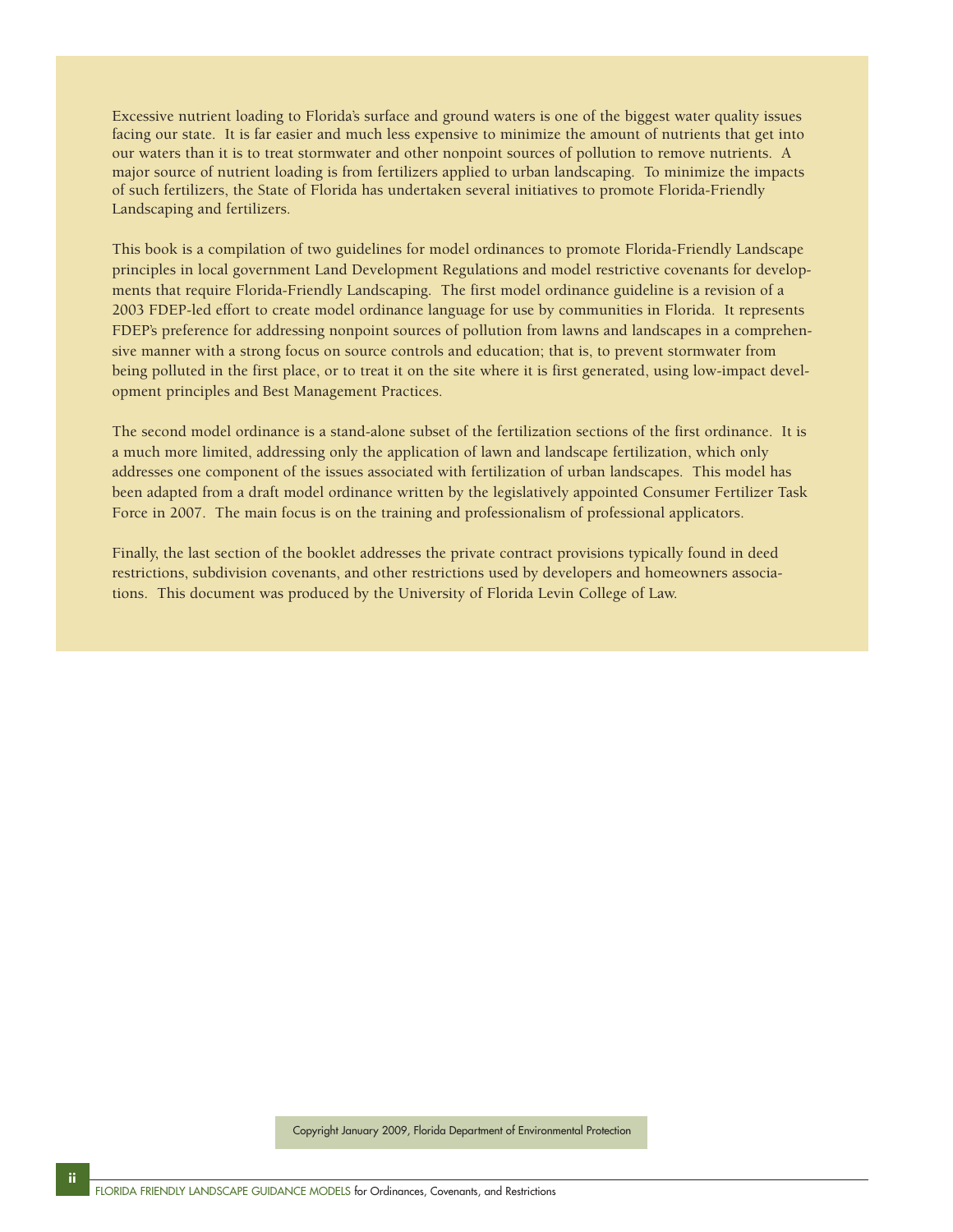# **Table of Contents**

|--|--|

| <b>FLORIDA-FRIENDLY LANDSCAPE</b>     |  |
|---------------------------------------|--|
| <b>GUIDELINES FOR MODEL ORDINANCE</b> |  |
| LANGUAGE FOR PROTECTION OF            |  |
|                                       |  |

| <b>MODEL ORDINANCE FOR</b>  |  |
|-----------------------------|--|
| FLORIDA-FRIENDLY FERTILIZER |  |
|                             |  |

FLORIDA-FRIENDLY LANDSCAPING COVENANTS, CONDITIONS AND RESTRICTIONS ..........................27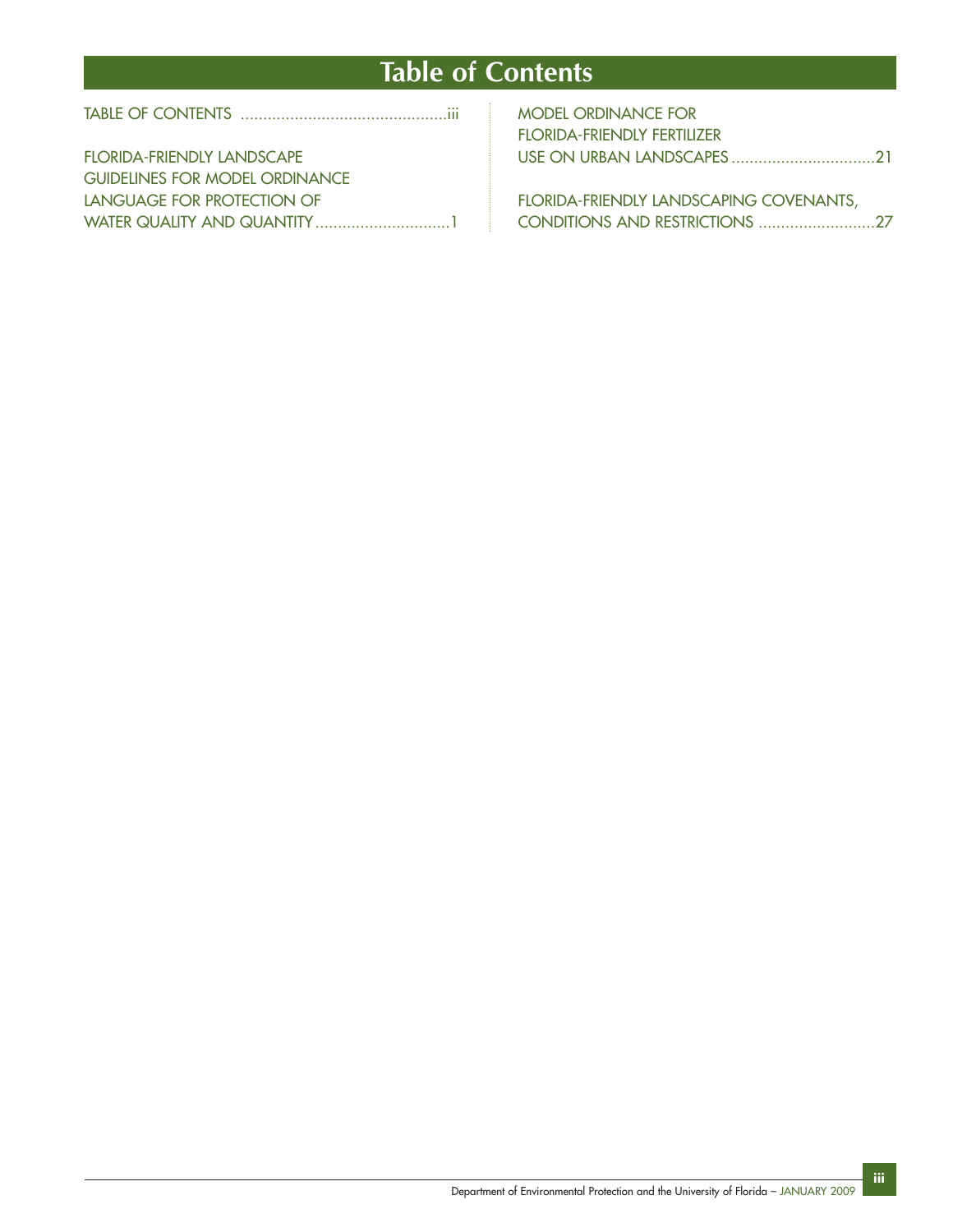## Florida Department of Environmental Protection

# FLORIDA-FRIENDLY LANDSCAPE GUIDELINES FOR MODEL ORDINANCE LANGUAGE FOR PROTECTION OF WATER QUALITY AND QUANTITY January 2009

This document is educational in nature and not meant to be adopted without full and public discussion of its provisions. It was developed by a partnership of industries, agencies, local and regional representatives, and other organizations to provide a sound model for the implementation of local control of water use and nonpoint source pollution issues associated with urban landscapes.

As of the date of publication, the implementation of this language is not mandated by any state or federal law. Communities have been encouraged, however, by Sections 125.568, 166.048, 373.185, 373.228, 373.4595, and 403.067 Florida Statutes, to consider adopting Florida-Friendly ordinances. In addition, the growing number of nutrient- impaired water bodies and the costs of treating nonpoint sources of pollution provide another incentive to adopt these ordinances. This document is an educational tool for those communities seeking advice on preparing this type of ordinance. It also addresses issues of nonpoint source pollution not addressed by many water conservation ordinances. Other model ordinances exist and should be consulted, and a full evaluation of how various provisions might mesh with existing codes is necessary. Most communities will find some features apply to land development codes, others under occupational licensing, nuisance ordinances, etc. It is not nor does it purport to be a comprehensive landscape ordinance.

The following organizations, and individuals too numerous to mention, were involved in the original creation of this product, first issued in September, 2003.

| Florida Nursery, Growers<br>and Landscapers Association | Florida Chapter, American Society<br>of Landscape Architects |
|---------------------------------------------------------|--------------------------------------------------------------|
| 1000 Friends of Florida                                 | <b>FDOT</b>                                                  |
| <b>Green Industry Alliance</b>                          | <b>FDCA</b>                                                  |
| Florida Turfgrass Association                           | <b>FDACS</b>                                                 |
| Florida Irrigation Society                              | <b>FDEP</b>                                                  |
| Landscape Maintenance                                   | <b>UF-IFAS</b>                                               |
| Association                                             | Northwest Florida WMD                                        |
| Florida Pest Management<br>Association                  | <b>Suwannee River WMD</b>                                    |
| <b>Certified Pest Control Operators</b>                 | St. Johns River WMD                                          |
| Florida League of Cities                                | Southwest Florida WMD                                        |
| <b>Florida Association of Counties</b>                  | South Florida WMD                                            |
|                                                         |                                                              |

**iv**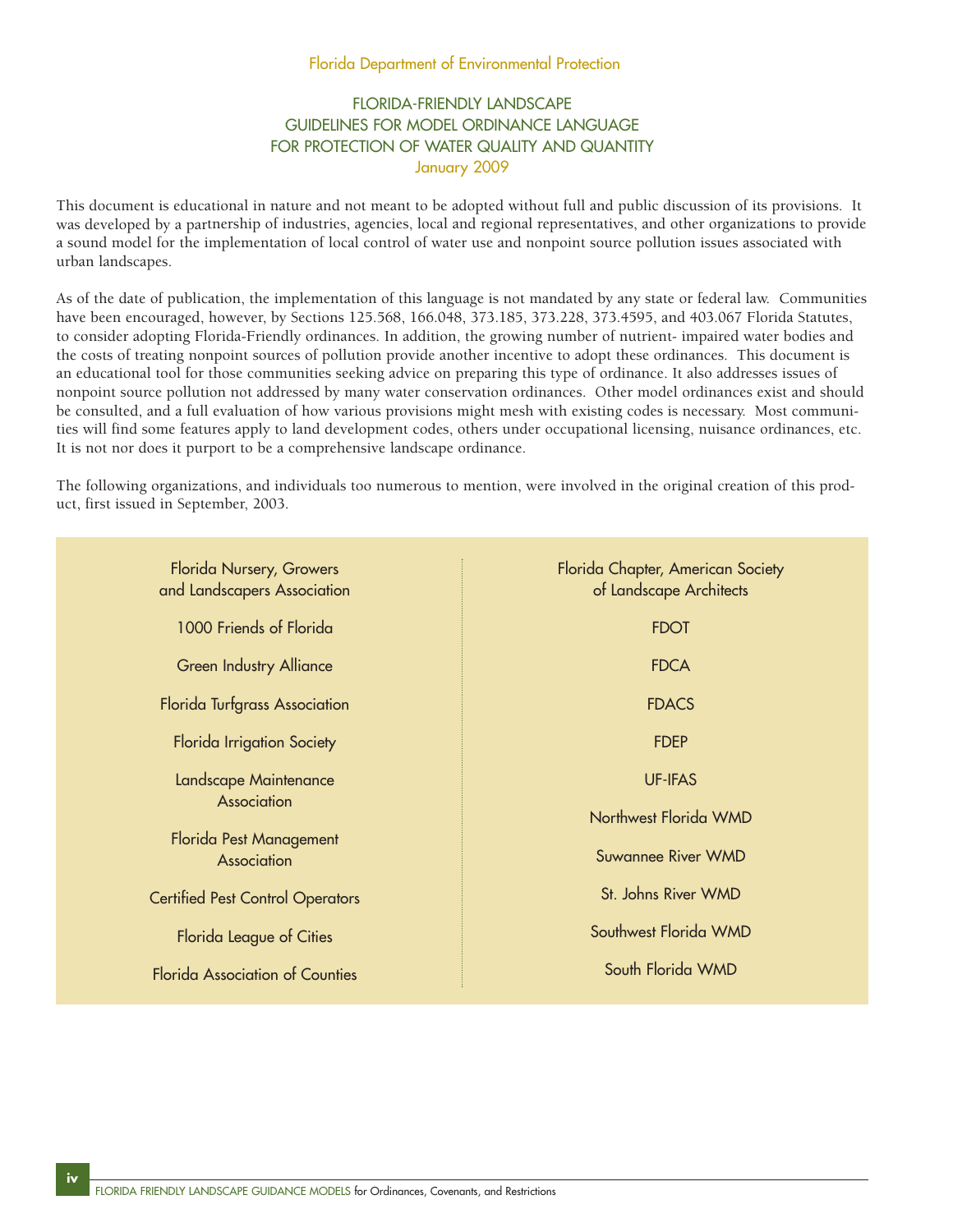# **Florida-Friendly Landscape Guidelines for Model Ordinance Language for Protection of Water Quality and Quantity**

# JANUARY 2009

# **1. TITLE**

AN ORDINANCE OF THE (CITY/COUNTY OF) AMENDING OR REPLACING ORDINANCE NO.(S)\_ \_ OF THE GENERAL LANDSCAPE REGULATIONS BY REQUIRING FLORIDA-FRIENDLY LANDSCAPE PRACTICES AND IRRIGATION SYSTEMS; BY PRO-VIDING FOR CONSISTENCY WITH STATE LAW AND THE (CITY/COUNTY OF) COMPREHENSIVE PLAN; PROVIDING FOR PURPOSE AND INTENT; PROVIDING FOR DEFINITIONS; PROVIDING FOR AMENDMENT OF EXISTING REGULATIONS; PRO-VIDING FOR CONFLICTS; PROVIDING FOR SEV-ERABILITY; PROVIDING FOR CODIFICATION; PROVIDING FOR ENFORCEMENT AND PROVID-ING AN EFFECTIVE DATE.

# **2. FINDINGS OF FACT**

WHEREAS, the Local Government Comprehensive Planning and Land Development Regulation Act, Chapter 163, Florida Statutes, (F.S.), provides for comprehensive plan implementation through the enactment of certain ordinances; and

WHEREAS, pursuant to Sections 125.568, 166.048, 373.185, F.S. and 373.228, local governments should consider the adoption of Florida-Friendly Landscape Standards and further Section 376.62, F.S., regulates the installation of rain sensor devices on automatic lawn sprinkler systems; and

WHEREAS, Section 373.228 F.S. requires that ordinances or rules addressing landscaping or irrigation shall follow the standards in *Landscape Irrigation and Florida-Friendly Design Standards*, December 2006; and

WHEREAS, the Florida Watershed Restoration Act (403.067 F.S.) and the NPDES municipal stormwater permitting program require local governments to reduce pollutant loads discharged from their stormwater management systems to better protect and restore surface and ground waters; and

WHEREAS, the (City/County of \_\_\_) recognizes the need for the protection of water as a natural resource through the application of Florida-Friendly Landscape practices; and

WHEREAS, a Florida-Friendly Landscape promotes the conservation of water by the use of site adapted plants and efficient watering methods which generally results in a long-term reduction of irrigation, fertilizer, and pesticide requirements, costs, energy, and maintenance; and

WHEREAS, a Florida-Friendly Landscape encourages a reduction of total energy expenditures such as water pumping and treatment, manufacture and shipping of fertilizers, insecticide, and other gardening chemicals, operation and maintenance of mowers, edgers, blowers and other combustion based yard equipment, as well as labor; and

WHEREAS, community-wide Florida-Friendly Landscape efforts are designed to save significant amounts of water to preserve local water supplies such that cumulative benefits may reduce or postpone the need for community potable water supply expansion; and

WHEREAS, The Florida Legislature enacted Florida Statutes, Chapter 481, Part II and the Board of Landscape Architecture adopted Rule 61-G-10 Florida Administrative Code, which defines and regulates the practice of landscape architecture to protect the public health, safety, and welfare.

NOW, THEREFORE, BE IT ORDAINED BY THE GOVERNING BODY OF THE (CITY/COUNTY OF \_\_\_\_\_\_\_\_\_\_ ), FLORIDA, as follows:

# **3. SHORT TITLE**

This ordinance shall be known and may be referred to as the (City/County of \_\_\_\_\_\_\_\_) Ordinance for Protection of Water Quality and Quantity Using Florida-Friendly Landscapes.

# **4. AUTHORITY**

This ordinance is adopted by the (City/County of \_\_) under its home rule powers, its police powers to protect the public health, safety, and welfare, and under powers pursuant to the authority granted by Sections 125.568 (Counties) and 166.048 (Cities), Florida Statutes, in order to implement and enforce the standards, rules and regulations as set forth herein.

## **5. ADMINISTRATIVE STANDARDS**

Whenever, in the course of administration and enforcement of this ordinance, it is necessary and desirable to make any administrative decision, then,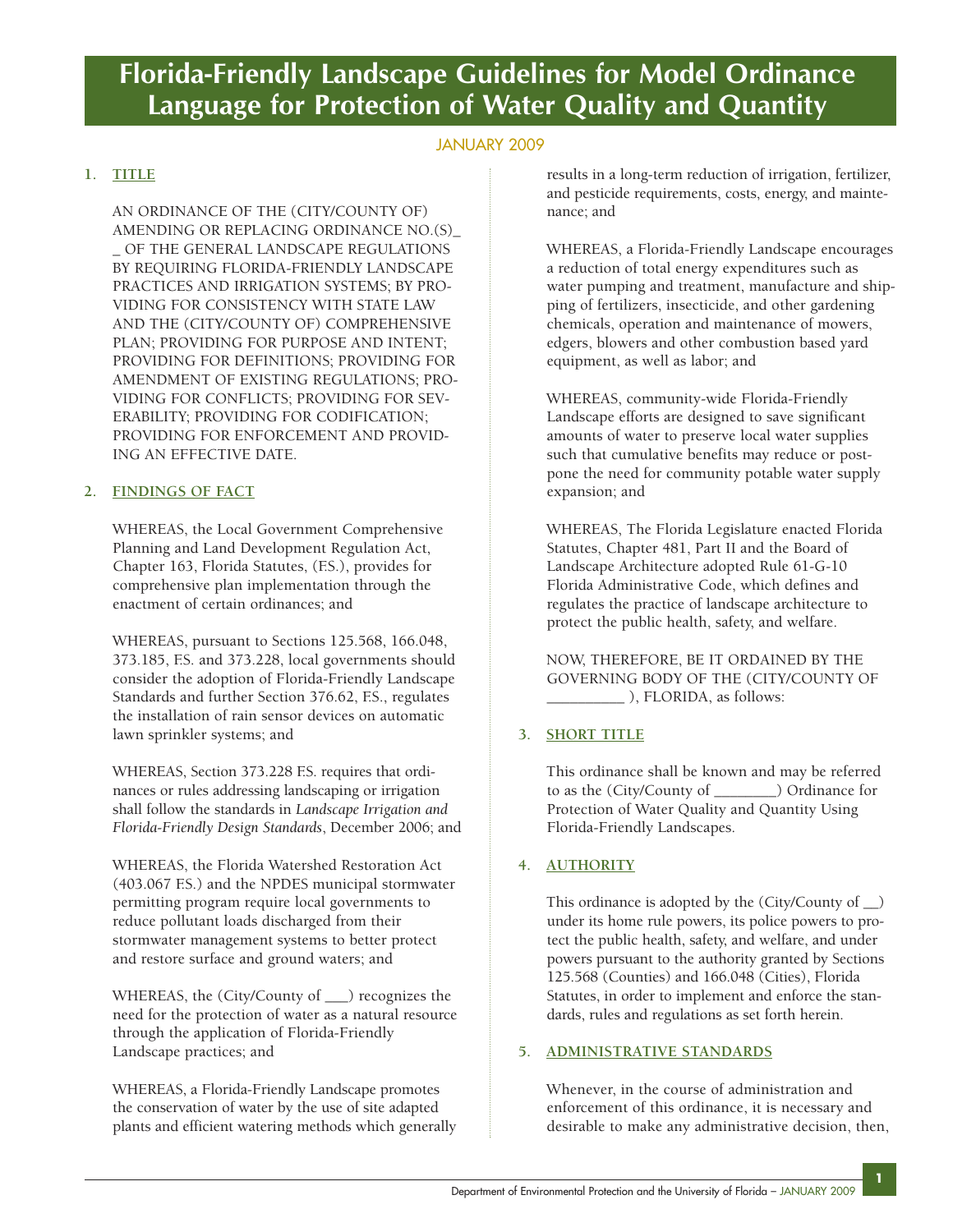unless other standards are in this Ordinance, the decision shall be made so that the result will not be contrary to the spirit and purpose of this ordinance or injurious to the surrounding neighborhood or the community at large.

### **6. PURPOSE AND INTENT**

The purpose of these regulations is to establish minimum standards for the development, installation, and maintenance of Florida-Friendly Landscape areas without inhibiting creative landscape design, construction and management

Specific Best Management Practices (BMPs) have been developed that include water conservation measures, the preservation of natural vegetation where applicable, and appropriate plant selection and location. Best Management Practices have also been developed for the use of fertilizers, pesticides and appropriate maintenance practices such as proper pruning techniques, mowing, mulching and composting. Implementation of BMPs will aid in improving environmental quality and the aesthetic appearance of public, commercial, industrial, and residential areas.

These guidelines and landscape practices are established to help communities, developers, builders, contractors, businesses and homeowners be partners in improving and protecting Florida's environment.

These practices are also based on the premise that the quality of Florida's surface and ground water is affected by stormwater runoff and leachate. Improper landscape design, construction and management may contribute to nonpoint source pollution that affects ground and surface water quality. Use of BMPs in proper landscape design and maintenance can reduce pollution and save water, as well as save labor, resources, and money. Application of BMPs will also help to enhance property values, improve Florida's quality of life and protect natural resources for Florida residents well into the future.

This ordinance is based on concepts of Florida-Friendly Landscaping and the use of BMPs. The Florida-Friendly Landscape concept is based on the principles of the *Florida Yards and Neighborhoods (FYN) and Environmental Landscape Management* (ELM) programs operated by the University of Florida Cooperative Extension Service, along with the various water conservation programs of the State's Water Management Districts, and BMPs identified in the *Florida-friendly Best Management Practices for Protection of Water Resources by the Green Industries* (2008).

**2**

The *Florida Yards & Neighborhoods Handbook,* the Water Management Districts' *Waterwise Florida Landscape Guide, Xeric Landscaping with Florida Native Plants* by the Association of Florida Native Nurseries, FDEP's *Waterfront Property Owners Guide,* the *Florida-Friendly Best Management Practices for Protection of Water Resources by the Green Industries*, and *Water Right: Conserving our Water, Preserving our Environment* published by the International Turf Producers Foundation should be referred to before making landscape and other site decisions. In general, all landscapes shall be designed to minimize adverse effects on Florida's natural systems.

No part of these guidelines shall be interpreted to restrict creative designs or the inclusion of landscape elements such as vegetable gardens, fruit trees, arbors, water gardens, or furnishings.

This ordinance incorporates several accepted principles of a Florida-Friendly Landscape. These principles, listed below, are included within the general provisions section for the purpose of giving guidance and direction for the administration and enforcement of the regulations contained herein. Detailed explanations of the following principles are included in the previously cited documents.

- Site Planning and Design
- $S<sub>o</sub>ile$
- Land Clearing Standards and Preservation of Native Vegetation
- Appropriate Plant Selection, Location, and Arrangement
- Practical Use of Turf
- Efficient Irrigation
- Yard Waste Management, Composting and Use of Mulches
- Fertilizer Management
- Pesticide Management
- Landscape Maintenance
- Shoreline Considerations

This Ordinance regulates the proper use of fertilizers by any applicator and establishes training and licensing requirements for Commercial and Institutional Fertilizer Applicators. It also establishes a prohibited application period when fertilizer can not be applied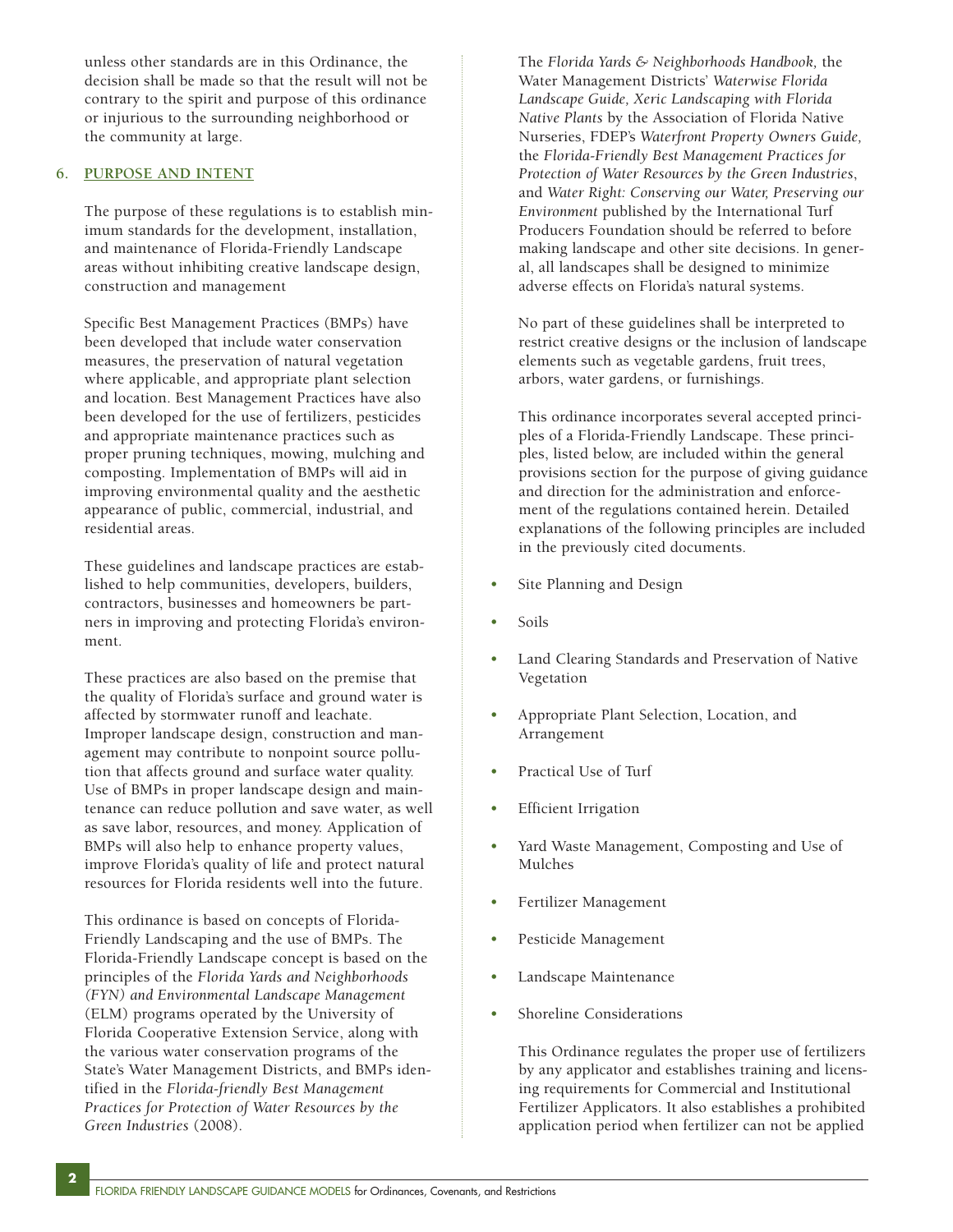and specifies allowable fertilizer application rates and methods, fertilizer-free zones, low maintenance zones, and exemptions. The Ordinance requires the use of Best Management Practices which provide specific management guidelines to minimize negative secondary and cumulative environmental effects associated with the misuse of fertilizers. These secondary and cumulative effects have been observed in and on (MUNICIPALITY / COUNTY)'s natural and constructed stormwater and drainage conveyances, rivers, creeks, canals, springs, lakes, estuaries and other water bodies. [*Guidance: as appropriate*] Collectively, these water bodies are an asset critical to the environmental, recreational, cultural and economic well-being of (MUNICIPALITY / COUNTY) residents and the health of the public. Overgrowth of algae and vegetation hinder the effectiveness of flood attenuation provided by natural and constructed stormwater and drainage conveyances. Regulation of nutrients, including both phosphorus and nitrogen contained in fertilizer, will help improve and maintain water and habitat quality.

*[Guidance: Florida Statues 125.568(3), 166.048(3), and 373.185(3) provide that a deed restriction or covenant entered after October 1, 2001, or local government ordinance, may not prohibit any property owner from implementing Xeriscape or Florida-Friendly Landscape practices on his or her land. Any restrictions created after this date are void.]*

## **7. APPLICABILITY**

The provisions of this ordinance shall apply to the development, redevelopment, rehabilitation, and maintenance of all property within present or future incorporated areas of the (City/County of \_\_\_\_\_\_\_ ) which are subject to the provisions of Chapter \_\_\_\_\_\_\_ \_\_\_\_\_\_\_, Site Plan Review; Chapter \_\_\_\_\_\_\_\_, Planned Unit Developments; or Chapter\_\_\_\_\_\_\_\_ \_\_\_\_\_\_\_, Subdivisions and Plats of the (City/County of \_\_\_\_\_\_\_ \_\_\_\_\_\_\_), Land Development Code. *[Guidance: If adopted by a county, unincorporated areas should also be included where they are subject to development.]*

No permit shall be issued for building, paving, or tree removal unless the landscape construction documents comply with the provisions hereof; and no Certificate of Occupancy shall be issued until the requirements herein are met. *[Guidance: Provided that such documents are required to be submitted.]*

All City/County facilities will be managed in accordance with these practices within one year of the approval of this Regulation. All City/County landscape service contractors will adhere to these practices. All new bid specifications and contracts will

reflect this requirement beginning one year after the approval of this regulation. *[Guidance: Existing facilities/sites may not have been designed to maximize Florida-friendly practices, but should be managed insofar as is practicable using these principles.]*

All new and renovated City/County facility landscapes will be designed in accordance with these principles and be constructed and installed using Florida-Friendly Landscape materials.

This Ordinance shall be applicable to and shall regulate any and all applicators of fertilizer and areas of application of fertilizer within the area of (MUNICIPALITY / COUNTY), unless such applicator is specifically exempted by the terms of this Ordinance from the regulatory provisions of this Ordinance. This Ordinance shall be prospective only, and shall not impair any existing contracts. *[Guidance: Local government may adopt additional or more stringent provisions to the model ordinance, but to avoid allegations of restraint of trade or arbitrary and capricious actions, should clearly document that the provisions are reasonable and necessary, as determined by scientific study, to comply with state or federal environmental rules or to prevent future violations, and to deviate as little as possible from standard provisions promulgated by this Model Ordinance, so as to avoid a confused regulatory tangle of adjoining jurisdictions which unduly favors local service only businesses over those with a multijurisdictional service area.]* 

If the provisions of this ordinance conflict with other ordinances or regulations, the more stringent limitation or requirement shall govern or prevail to the extent of the conflict.

Specific application of the provisions shall include, but not be limited to:

- All new, redeveloped, or rehabilitated landscapes for public agency projects and private development projects including but not limited to industrial, commercial, residential, and recreation projects, including new single-family and two-family homes; *[Guidance: Florida Statues 125.568(3), 166.048(3), and 373.185(3) provided that a deed restriction or covenant entered after October 1, 2001, or local government ordinance, may not prohibit any property owner from implementing Xeriscape or Florida-Friendly Landscape practices on his or her land. Any restrictions created after this date are void.]*
- Developer-installed landscapes at entrances into and common areas of single-family and multifamily projects;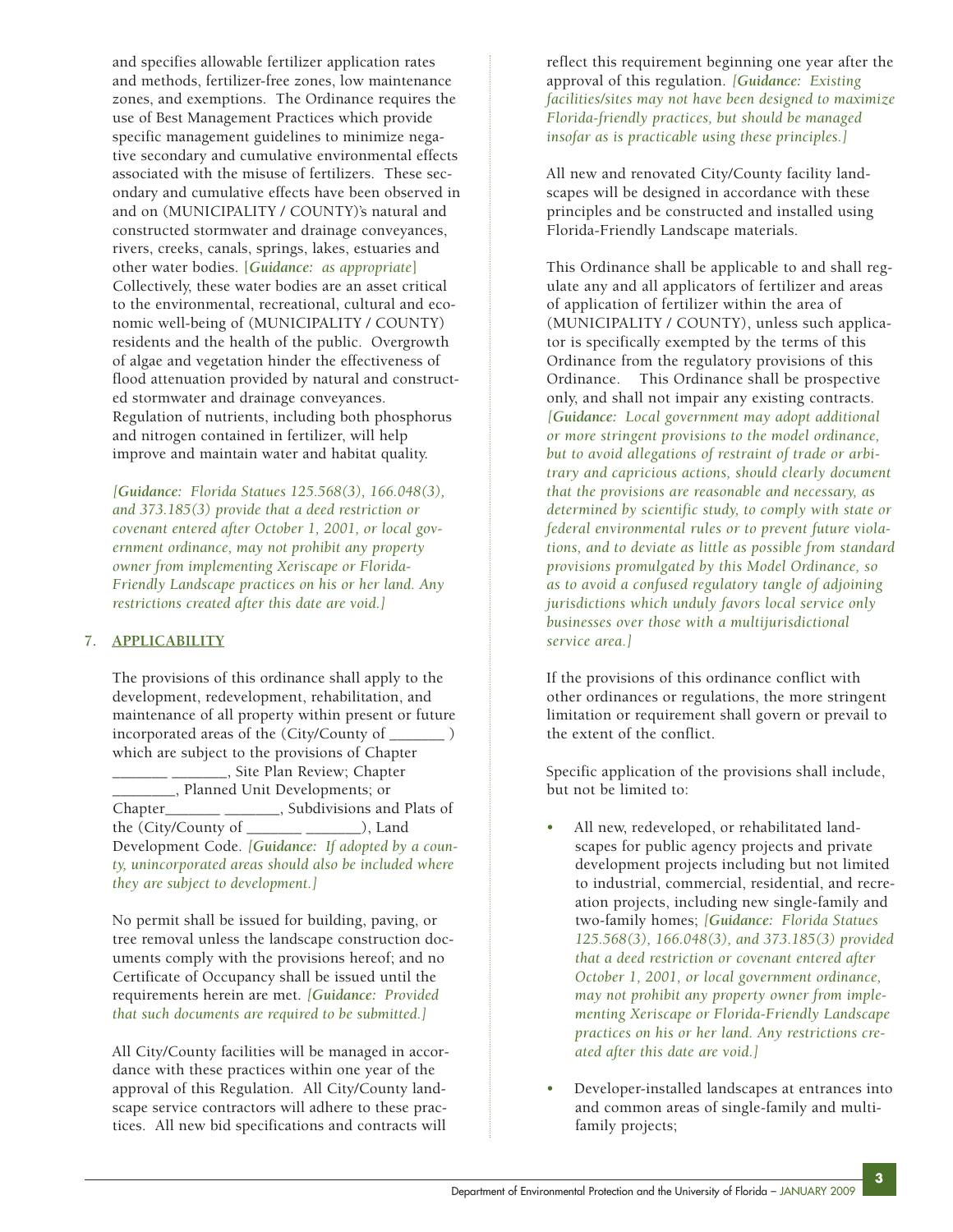• Any development approved prior to the effective date of this ordinance if the governing site development plan is amended;

Exempted from the provisions of this ordinance are the following as applicable:

- Bona-fide agricultural activities as defined in the Florida Right to Farm Act, Section 823.14, Florida Statutes, provided that fertilizers are applied in accordance with the appropriate Best Management Practices Manual adopted by the Florida Department of Agriculture and Consumer Services, Office of Agricultural Water Policy for the crop in question.
- Other properties not subject to or covered under the Florida Right to Farm Act that have Pastures used for grazing livestock provided that fertilizers are applied in accordance with the appropriate Best Management Practices Manual adopted by the Florida Department of Agriculture and Consumer Services, Office of Agricultural Water Policy for the crop in question.
- Any development that is governed by an approved, final site development plan or a valid building permit issued prior to the effective date of this ordinance is exempted from retrofitting or meeting the specific provisions of Sections 9 A-F. However, existing development is not exempted from those provisions affecting management, maintenance, or the education of maintenance personnel.
- Rights-of-way for public utilities, including electrical transmission and distribution lines, and natural gas pipelines.
- Conditional exemption may be granted by (to be inserted by local government) for individual projects if the applicant can demonstrate acceptable reasons for the requested exemption.

# **8. DEFINITIONS**

**4**

For the purpose of this ordinance, the following words and phrases shall have the meanings respectively ascribed to them by this section unless the context clearly indicates otherwise.

All words used in the present tense include the future; all words in the singular number include the plural and the plural the singular; the word "building" includes the word "structure"; the word "shall" is mandatory and the word "person" includes a firm, corporation, county, municipal corporation, or natural person. The term "council" or "commission" shall mean Council or Commission of the (City/County of \_ \_\_\_\_\_\_\_ \_\_\_\_\_\_\_\_\_), and the word "city" or

"county" shall mean the (City/County of \_\_\_\_\_\_\_ \_\_\_\_\_\_\_) of the State of Florida. The word "used" shall be deemed to include the words "arranged", "designed", or "intended to be used", and the word "occupied" shall be deemed to include the words "arranged", "designed", or "intended to be occupied". Any word or term not interpreted or defined by this section shall be used with a common dictionary meaning of common or standard utilization.

- 1. **"Administrator"** means the (MUNICIPALITY / COUNTY) Administrator, or an administrative official of (MUNICIPALITY / COUNTY) government designated by the City/County Administrator to administer and enforce the provisions of this Article.
- 2. **"Application"** or **"Apply"** means the actual physical deposit of Fertilizer to Turf or Landscape Plants.
- 3. **"Applicator"** means any Person who applies Fertilizer on Turf and/or Landscape Plants in (MUNICIPALITY / COUNTY).
- 4. **Aquascape.** The planting of aquatic and wetland plants in the enhancement, restoration, or creation of freshwater, estuarine, or marine systems.
- 5. **Automatic Controller.** A mechanical or electronic device, capable of automated operation of valve stations to set the time, duration and frequency of a water application.
- 6. **"Board or Governing Board"** means the Board of City/County Commissioners of (MUNICIPAL-ITY / COUNTY), Florida.
- 7. **"Best Management Practices"** means turf and landscape practices or combination of practices based on research, field-testing, and expert review, determined to be the most effective and practicable on-location means, including economic and technological considerations, for improving water quality, conserving water supplies and protecting natural resources.
- 8. **"Code Enforcement Officer, Official, or Inspector"** means any designated employee or agent of (MUNICIPALITY / COUNTY) whose duty it is to enforce codes and ordinances enacted by (MUNICIPALITY / COUNTY).
- 9. **"Commercial Fertilizer Applicator"** means any Person who applies Fertilizer on Turf and/or Landscape Plants in (MUNICIPALITY /COUNTY)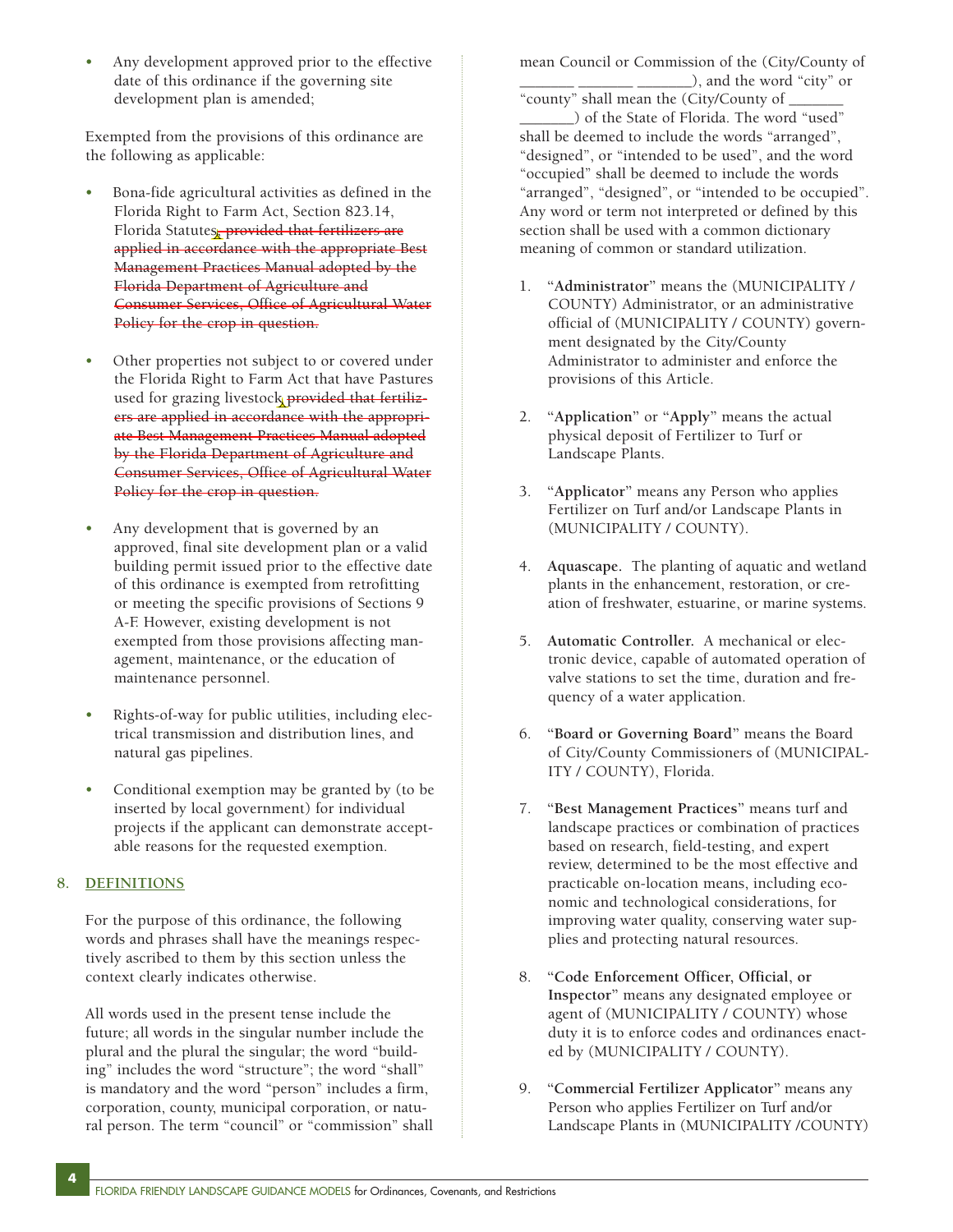in exchange for money, goods, services or other valuable consideration.

- 10. **Constant Pressure/Flow Control.** A device that maintains a constant flow, or pressure, or both.
- 11. **Developed landscape area.** That portion of the property where pre-development vegetation is to be removed.
- 12. **Emitter.** This term primarily refers to devices used in microirrigation systems.
- 13. **"Fertilize," "Fertilizing," or "Fertilization"** means the act of applying Fertilizer to Turf, specialized Turf, or Landscape Plant.
- 14. **"Fertilizer"** means any substance or mixture of substances, except pesticide/fertilizer mixtures such as "weed and feed" products, that contains one or more recognized plant nutrients and promotes plant growth, or controls soil acidity or alkalinity, or provides other soil enrichment, or provides other corrective measures to the soil. *[Guidance: Regulation of pest control businesses and applicators, and of pesticide use, is preempted to the Florida Department of Agriculture and Consumer Services (FDACS) by Chapters 482.242, and 487.051 (2), F.S. and suspected pesticide misuse should be reported to FDACS. Weed and feed products are registered pesticides. The Limited Commercial Landscape Maintenance Certification Program does not allow landscape maintenance workers to make any kind of pesticide applications (including weed control and/or weed and feed products) to any turf areas. Per 482.165(3) F.S., a civil penalty for unlicensed application of pesticides, including weed and feed products, may not be less than \$500 or more than \$5,000 for each offense.]*
- 15. **Filter.** A device in irrigation distribution systems that separates sediment or other foreign matter.
- 16. **Florida-Friendly Landscape.** The principles of Florida-Friendly Landscaping include planting the right plant in the right place, efficient watering, appropriate fertilization, mulching, attraction of wildlife, responsible management of yard pests, recycling yard waste, reduction of stormwater runoff, and waterfront protection. Additional components of Florida-Friendly Landscape include planning and design, soil analysis, the use of solid waste compost, practical use of turf, and proper maintenance.
- 17. **Ground Cover.** Low growing plants, other than turfgrass, used to cover the soil and form a continuous, low mass of foliage.
- 18. **"Guaranteed Analysis"** means the percentage of plant nutrients or measures of neutralizing capability claimed to be present in a Fertilizer.
- 19. **Hardscape.** Areas such as patios, decks, driveways, paths and sidewalks that do not require irrigation.
- 20. **High Water Use Plants.** Plants that require irrigation to provide supplemental water on a regular basis throughout the year, or are so identified by a regulatory agency having jurisdiction. When placed in a naturally high water table area appropriate to the plant such that irrigation is not required, such plants shall not be considered high water use for the purposes of this ordinance.
- 21. **Hydrozone.** A distinct grouping of plants with similar water needs and climatic requirements.
- 22. **Infiltration Rate.** The rate of water entry into the soil expressed as a depth of water per unit of time (inches per hour)
- 23. **"Institutional Applicator"** means any Person, other than a non-commercial or commercial Applicator (unless such definitions also apply under the circumstances), that applies Fertilizer for the purpose of maintaining Turf and/or Landscape Plants. Institutional Applicators shall include, but shall not be limited to, owners and managers of public lands, schools, parks, religious institutions, utilities, industrial or business sites and any residential properties maintained in condominium and/or common ownership.
- 24. **Irrigated landscape area.** All outdoor areas that require a permanent irrigation system.
- 25. **Irrigation System.** A constructed watering system designed to transport and distribute water to plants.
- 26. **Irrigation Zone.** A grouping of sprinkler heads or microirrigation emitters operated simultaneously by the control of one valve.
- 27. **Landscape.** Any combination of living plants (such as grass, ground cover, shrubs, vines, hedges, or trees) and non-living landscape material (such as rocks, pebbles, sand, mulch, walls, fences, or decorative paving materials).
- 28. **Landscape Construction Documents.** Landscape construction documents may include a planting plan, a landscape layout plan, an irrigation plan, a grading and drainage plan, detail sheets and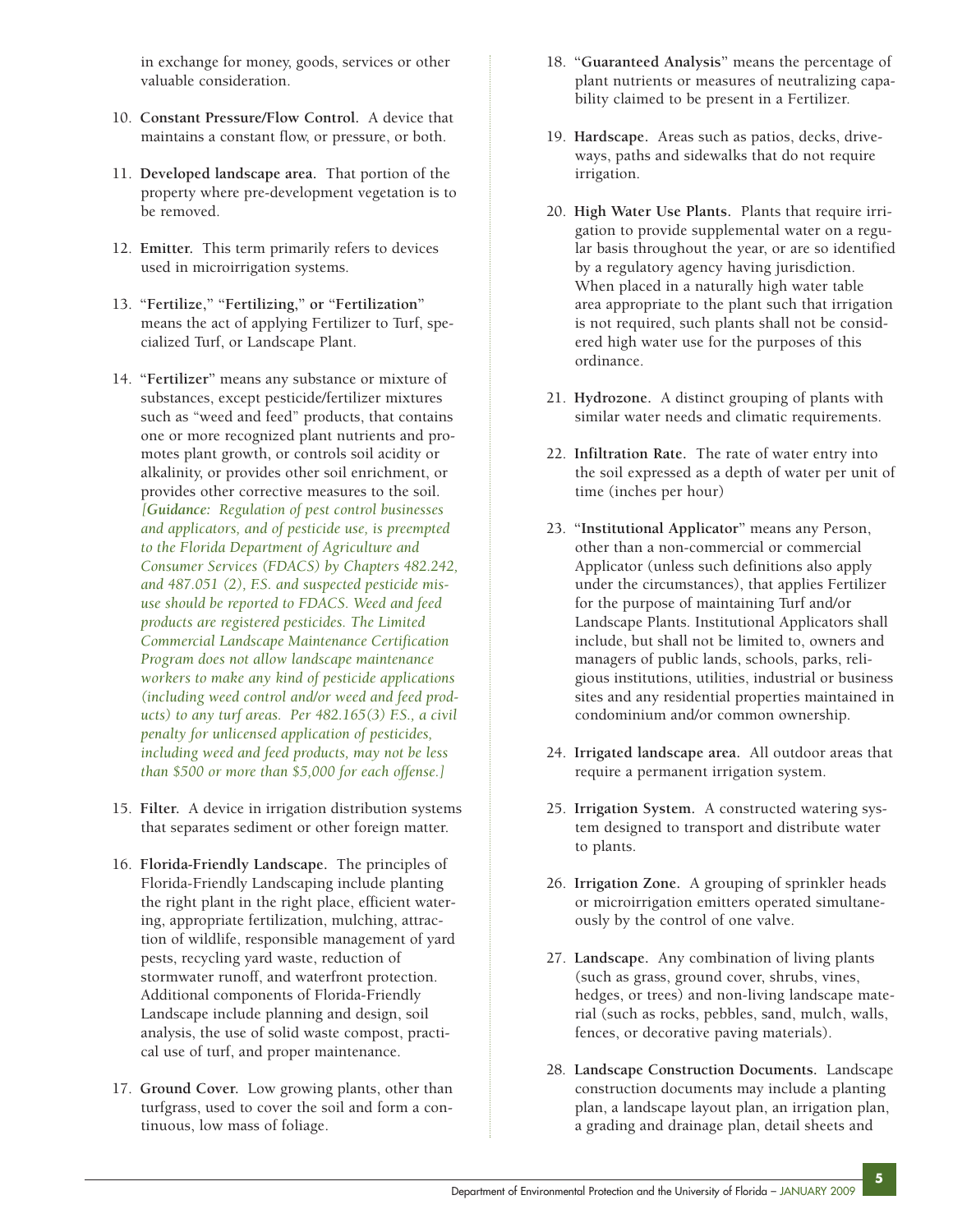written specifications. Plans shall be numbered, dated, North arrow indicated, scaled, and sealed by an appropriately licensed professional where required by Florida Statutes Chapter 481, Part II.

- 29. **Landscape Design.** Means consultation for and preparation of planting plans drawn for compensation, including specifications and installation details for plant materials, soil amendments, mulches, edging, gravel, and other similar materials. Such plans may include only recommendations for the conceptual placement of tangible objects for landscape design projects. Construction documents, details, and specifications for placement of tangible objects and irrigation systems shall be designed or approved by licensed professionals as required by law.
- 30. **Landscape Layout Plan.** Plans and drawings showing the location of buildings, structures, pedestrian, transportation, or environmental systems, and the detail for placement of site amenities, accessibility components, plantings and other tangible objects. Plans shall be numbered, dated, North arrow indicated, scaled, and sealed by an appropriately licensed professional where required by Florida Statutes Chapter 481, Part II.
- 31. **"Landscape Plant"** means any native or exotic tree, shrub, or groundcover (excluding Turf).
- 32. **Landscaped Area.** The entire parcel; less the building footprint, driveways, hardscapes such as decks and patios, and non-porous areas. Water features are included in the calculation of the landscaped area. This landscaped area includes Xeriscape™ as defined in Chapter 373.185(1)(b), F.S.
- 33. **Low-flow Point Applicators.** Irrigation applicators with output less than 60 gallons per hour (gph).
- 34. **"Low Maintenance Zone"** means an area a minimum of six (6) feet wide adjacent to water courses which is planted and managed in order to minimize the need for fertilization, watering, mowing, etc.
- 35. **Low Water Use Plants.** Plants that do not need supplemental water beyond natural rainfall, or are so identified by a regulatory agency having jurisdiction.
- 36. **Microclimate.** The climate of a specific area in the landscape that has substantially differing sun exposure, temperature, or wind, than surrounding areas or the area as a whole.
- 37. **Microirrigation (low volume).** The application of small quantities of water directly on or below the soil surface, usually as discrete drops, tiny streams, or miniature sprays through emitters placed along the water delivery pipes (laterals). Microirrigation encompasses a number of methods or concepts including drip, subsurface, bubbler, and spray irrigation, previously referred to as trickle irrigation, low volume, or low flow irrigation.
- 38. **Moderate Water Use Plants.** Plants that need supplemental water during seasonal dry periods.
- 39. **Moisture Sensing Device or Soil Moisture Sensor.** A device to indicate soil moisture in the root zone for the purpose of controlling an irrigation system based on the actual needs of the plant.
- 40. **Mulch.** Non-living, organic or synthetic materials customarily used in landscape design to retard erosion and retain moisture.
- 41. **"(MUNICIPALITY / COUNTY) Approved Best Management Practices Training Program"** means a training program approved by the (MUNICIPALITY / COUNTY) Administrator that includes at a minimum, the most current version of the Florida Department of Environmental Protection's *"Florida-Friendly Best Management Practices for Protection of Water Resources by the Florida Green Industries, December 2008"* as revised and any more stringent requirements set forth in this Article. *[Guidance: Adopting entity must define levels of training for this program. Some may wish a certificate of completion, implying passing a test, others only attendance at the training, such as for laborers that may be illiterate and do not handle fertilizers or other agrichemicals.]*
- 42. **Native Vegetation.** Any plant species with a geographic distribution indigenous to all, or part, of the State of Florida as identified in: Wunderlin, R. P. 1998. Guide to the Vascular Plants of Florida. University Press of Florida, Gainesville.
- 43. **"Pasture"** means land used for livestock grazing that is managed to provide feed value.
- 44. **"Person"** means any natural Person, business, corporation, limited liability company, partnership, limited partnership, association, club, organization, and/or any group of people acting as an organized entity.
- 45. **Pervious Paving Materials.** A porous asphaltic, concrete or other surface and a high-void aggre-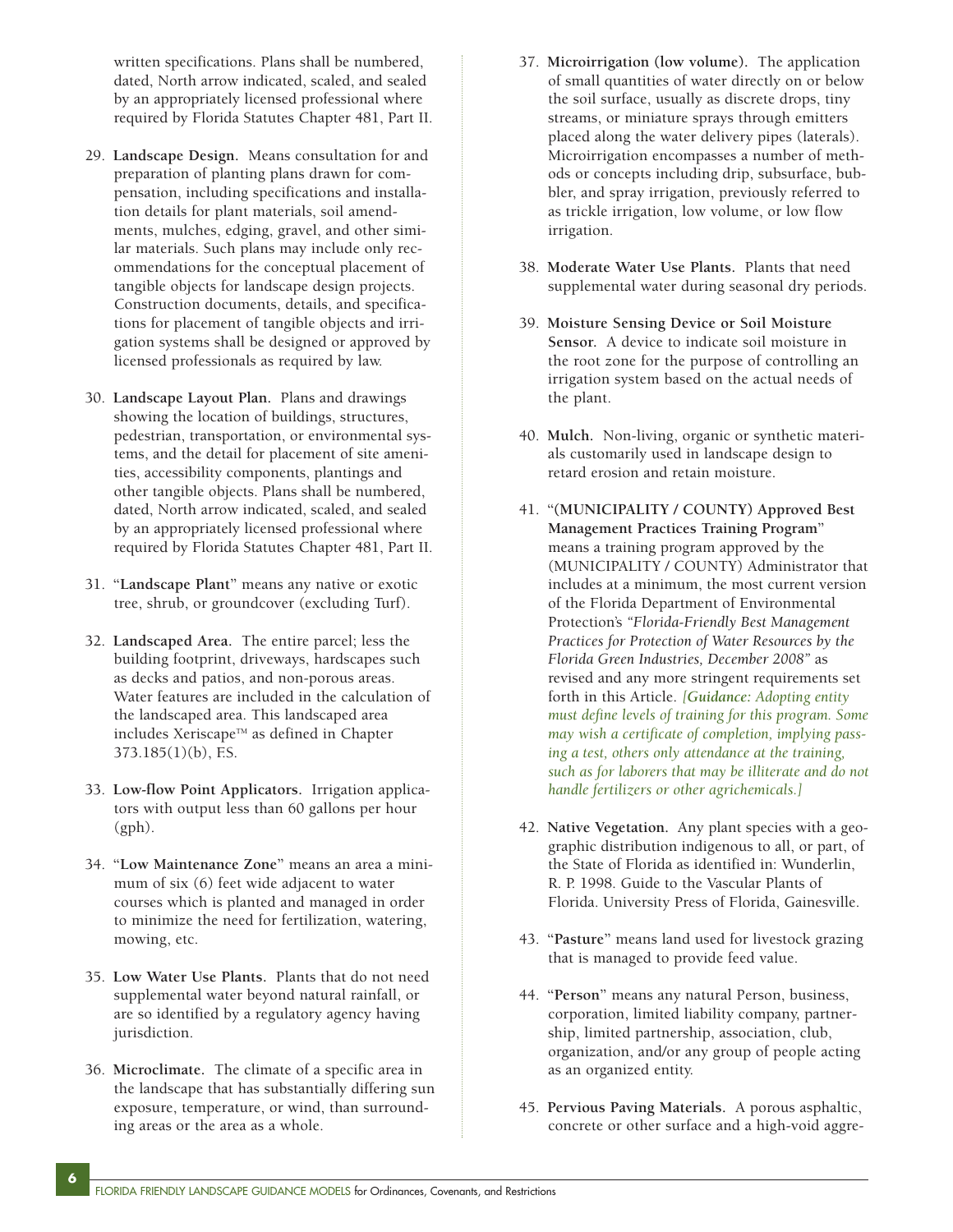gate base which allows for rapid infiltration and temporary storage of rain on, or runoff delivered to, paved surfaces.

- 46. **Plant Bed.** A grouping of trees, shrubs, ground covers, perennials or annuals growing together in a defined area devoid of turfgrass, normally using mulch around the plants.
- 47. **Plant Communities.** An association of native plants that are dominated by one or more prominent species, or a characteristic physical attribute.
- 48. **Planting Plan.** Specifications and installation details for plant materials, soil amendments, mulches, edging, gravel, and other similar materials.
- 49. **Point of Connection (POC).** The location where an irrigation system is connected to a water supply.
- 50. **Pop-up Sprays.** Spray heads that pop up with water pressure and provide a continuous spray pattern throughout a given arc of operation.
- 51. **Pressure Tank.** A pressurized holding tank for irrigation water coming from wells to minimize cycling of the water pump.
- 52. **"Prohibited Application Period"** means the time period during which a Flood Watch or Warning, or a Tropical Storm Watch or Warning, or a Hurricane Watch or Warning is in effect for any portion of (CITY/COUNTY), issued by the National Weather Service, or if heavy rain<sup>1</sup> is likely.
- 53. **Pump Cycling.** Irrigation pump coming on and shutting off frequently during operation of irrigation systems.
- 54. **Rain Sensor Device.** A low voltage electrical or mechanical component placed in the circuitry of an automatic irrigation system that is designed to turn off a sprinkler controller when precipitation has reached a pre-set quantity. Required by law (373.62 F.S.) on all automatic irrigation systems since 1991.
- 55. **Runoff.** The water that results from and occurs following a rain event, or following an irrigation event, because the water is not absorbed by the soil or landscape and flows from the area.
- 56. **Site Appropriate Plant.** A plant that after establishment, will thrive within the environmental conditions that are normal for a specific location without artificial supplements such as irrigation.
- 57. **"Slow Release," "Controlled Release," "Timed Release," "Slowly Available," or "Water Insoluble Nitrogen"** means nitrogen in a form which delays its availability for plant uptake and use after application, or which extends its availability to the plant longer than a reference rapid or quick release product.
- 58. **"Sod," or "Lawn"** means a piece of turf-covered soil held together by the roots of the turf.
- 59. **Soil Moisture Sensor.** See Moisture Sensing Device.
- 60. **Soil Texture.** The classification of soil based on the percentage of sand, silt, and clay in the soil.
- 61. **Turf and/or Turfgrass.** A mat layer of monocotyledonous plants such as, but not limited to, Bahia, Bermuda, Centipede, Paspalum, St. Augustine, and Zoysia.
- 62. **Valve.** A device used to control the flow of water in the irrigation system.
- 63. **Water Use Zone.** See "Hydrozone".
- 9. GENERAL PROVISIONS AND DESIGN STANDARDS

In 2004, the Florida legislature created section 373.228 Florida Statutes directing the Department of Environmental Protection, the Water Management Districts, and several stakeholder groups to devise standards for Landscape Irrigation and Florida-Friendly Landscape design. The *Landscape Irrigation and Florida-Friendly Design Standards, December 2006*, were published by the Department of Environmental Protection. **Local governments must use these standards** when adopting local ordinances after that date.

Landscape and Xeriscape (Florida-Friendly) Design Standards:

1. Low impact site design practices, such as preserving existing native trees and vegetation, shall be used if feasible. Where established natural vegetation is incorporated into the landscape design, irrigation of those areas shall not be required.

<sup>1</sup> World Meteorological Organization definition of heavy rain: Rainfall greater than or equal to 50 mm (2 inches) in a 24 hour period. [http://severe.worldweather.org/rain/,](http://severe.worldweather.org/rain/) [http://www.wrh.noaa.gov/sew/MediaGuide/TermsOutlooks\\_Watches\\_Warnings.pdf.](http://severe.worldweather.org/rain/)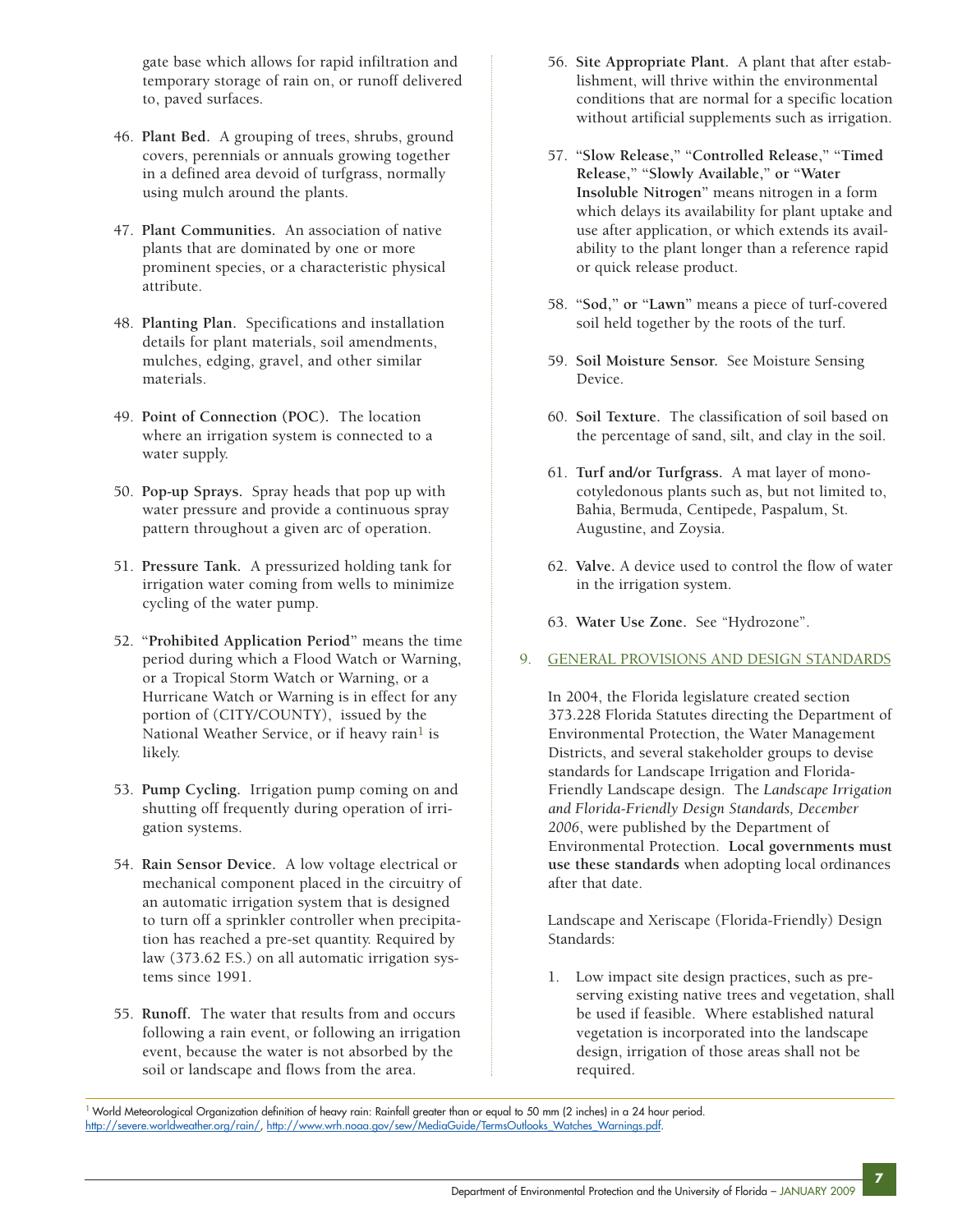- 2. The plant palette and irrigation system shall be appropriate for site conditions, taking into account that, in some cases, soil improvement can enhance water use efficiency.
- 3. Plants shall be grouped together by irrigation demand.
- 4. The percentage of landscaped area in irrigated high water use hydrozones should be minimized. Local government ordinances shall address the percentage of irrigated landscaped area that may be included in high water use hydro¬zones. These high water use limits should not apply to land¬scaped areas requiring large amounts of turf for their primary functions, e.g., ballfields and playgrounds.

When the construction upon or the development of a new site or the redevelopment, reconstruction, upgrading, expansion or change in use of a previously developed site is such that site plan review by the (to be inserted by the Local Government) is required prior to the issuance of a building permit, the provisions of 9A-F of this ordinance shall be applied to newly disturbed areas of such site. *[Guidance: It is intended that for expansion or remodeling of existing sites, only new or modified areas would be subject to these provisions.]*

## **A. Site Planning and Design**

- 1. Site designs and landscape construction documents shall be prepared in accordance with the requirements of all applicable Florida Statutes. All landscape and irrigation system designs shall be consistent with the standards required under 373.228 Florida Statutes.
- 2. Site Plans for new development shall include riparian buffers adjoining all waters of the state. Such buffers should be native, or if previously disturbed, constructed, to be at least 25 feet, and preferably 50-150 feet wide, to protect water bodies from nonpoint source pollution generated by up gradient development. Riparian buffers shall be designed and managed in accordance with USDA-NRCS conservation practices for riparian buffers and filter strips (codes 390, 391, and 393). Such riparian areas may be included in the gross development area for purposes of determining zoning density.
- 3. The site plan shall consider natural drainage features to minimize runoff. The use of pervious surfaces and areas is preferred, therefore impervious surfaces and materials within the landscaped area shall be limited to borders,

**8**

sidewalks, step stones, and other similar materials, and shall not exceed (To be inserted by the local government) % of the landscaped area. Use of pervious paving materials is strongly encouraged, and relative imperviousness will be considered.

*[Guidance: Site planning and design can affect the management and maintenance of lawns and landscapes. Some communities may wish to have detailed landscape construction documents submitted to and reviewed by the local building department. Due to the variation in local government organization, staff, and existing codes, it is not possible to develop specific language in these guidelines. As guidance, the word "should" is used in several areas below where "shall" may be more appropriate in an actual ordinance; Specific choices need to be made by the local government involved. If such plan reviews are desired, the following topics should be considered.* 

- *Site plans should identify all vegetated areas to be preserved.*
- *All invasive exotic plant species should be removed from each site prior to the beginning of construction. For purposes of determining plant species to remove, refer to Department of Agriculture and Consumer Services "Noxious Weeds" rule Chapter 5B- 57, F.A.C.*
- *Gravel, river rock, shell and similar materials should not be used as a major landscape ground cover or mulch. In no case may these materials occupy over (To be inserted by the local government) % of the landscape surface area as they increase the need for herbicide use, have no habitat value, reflect rather than absorb heat, and do not produce oxygen like plants.*
- *• The solar orientation of the property and its relationship to other properties should be considered as this may produce different microclimate exposures (e.g., sun vs. shade, southern vs. northern exposure, surrounded by heat-reflective surfaces, etc).*

*If landscape construction documents are required, they should include, but not be limited to the following:*

- *Location of all underground and overhead utilities;*
- *Existing and proposed trees, shrubs, ground covers and turf areas within the developed landscape area;*
- *Plants by botanical and common name, and where applicable, cultivar name; spacing, and quantities of each type of plant by container size and by mature height and spread;*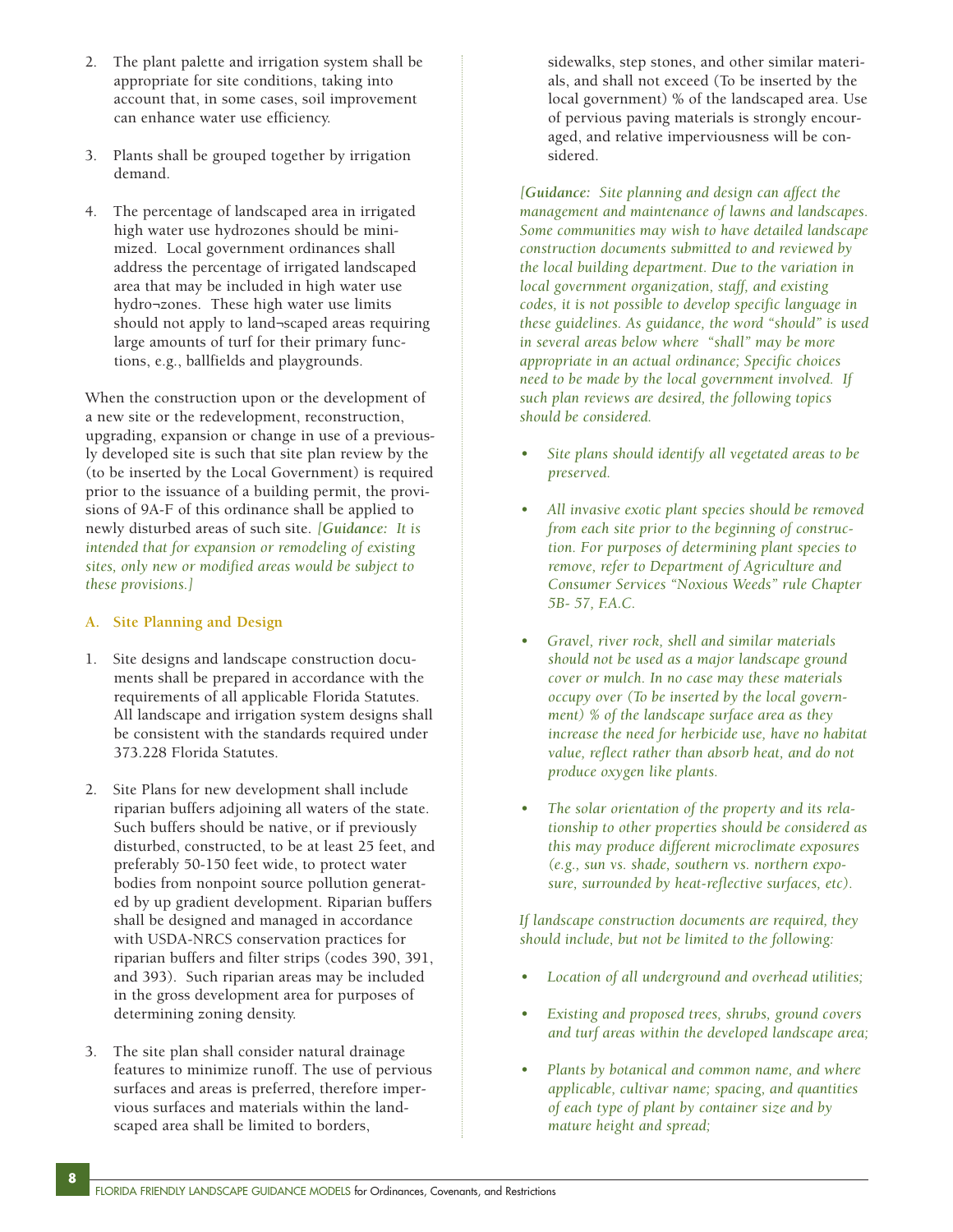- *Existing and proposed property lines, streets, street names and public utilities;*
- *• Existing and proposed hardscape features such as driveway(s) and sidewalk(s) as necessary;*
- *Existing and proposed structures such as pool(s), fountain(s), fence(s) and retaining wall(s);*
- *Existing and proposed buildings;*
- *Indicate in a table the total square footage(s) of the various landscape hydrozones on the plan. If more than one water meter serves the site, the total hydrozone square footages of the various hydrozones must be identified with each Point of Connection (POC) and meter providing water service.*

*Irrigation plans must be designed to recognize differential irrigation requirements of the landscape as described in Section F. It is suggested that "Record" or "As-Built" construction documents be submitted prior to issuance of the Certificate of Occupancy, with a copy delivered to the homeowner. This will help to prevent later damage from digging by utility workers or the homeowner and assist the owner with understanding the system design. The irrigation plan should show the following:*

- *Irrigation point(s) of connection and design capacity;*
- *Water service pressure at irrigation POCs;*
- *Water meter size;*
- *Reduced-pressure-principle backflow-prevention devices for each irrigation POC on potable water systems;*
- *• Major components of the irrigation system, including all pumps, filters, valves, and pipe sizes and lengths.*
- *• Precipitation rate expressed in inches per hour for each valve circuit. The preparer must attach to the Project Data Sheet the calculations for deriving precipitation rates for each irrigation valve circuit;*
- *Total flow rate (flow velocity not to exceed 5 feet per second) in gallons per minute (gpm) and operating pressure (psi) for each individual overhead and bubbler circuit, and gallons per hour (gph) and operating pressure for low-flow point irrigation circuit;*
- *• Irrigation legend will have the following elements: Separate symbols for all irrigation equipment with*

*different spray patterns and precipitation rates and pressure compensating devices; general description of equipment; manufacturer's name and model number for all specified equipment; recommended operating pressure per nozzle and bubbler and lowflow emitter; manufacturer's recommended overhead and bubbler irrigation nozzle rating in gallons per minute (gpm), or gallons per hour (gph) for low flow point applicators; minimum (no less than 75% of maximum spray radius) and maximum spray radius per nozzle; and manufacturer's rated precipitation rate per nozzle at specified psi;*

- *Recycled-water piping and guidelines as required; Reclaimed or non-potable water should be used for irrigation if an acceptable source is determined to be available by the (City/County) Engineer.*
- *Identify location of rain shut-off devices or soil moisture sensors.*
- *The irrigation system must take any existing slopes over 10% into account.*

*If a grading plan is desired, it shall indicate all finish grades, spot elevations as necessary, drainage, and existing and new contours within the developed landscape area.]*

- **B. Soils**
- 1. Soils vary from site to site and even within a given site. Soil analysis information is needed for proper selection of plants and, if needed, soil amendments. A soil analysis based on random sampling is required and shall be performed by a reputable soil testing lab or University of Florida/IFAS Cooperative Extension facility.

*[Guidance: If a landscape design is required, a soil analysis satisfying the following conditions shall be submitted:*

- *• Determination of soil texture, indicating the percentage of organic matter.*
- *• Measurement of pH, and total soluble salts.*
- *Estimated soil infiltration rate.]*
- 2. Existing horticulturally suitable topsoil shall be stockpiled and re-spread during final site grading.
- 3. Any new soil required shall be similar to the existing soil in pH, texture, permeability, and other characteristics, unless convincing evidence is provided that a different type of soil amendment approach is justified.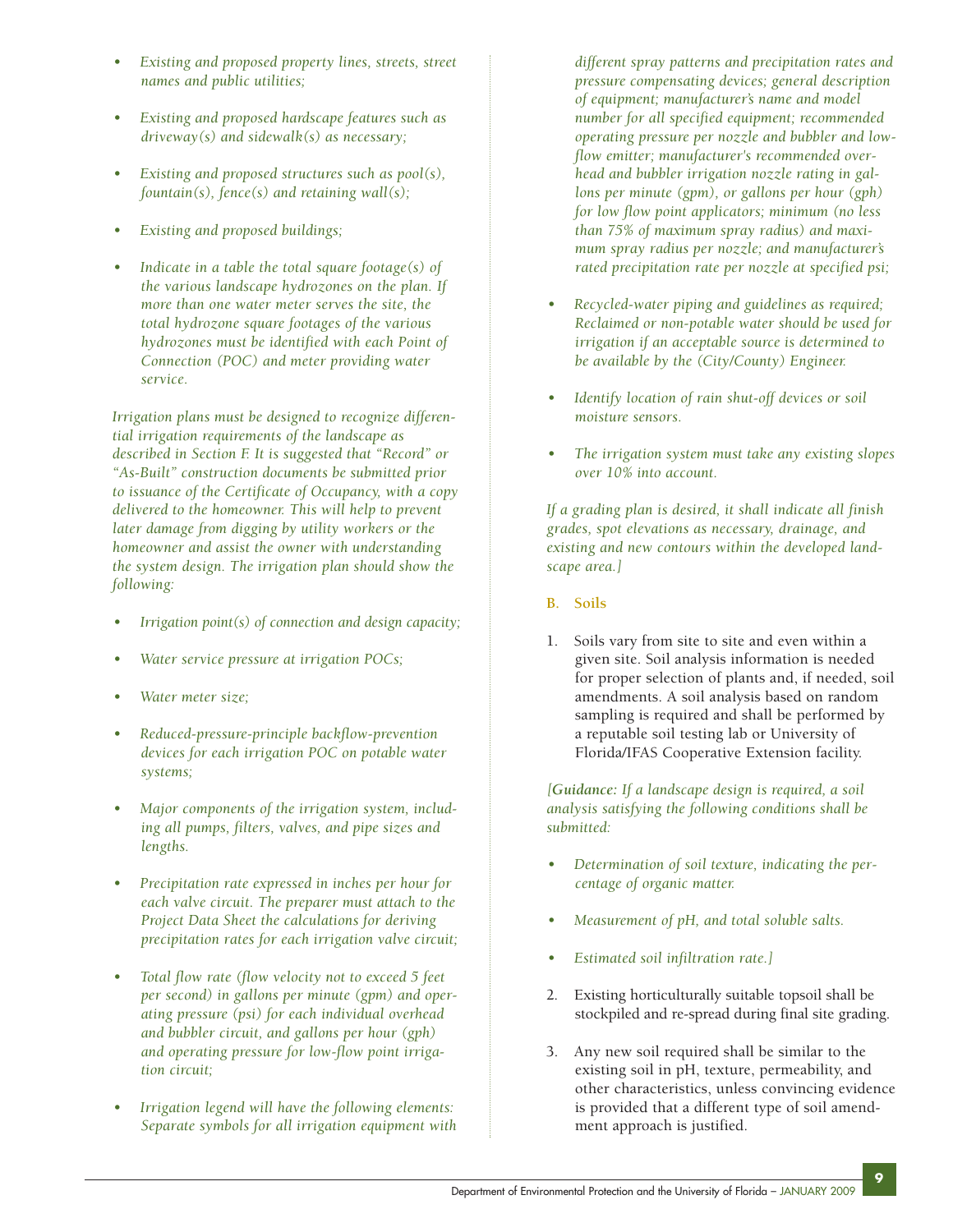- 4. The use of solid waste compost as a soil amendment is encouraged where it is appropriate.
- **C. Standards for land clearing and preservation of native vegetation**
- 1. This section shall apply to all development permitted upon approval of this regulation. Parcels or lots independent of larger developments that are less than X acres (to be determined by local govt.) in size shall not be subject to these setaside requirements. Individual single-family lots are exempt from this requirement; however, single family and planned unit developments are not exempt. Tree preservation ordinances and all other landscape requirements shall remain applicable to all development as described in the tree preservation and landscape ordinances.
- 2. This ordinance mandates a total of X% percent of a site planned for development be set aside for preservation. When clearing, X% (to be determined by local govt.) of the native vegetation on the site shall be preserved. If vegetation is not present on site, established open space zoning and landscape ordinance criteria shall be followed.
- 3. Vegetation that is set aside for preservation shall be protected from all on-site construction. Protective barriers shall be installed along the perimeter of all preserve areas. Protective barriers shall be constructed at such intervals to prevent machinery from passing between them. No equipment or materials shall be permitted to be stored within the set-aside areas, and dumping of excess soil, liquids, or any other construction debris within the preservation areas is prohibited. Removal or re-grading of soils within preservation areas is prohibited. Any damaged vegetation within the set-aside areas shall be replaced with vegetation equivalent to the vegetation destroyed before any certificates of occupancy or other approvals may be issued
- 4. Areas that are considered to be of *high ecological importance* should be given highest priority for protection. These areas include, but are not limited to, areas that have occurrences of federal and state listed species of flora and fauna, areas of high biological diversity, and areas that are in aquifer recharge zones.
- 5. If more than one native terrestrial plant community is present on the site, areas representing all existing plant communities shall be preserved onsite unless preserving more of one particular community is more ecologically beneficial.

**10**

- 6. Utilities, stormwater easements and right-ofways are exempt from provisions 1-5 above, but should avoid preserved areas. Although not specifically required, creative alternatives to common practice in these areas may be eligible for incentives.
- 7. High-quality areas placed in preservation shall be retained in entirety, in their current or improved natural state, and protected into perpetuity regardless of ownership. This requirement may be negotiated to create contiguous preservation among plant communities. The developer shall prove to the reviewer, through exhibits provided during the site approval process, that the highest ecologically valued land is being retained first in order to satisfy the set-aside requirement. If the preservation of the highest ecologically valued land produces undue burden on the development of the property, it is also the developer's responsibility to prove such hardship and provide an acceptable alternative for approval.
- 8. Areas set aside for preservation should be contiguous parcels of land that are inter-connected and considered viable habitat for wildlife to the extent practical. Small fragmented areas of preservation should be avoided when possible.
- 9. Rights-of-way and areas determined to be future rights-of-way in the comprehensive plan, and utility or drainage easements shall not be allowed as designated set-aside areas.

## **D. Appropriate Plant Selection, Location, and Arrangement**

- 1. Plant selection should be based on the plant's adaptability to the existing conditions present at the landscaped area and native plant communities, particularly considering appropriate hardiness zone, soil type and moisture conditions, light, mature plant size, desired effect, color and texture. Plant species that are drought and freeze tolerant are preferred. For purposes of determining prohibited and controlled plant species refer to the Department of Agriculture and Consumer Services rule, Chapter 5B-57 Florida Administrative Code. Plants named in this rule may not be used except as allowed in Chapter 5B-57.
- 2. Plants shall be grouped in accordance with their respective water and maintenance needs. Plants with similar water and cultural (soil, climate, sun, and light) requirements shall be grouped together. The water use zones (hydrozones)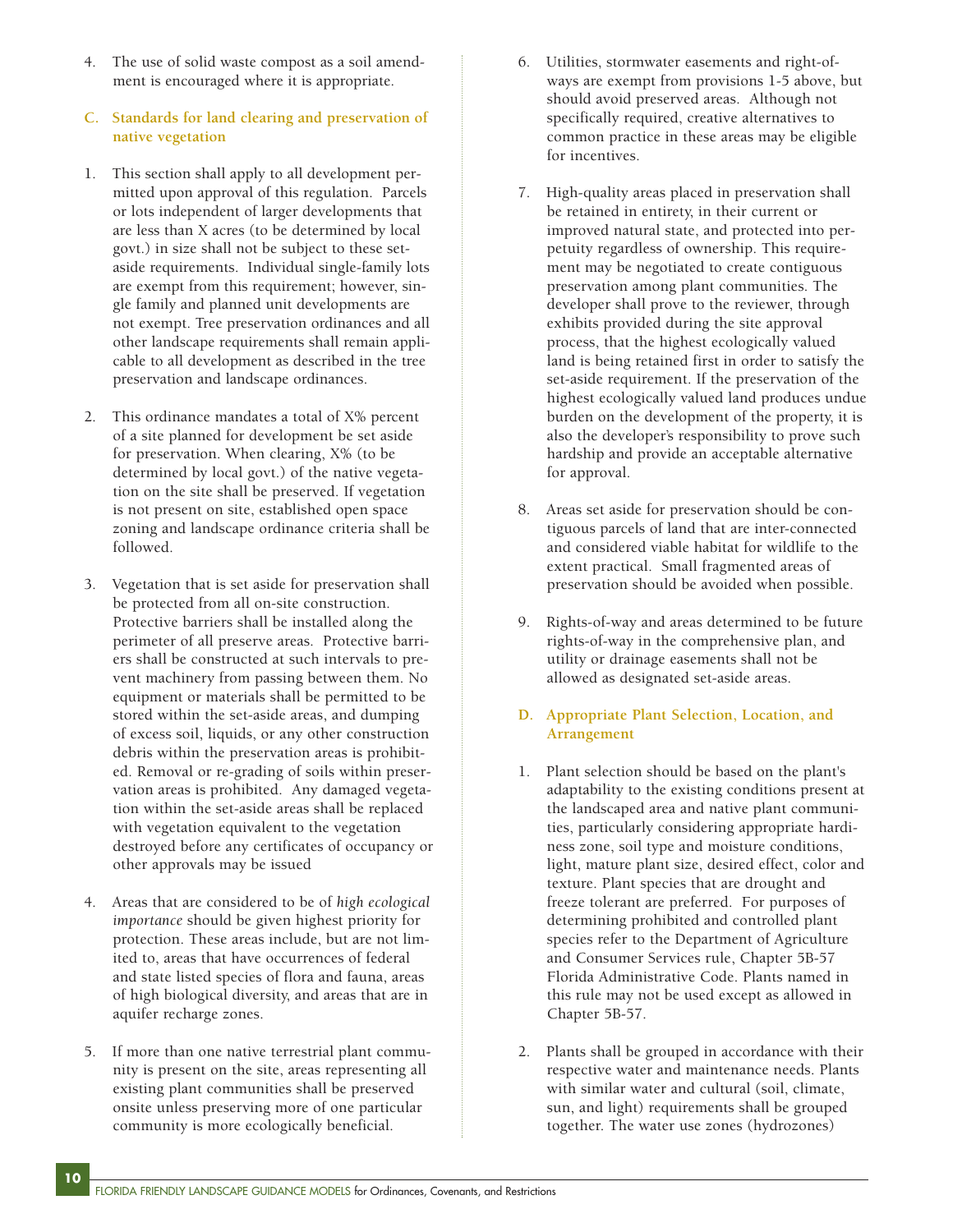shall be shown on the irrigation, layout, and planting plans (where required). Where natural conditions are such that irrigation is not required, the presence of site appropriate plants shall not be considered a high water use hydrozone.

3. The combined size of all high water use hydrozones shall be limited to X% (to be determined by local govt.) of the total landscaped area. In landscapes irrigated with recycled water, the allowable size of all high water-use zones shall be increased to not more than X% (To be determined by local government.) of the total landscaped area. These high water-use limits do not apply to landscaped areas requiring large amounts of turf for their primary functions, e.g., ballfields and playgrounds.

# **E. Turf Areas**

- 1. The type and location of turf areas shall be selected in the same manner as with all the other plantings. Irrigated turf areas, as opposed to nonirrigated turf areas, are considered to be a high water use hydrozone. Irrigated turf shall not be treated as a fill-in material but rather as a planned element of the landscape. Turf shall be placed so that it can be irrigated using separate zones. While turf areas provide many practical benefits in a landscape, how and where it is used can result in a significant reduction in water use.
- 2. Irrigated turfgrass areas shall be consolidated and limited to those areas on the site that receive pedestrian traffic, provide for recreation use, provide cover for septic tank drainfields and required drainfield reserve areas, or provide soil erosion control such as on slopes or in swales; and where turfgrass is used as a design unifier, or other similar practical use. As a matter of public safety, no turfgrass that requires mowing shall be allowed on slopes greater than 4:1 or within 6 feet of the waters edge, except where adjacent to seawalls and bulkheads or needed to control erosion. Turf areas shall be identified on the landscape plan (where plan is required).
- 3. One of the most common reasons for turf failure is over-irrigation. Irrigation systems shall be designed and operated in accordance with section F.

# **F. Efficient Irrigation**

*[Guidance: In 2004, the Florida legislature created section 373.228 Florida Statutes directing the Department of Environmental Protection, the Water Management Districts, and several stakeholder groups to devise* 

*standards for Landscape Irrigation and Florida-Friendly Landscape design. These standards were adopted in December 2006. Local governments must use these standards when adopting local ordinances after that date. The irrigation standards are based on Appendix F of the Florida Building code.]*

- 1. All irrigation installations after the effective date of this ordinance shall meet the irrigation standards identified per 373.228 F.S. These include:
	- a. Irrigation systems shall be designed to meet the needs of the plants in the landscape (not the other way around).
	- b. When feasible, irrigation systems shall be designed to separately serve turf and nonturf areas.
	- c. The irrigation system plans and specifications shall identify the materials to be used and the construction methods.
	- d. The design shall consider soil, slope, and other site characteristics in order to minimize water waste, including overspray, the watering of impervious surfaces and other non-vegetated areas, and off-site runoff.
	- e. The system shall be designed to minimize free flow conditions in case of damage or other mechanical failure.
	- f. The system shall be designed to use the lowest quality water feasible.
	- g. Rain switches or other approved devices, such as soil moisture sensors, to prevent unnecessary irrigation, shall be incorporated. (Section 373.62, F.S.)
	- h. A recommended seasonal operating schedule and average precipitation rates for each irrigation zone for both establishment and maintenance conditions shall be provided.
	- i. Control systems shall provide the following minimum capabilities:
		- i. Ability to be programmed in minutes, by day of week, season and time of day,
		- ii. Ability to accommodate multiple start times and programs,
		- iii. Automatic shut off after adequate rainfall,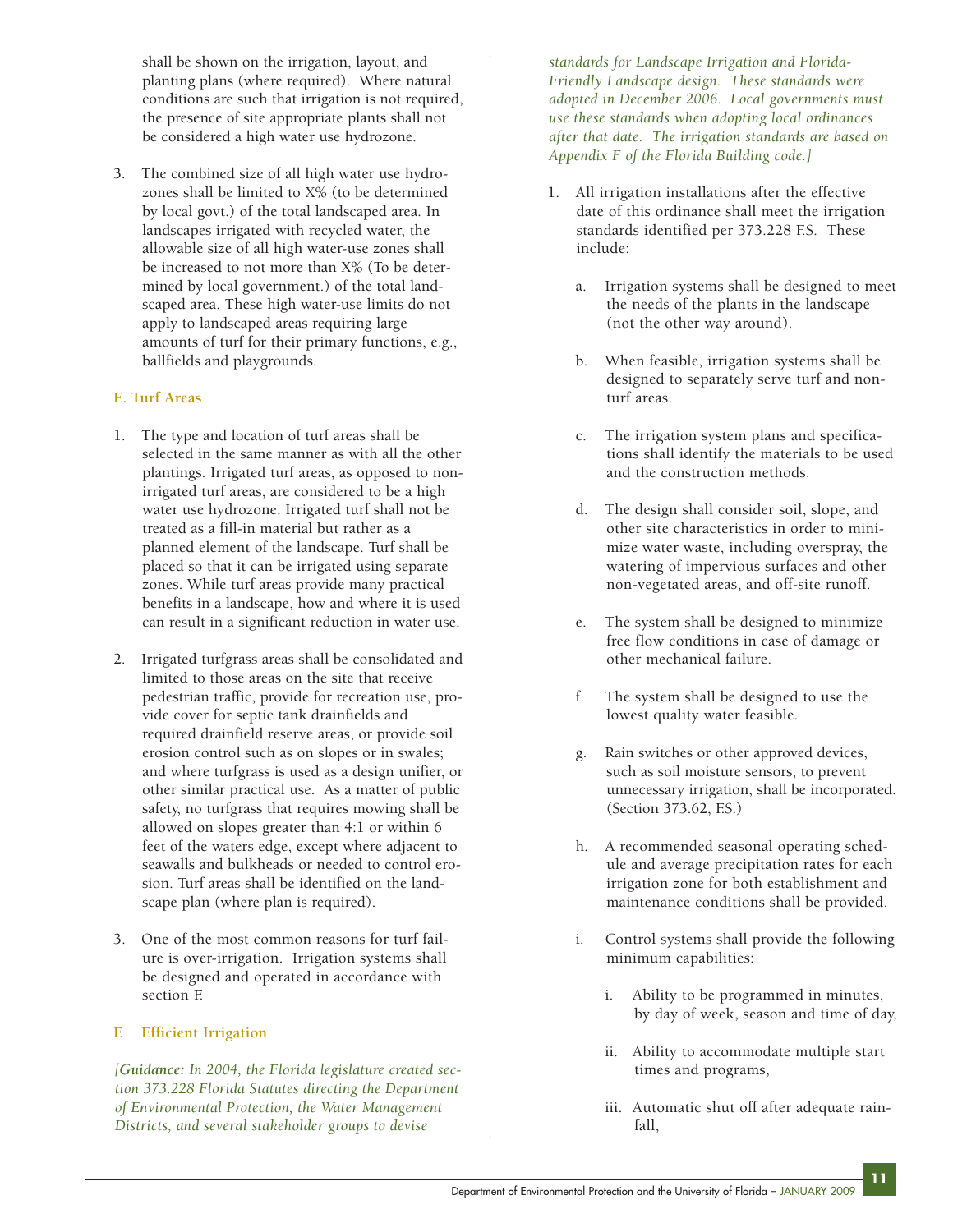- iv. Ability to maintain time during power outages for a minimum of three days, and
- v. Operational flexibility to meet applicable year-round water conservation requirements and temporary water shortage restrictions.
- j. Recommended maintenance activities and schedules shall be included.
- k. Precipitation rates for sprinklers and all other emitters in the same zone shall be matched, except that microirrigation emitters may be specified to meet the requirements of individual plants.
- l. Irrigation systems shall be designed to maximize uniformity, considering factors such as:
	- i. Emitter types.
	- ii. Head spacing.
	- iii. Sprinkler pattern.
	- iv. Water pressure at the emitter.
- m. Irrigation systems with main lines larger than two inches or designed to supply more than seventy gallons per minute shall incorporate a means to measure irrigation water use, at a minimum of ninety-five percent accuracy across the flow range.
- n. Irrigation system plans and specifications shall require the system installer to conduct final testing and adjustments to achieve design specifications prior to completion of the system and acceptance by the owner or owner's representative.
- o. Irrigation system plans and specifications shall require that the installer provide property owners and users with the following post-construction documentation, including as-constructed drawings, recommended maintenance activities and schedules, operational schedule, design precipitation rates, instructions on adjusting the system to apply less water after the landscape is established, maintenance schedule, water source, water shut-off method, and the manufacturer's operational guide for their irrigation controller. To the extent feasible, similar information should be made available for subsequent property transfers.

**12**

*[Guidance: Other irrigation construction or design not addressed in the standards should be per the BMPs].*

- 2. To assist the end user to operate the system properly, in addition to the minimum requirements of 373.228 F.S., the following shall be provided to the owner at the time of installation. The map shall be attached inside each irrigation controller or be kept in another readily available location if it is not practical to insert it in a small controller.
	- a. Irrigation scheduling information, with instructions for seasonal timer and sensor changes,
	- b. An irrigation valve site map detailing
		- i. valve locations,
		- ii. gallons per minute demands,
		- iii. precipitation rates,
		- iv. plant types within valve circuits, and
		- v. operating pressure requirements for each valve
- 3. The irrigation system shall be designed to correlate to the organization of plants into zones as described in (C) above. The water use zones shall be shown on the Irrigation Plan (where plan is required). All plants (including turf) require watering during establishment. Temporary facilities may be installed to facilitate establishment. Irrigation must be conducted in accordance with WMD restrictions.
- 4. Rain shut-off switch equipment shall be required on automatic irrigation systems to avoid irrigation during periods of sufficient soil moisture, in accordance with Florida Law (373.62 F.S.). Said equipment shall consist of an automatic mechanical or electronic sensing device or switch that will override the irrigation cycle of the sprinkler system when adequate rainfall has occurred. *[Guidance: As of 2008, Water Management Districts, or others, may require conventional rain sensor switches even on soil moisture sensing systems, although this may change in the future as the long-term reliability of such systems is better documented.]*
- 5. The installation of tracer wire along main lines and laterals is strongly encouraged to permit easy location and prevent inadvertent cutting of pipes.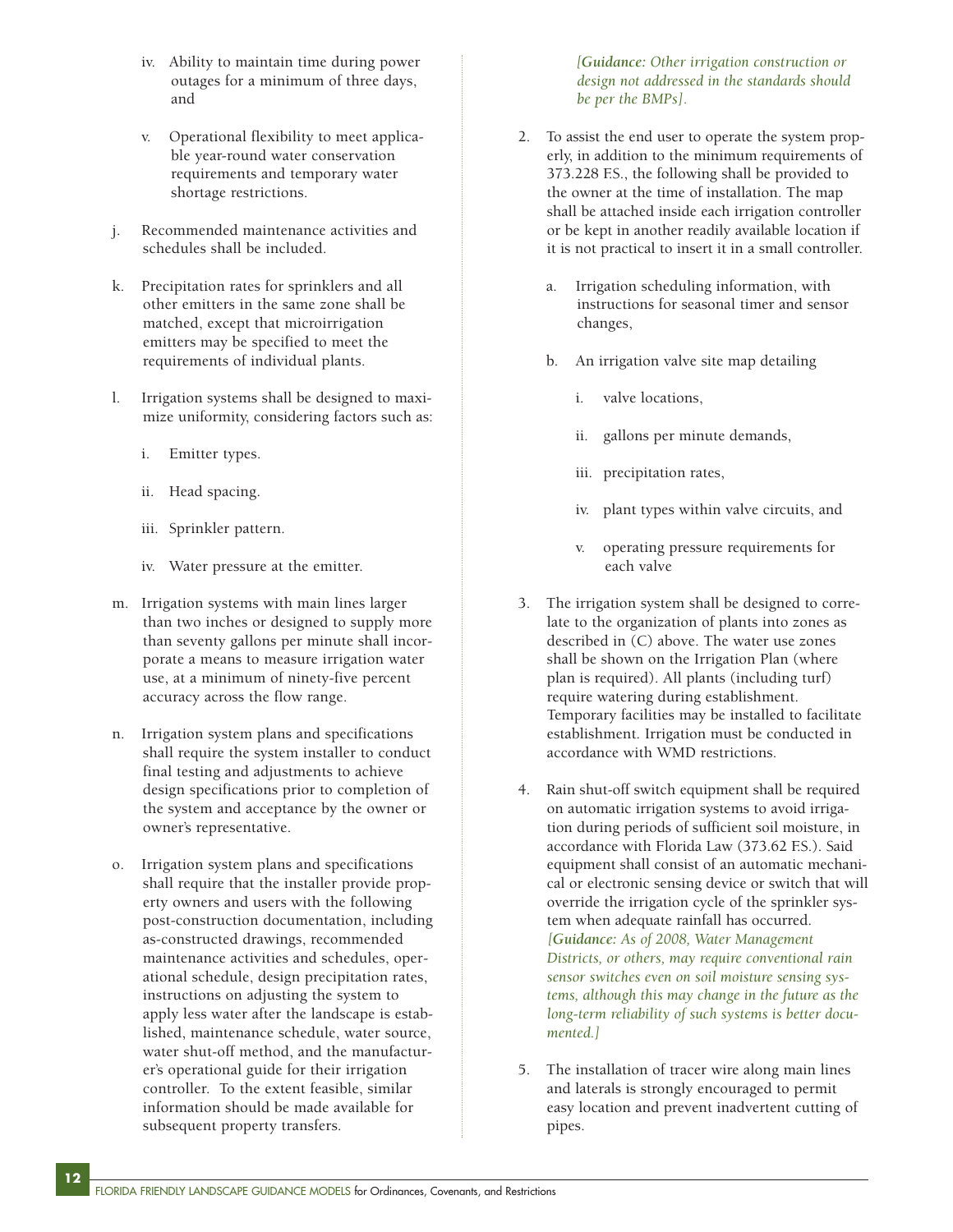- 6. If the water supply for the irrigation system is from a well, a constant pressure flow control device or pressure tank with adequate capacity shall be required to minimize pump "cycling".
- 7. Check valves must be installed at irrigation heads as needed to prevent low head drainage and puddling.
- 8. Nozzle precipitation rates for all heads within each valve circuit must be matched to within 20% of one another.
- 9. No water spray from irrigation systems shall be applied under roof overhangs.
- 10. Irrigated areas shall not be less than 4 feet wide, except when next to contiguous property or using micro or drip irrigation.
- 11. A pressure-regulating valve shall be installed and maintained if static service pressure exceeds 80 pounds per square inch. The pressure-regulating valve shall be located between the meter and the first point of water use, or first point of division in the pipe, and set at not more than 50 pounds per square inch when measured at the most elevated fixture in the structure served. This requirement may be waived if satisfactory evidence is provided that high pressure is necessary in the design and that no water will be wasted as a result of high-pressure operation. *[Guidance: The purpose of this requirement is twofold, to protect against system failure during pressure surges, and to avoid wasted water due to operation of the system significantly above commonly used design values.]*

## **G. Yard Waste Management, Composting and Use of Mulches**

- 1. Yard wastes shall not be disposed of or stored by shorelines, in ditches or swales, or near storm drains. *[Guidance: Yard wastes release nutrients as they decompose which may pollute the receiving water. Improper disposal of yard wastes can also contribute to flooding by causing stormwater runoff to backup in drainage systems. In addition, improper disposal may lead to spreading of invasive plants to new areas.]*
- 2. Shredded yard clippings and leaves should be used for mulch or be composted for use as fertilizer. However, diseased material should not be mulched and should be properly disposed of to avoid spreading disease.
- 3. Composting of yard wastes provides many benefits and is strongly encouraged. The resulting

materials are excellent soil amendments and conditioners. Other recycled solid waste products are also available and should be used when appropriate. *[Guidance: Most Florida communities have these programs at their landfill. Incentives may be created to encourage their use, such as a tonnage credit for dumping based on use of composted material.]*

- 4. Grass clippings are a benefit to lawns, replacing nutrients drawn from the soil and as mulch that helps retain moisture, lessening the need to irrigate. Grass clippings should be left on your lawn. Mulching mowers are recommended, because the grass clippings are chopped very finely by special blade and shroud configurations. If a conventional mower equipped with a side discharge chute is used, the following practices should be employed. When mowing near the shoreline, direct the chute away from the water body. When mowing upland areas, direct the chute back onto the yard, not onto the road or driveway.
- 5. Mulches applied and maintained at appropriate depths in planting beds assist soils in retaining moisture, reducing weed growth, and preventing erosion. Mulch can also be used in places where conditions aren't adequate for or conducive to growing quality turf or ground covers. Mulches are typically wood bark chips, wood grindings, pine straws, nut shells, small gravel, and shredded landscape clippings.
- 6. A layer of organic mulch 3" deep shall be specified on the landscape plans in plant beds and around individual trees in turfgrass areas. Use of byproduct or recycled mulch is recommended. Mulch is not required in annual beds. Mulch rings should extend to at least 3 feet around freestanding trees and shrubs. All mulch should be renewed periodically. Mulches should be kept at least 6 inches away from any portion of a building or structure, or the trunks of trees. Plastic sheeting and other impervious materials shall not be used under mulched areas.

# **H. Fertilizer Management**

*[Guidance: RULE 5E-1.003(2)(d), F.A.C. contains the following provisions for golf courses, parks and athletic fields. As such, no additional specific requirements are included for these types of urban turf. The appropriate Best Management Practices listed below must be followed on such sites for nutrient management activities:*

**13**

*(d) Fertilizers labeled for sports turf at golf courses, parks and athletic fields shall:*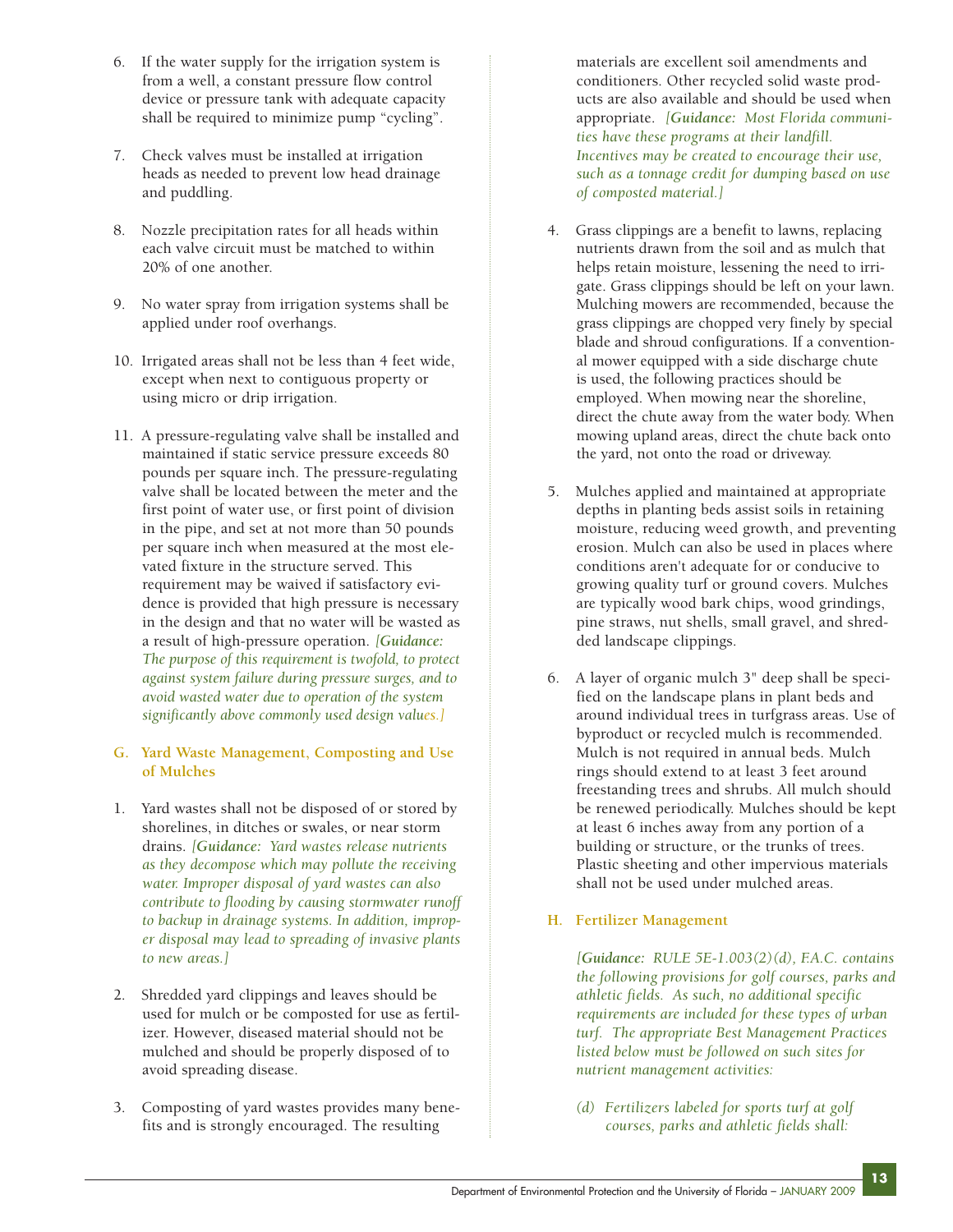- *1. Have directions for use not to exceed rates recommended in the document titled SL191 "Recommendations for N, P, K and Mg for Golf Course and Athletic Field Fertilization Based on Mehlich I Extractant", dated March 2007, which is hereby adopted and incorporated by reference into this rule. Copies may be obtained from the Soil and Water Science Department, Florida Cooperative Extension Service, Institute of Food and Agricultural Sciences, University of Florida, Gainesville, FL 32611 or the following website: [http://edis.ifas.ufl.edu/SS404.](http://edis.ifas.ufl.edu/SS404)*
- *2. Have directions for use in accordance with the recommendations in "BMP's for the Enhancement of Environmental Quality on Florida Golf Courses", published by the Florida Department of Environmental Protection, dated January 2007. Copies may be downloaded from <http://www.dep.state.fl.us/water/nonpoint/> [pubs.htm.](http://www.dep.state.fl.us/water/nonpoint/)*

*Note that this does not exempt applicators at these sites from the required basic Green Industry BMP training. If other provisions of the ordinance are not appropriate for these sites, such exceptions should be noted.]*

- 1. Fertilizer content and application rates
	- a. Fertilizers Applied to Turf and/or Landscape Plants within (MUNICIPALITY / COUNTY) shall be formulated and applied in accordance with requirements and directions provided by Rule 5E-1.003(2), Florida Administrative Code, Labeling Requirements For Urban Turf Fertilizers.
	- b. Nitrogen or phosphorus Fertilizer shall not be applied to turf or landscape plants except as provided in (a) above unless a soil or tissue deficiency has been verified by an approved test. *[Guidance: Soil and tissue tests for phosphorus are normally done by UF/IFAS or another accredited laboratory. FDEP has sponsored research (ca. 2007-2008) to compare several retail home test kits to IFAS extension lab results for a wide variety of Florida soils. This may allow more convenient testing by homeowners, although enforcement may be more difficult without written test results.]*
- 2. Timing of fertilizer application

No Applicator shall apply Fertilizers containing nitrogen and/or phosphorus to Turf and/or Landscape Plants during the Prohibited

Application Period. *[Guidance: One of the most controversial issues associated with recent fertilizer ordinances enacted by local governments is the Prohibited Application Period. Some ordinances have prohibited the application of fertilizer, even slow release formulations, during the summer rainy season, typically June 1 to September 30. The reasoning is that rain occurs frequently, saturating the soil, leading to more runoff. Fertilizer management is largely about keeping the nitrogen and/or phosphorus in the root zone where it can be used by the turf. While periods of heavy rainfall contribute to washing fertilizer out of the root zone, the health of the turf grass is an equally important factor. Healthy turf grass with healthy roots and leaves is important to minimizing fertilizer movement. Because turf grass requires nitrogen throughout its growing period, its health can be negatively affected if nitrogen is deficient. Care should be taken with regards to the Prohibited Application Period until the science is better defined. Accordingly, sound science, common sense, and carefully reasoned judgment are recommended in determining how to define the Prohibited Application Period.]*

- 3. Application practices
	- a. Spreader deflector shields are required when Fertilizing via rotary spreaders. Deflectors must be positioned such that Fertilizer granules are deflected away from all impervious surfaces, fertilizer-free zones and water bodies, including wetlands.
	- b. Fertilizer shall not be applied, spilled, or otherwise deposited on any impervious surfaces.
	- c. Any Fertilizer applied, spilled, or deposited, either intentionally or accidentally, on any impervious surface shall be immediately and completely removed to the greatest extent practicable.
	- d. Fertilizer released on an impervious surface must be immediately contained and either legally applied to Turf or any other legal site, or returned to the original or other appropriate container.
	- e. In no case shall Fertilizer be washed, swept, or blown off impervious surfaces into stormwater drains, ditches, conveyances, or water bodies.
- 4. Fertilizer free zones
	- a. Fertilizer shall not be applied within ten (10) feet, or three (3) feet if a deflector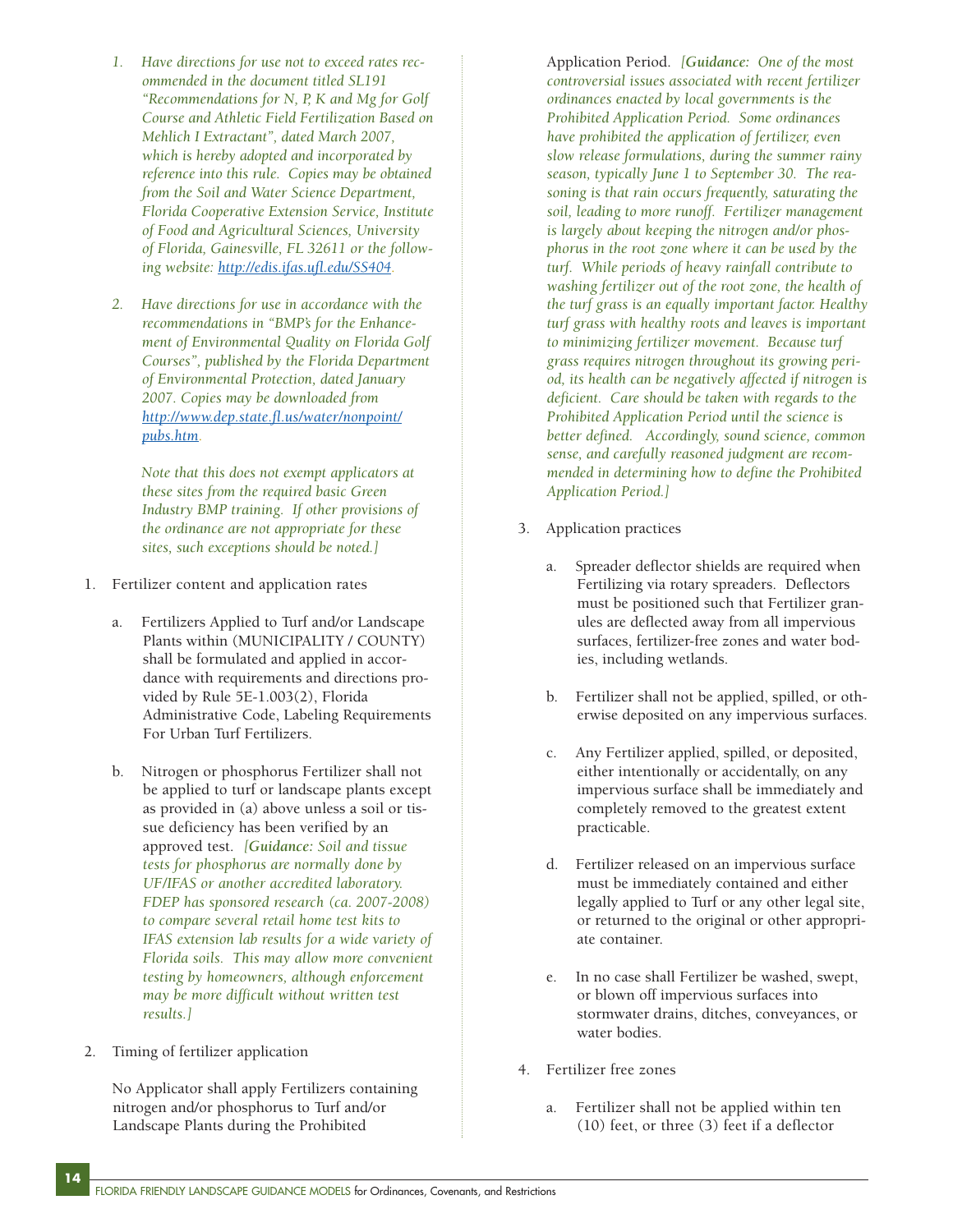shield or drop spreader is used, of any pond, stream, water course, lake, canal, or wetland as defined by the Florida Department of Environmental Protection (Chapter 62-340, Florida Administrative Code) or from the top of a seawall.

- b. If more stringent (MUNICIPALITY / COUN-TY) Code regulations apply, this provision does not relieve the requirement to adhere to the more stringent regulations.
- c. Newly planted Turf and/or Landscape Plants may be fertilized in this Zone only for the first sixty (60) day establishment period, but caution shall be used to prevent direct deposition of nutrients into the water.

# **I. Pesticide Management**

- 1. All landscape applications of pesticides, including Weed and Feed products, for hire should be made in accordance with State and Federal Law and with the most current version of the Florida-friendly Best Management Practices for Protection of Water Resources by the Green Industries. *[Guidance: The use of "should" in the preceding sentence is required, because "shall" would create a violation of 487.051(2), Florida Statutes. Regulation of Pesticides is Pre-empted to the Florida Dept. of Agriculture and Consumer Services (FDACS) by state law.]*
- 2. Property owners and managers are encouraged to use an Integrated Pest Management Strategy as currently recommended by the University of Florida Cooperative Extension Service publications.
- 3. When using pesticides, all label instructions are state and federal law and must be adhered to. **The Florida Department of Agriculture and Consumer Services is responsible for enforcement of pesticide laws**.

# **J. Landscape and Irrigation Maintenance**

*[Guidance: Proper landscape and irrigation maintenance will preserve and enhance a quality landscape and help to ensure water-efficiency.]*

1. In no case shall grass clippings, vegetative material, and/or vegetative debris either intentionally or accidentally, be washed, swept, or blown off into stormwater drains, ditches, conveyances, water bodies, wetlands, or sidewalks or roadways.

- 2. Landscape maintenance for hire shall be performed in accordance with recommendations in the *Florida-Friendly Best Management Practices for Protection of Water Resources by the Green Industries*.
- 3. Landscape maintenance by homeowners should be performed in accordance with recommendations of the University of Florida Cooperative Extension Service and Florida Yards & Neighborhoods publications.
- 4. A regular irrigation maintenance schedule shall include but not be limited to checking, adjusting, and repairing irrigation equipment; and resetting the automatic controller according to the season.
- 5. To maintain the original performance and design integrity of the irrigation system, repair of the equipment shall be done with the originally specified materials or their equivalents.

# **K. Shoreline Considerations**

*[Guidance: Ideally, shorelines should remain completely natural to most effectively use or absorb nutrients. Unfortunately, many waterfront property owners have removed beneficial vegetation and formed sandy beaches along their shorelines. This loss of a natural buffer may contribute to shock loads of nutrients and other pollutants affecting the waterbody and may lead to erosion. Florida Fish and Wildlife Conservation Commission Rule 68F-20.002 (1) states "No person shall attempt to control, eradicate, remove, or otherwise alter any aquatic plants in waters of the state, including those listed in s. 369.251, F.S., except as provided in a permit issued by the department unless the waters in which aquatic plant management activities are to take place are expressly exempted in Rule 68F-20.0035, F.A.C."*

*Shoreline vegetation can often be restored through aquascaping. Advice regarding appropriate plants for aquascaping and locating sources for these plants in your area may be obtained by contacting the Department of Environmental Protection's Bureau of Invasive Plant Management, the UF Cooperative Extension Service in each county and/or the UF Center for Aquatics and Invasive Plants. A simple, free of charge permit may be required from DEP's Bureau of Invasive Plant Management for activities involving aquatic plants along freshwater shorelines.*

*Florida Fish and Wildlife Conservation Commission Rule 68F-52.003 (4) states "Only native aquatic*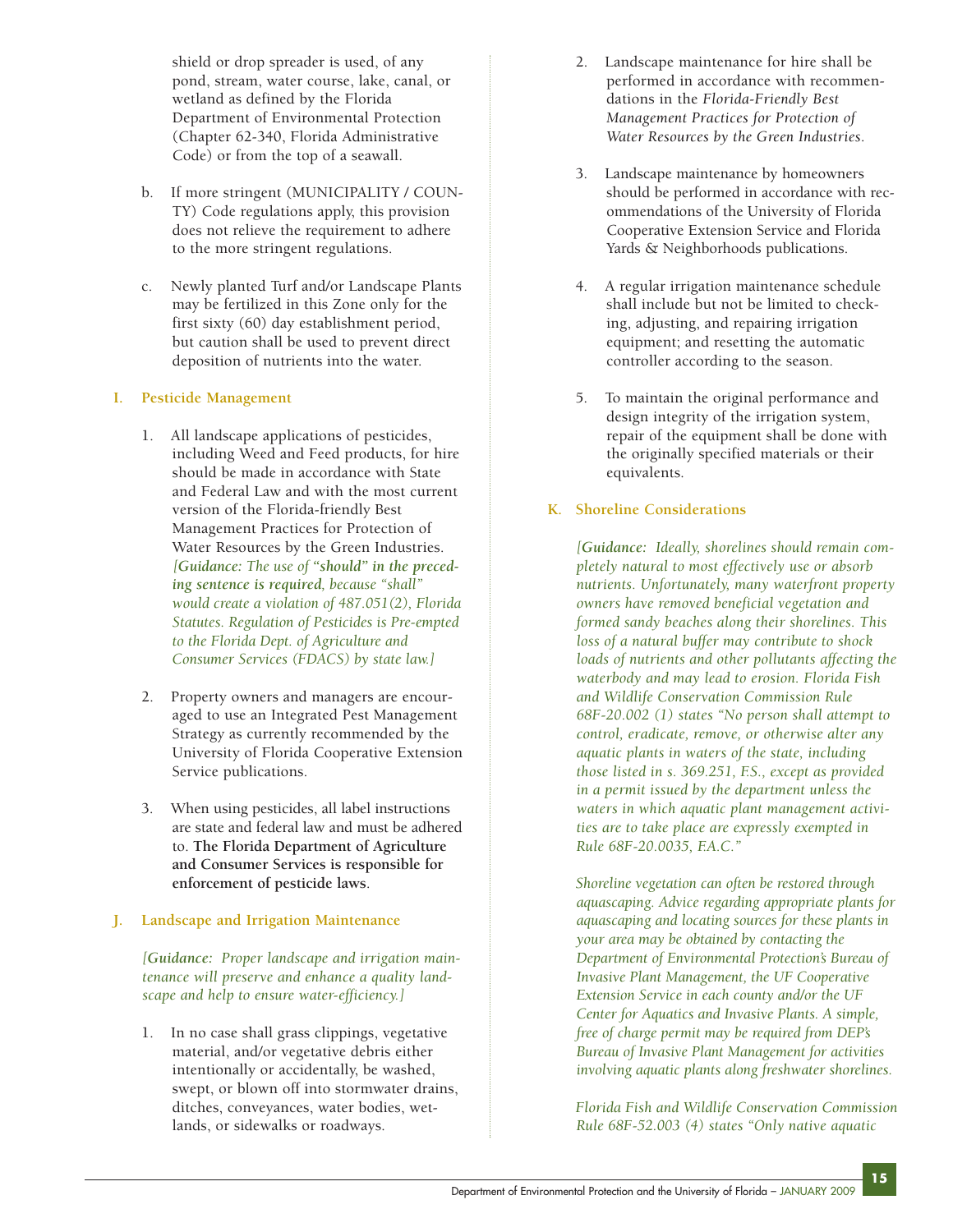*plants cultured in a nursery regulated by the Department of Agriculture and Consumer Services or collected from an approved wild collection site shall be used for the re-vegetation, restoration, or mitigation of wetlands in sovereignty lands. No prohibited or non-native aquatic plant shall be placed in, or knowingly be distributed for use in natural waters, or waters connected to natural waters. Non-native plants not on the prohibited plant list may be used in artificially created ponds and water gardens that are not connected to natural waters."*

*Vegetation height should extend well above the water level. There is a direct correlation between height and a plant's ability to absorb nutrients. Shoreline plants should not be fertilized or treated with herbicides, except in special cases.*

*Some developers, water management districts and local governments are designing and building stormwater wet detention systems that closely resemble natural waterbodies. In some cases, developers are offering adjacent property as premium waterfront real estate. While this is generally a very good practice that promotes sophisticated designs, it may cause some problems if people are not aware that the stormwater pond's purpose is to capture and accumulate pollutants. Consequently, it may appear contaminated if it is simply doing its job. This may prompt misdirected requests for action to clean it up or even protect it. It should also be noted that stormwater ponds that connect to waters of the state may be regulated as waters of the state.*

*Education is important so people understand that the rules and expectations for natural and manmade waterbodies are different.]*

- 1. Grading and design of property adjacent to bodies of water shall conform to Federal, State and Local regulations which may include but is not limited to the use of berms and/or swales to intercept surface runoff of water and debris that may contain fertilizers or pesticides.
- 2. A voluntary six (6) foot low maintenance zone is recommended, but not mandated, from any pond, stream, water course, lake, wetland or from the top of a seawall. A swale/berm system is recommended for installation at the landward edge of this low maintenance zone to capture and filter runoff. If more stringent (MUNICIPALITY /COUNTY) Code regulations apply, *[Guidance: Such as 9A.2, above, for new developments.]* this provision does not

relieve the requirement to adhere to the more stringent regulations. No mowed or cut vegetative material should be deposited or left remaining in this zone or deposited in the water. Care should be taken to prevent the over-spray of aquatic weed products in this zone. *[Guidance: Care must be taken to ensure erosion of the surface soil does not occur. Excessive erosion may be a greater pollution hazard than occasional proper applications of fertilizer.]*

- 3. When mowing near the shoreline, direct the chute away from the water body. Riparian or littoral zone plants that do not require mowing or fertilization should be planted in these areas. See the *Florida Waterfront Property Owners Guide* or the Florida Fish and Wildlife Conservation Commission's Invasive Plant Management Section for more information. Where water levels vary considerably, care must be taken in the selection of these plants.
- 4. Decks along the waters edge and into the water shall meet all local and state government regulations and any other lawful requirements. The maximum distance any structure may protrude into the water is X feet (To be inserted by local government) from the normal high water mark on the bank. The maximum total width of a deck structure along the shoreline of any lot is 20% of the waterfront footage of that lot. The remainder of the shoreline should remain as natural as possible. Lot owners located on ditches may add 20' to their front footage for calculation purposes. Special permits may be required. No structures are permitted that obstruct the flow of water.
- 5. Mangrove trimming shall be performed in accordance with Sections 403.9321 - 403.9334, Florida Statutes. The *Florida Waterfront Property Owners Guide* published by the Florida Department of Environmental Protection should be referred to for additional information about Florida-friendly shoreline practices.

# **10. EDUCATION**

*[Guidance: To assist in public information, the education of its citizens, and the effective implementation of this ordinance, the (City/County) should coordinate its efforts with those of the Water Management District and the (\_\_\_\_\_\_ County) Agricultural Extension Service and*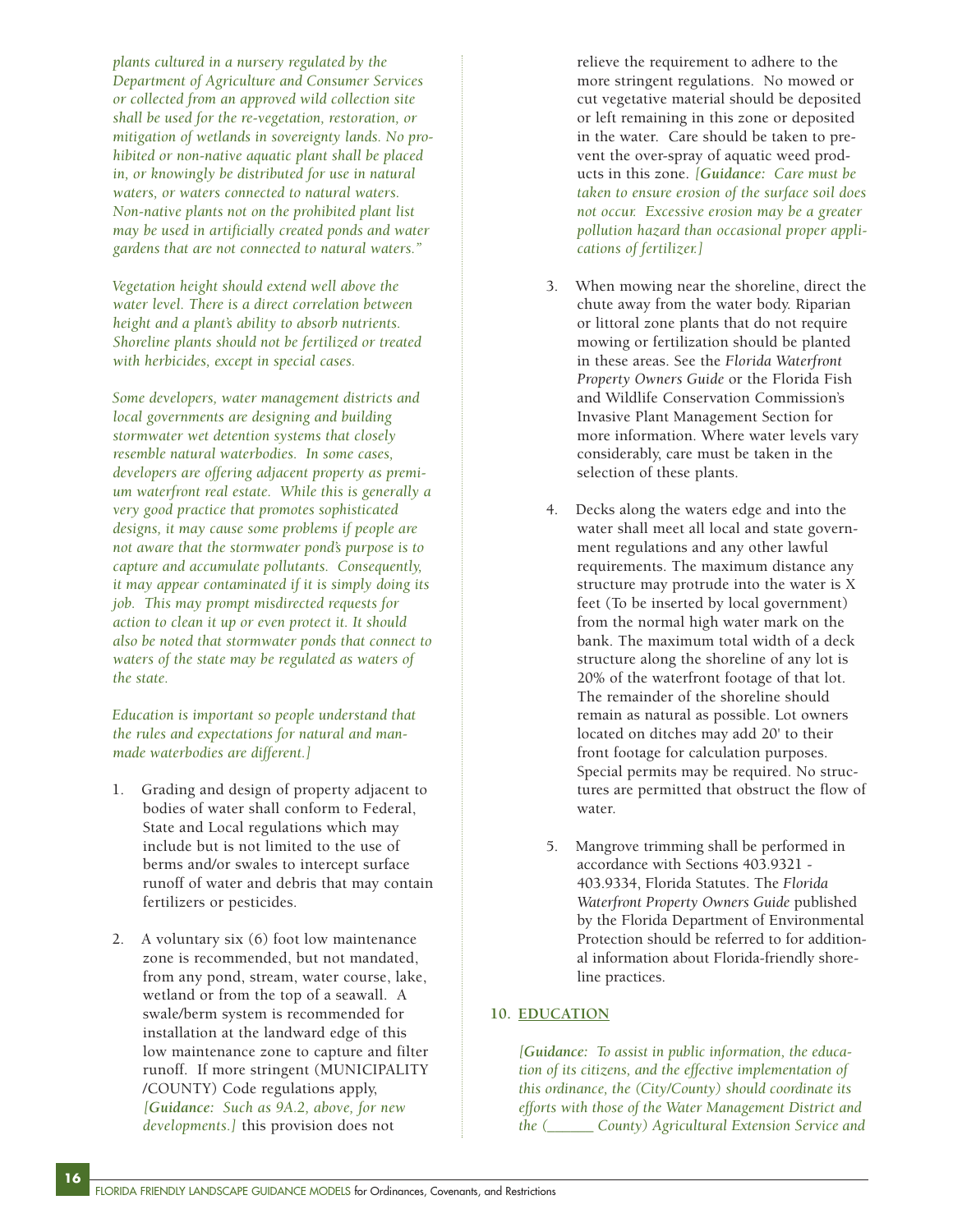*other agencies. These entities should jointly sponsor workshops on the design principles and standards of Florida-Friendly Landscapes. Informational signs should be displayed and brochures made available for public use. Government facilities should serve as educational examples and demonstration sites of building, landscape, and/or design principles related to natural resource conservation including water, energy, and landscapes.]* 

- A. All persons providing landscape maintenance services for hire (including appropriate City/ County Maintenance Operations staff, and institutional landscape workers) shall be trained in the *Florida-Friendly Best Management Practices for Protection of Water Resources by the Green Industries*
	- a. within one year of the effective date of this ordinance if fertilizer is applied, or
	- b. within 2 years if the business is not involved in the application of fertilizer.
	- c. Any person that applies fertilizer for hire or in the course of their employment shall hold a current Certificate of Completion in the *Florida-friendly Best Management Practices for Protection of Water Resources by the Green Industries*.
	- d. At least one person holding a current Certificate of Completion in the *Floridafriendly Best Management Practices for Protection of Water Resources by the Green Industries* shall be present at all times on any job site while work is in progress.

*[Guidance: Due to literacy and language difficulties, some employees may not be able to pass the test to obtain the certificate of completion. However, this does not relieve the business owner from the obligation to train these employees in the BMPs, at least in all modules that apply to their duties.]*

B. New employees shall be trained within 180 days of starting a new position.

# **11. INCENTIVES**

*[Guidance: Local governments have a full range of options to offer incentives for development/landscape designs to exceed the design principles and standards set forth and established by this ordinance. Local governments may wish to consider any or all of the following examples, and are free to consider other alternatives.]*

A. Any development that exceeds the water-efficient design principles and standards established by this ordinance shall receive a reduction in the (City/County) permit application fee. *[or stormwater utility rate, etc.]*

- B. Individual home owners or residents who are not required to but voluntarily submit a development/landscape design which meets or exceeds the Florida-friendly design principles and standards established by this ordinance shall receive *[Guidance: Expedited permitting, a reduction of their stormwater utility water charges; a x% reduction in their building permit fee, property tax reduction, or other incentive within the purview of local government].* This reduction will remain in effect provided that the landscaped areas are consistently maintained in accordance with Florida-Friendly Landscape principles and the total monthly water consumption does not exceed X gallons (To be inserted by local government).
- C. Businesses that use the recommended practices may be recognized as a Green Business through the FDEP Green Business Program and may use this in their advertising and promotion.. (Comment: FDEP, in cooperation with the University of Central Florida Stomwater Management Academy, has established "Green Business" pilot programs in Cocoa Beach and Orlando. Additionally, Sarasota County, Lakeland, and Jacksonville have established Green Business Programs. For more information, please visit: [http://www.cityofcocoa](http://www.cityofcocoabeach.com/greenbusiness.htm) [beach.com/greenbusiness.htm\)](http://www.cityofcocoabeach.com/greenbusiness.htm)

*[Guidance: These incentives are meant only to be examples. Local governments should consider what incentives are appropriate and meaningful to their constituents.]*

# **12. ENFORCEMENT AND MONITORING**

Implementation and enforcement of these regulations shall consist of:

# **A. Licensing**

*[Guidance: Some care may need to be taken to modify occupational license ordinances to make this section work, depending on grouping of license classes. Known statewide providers of such training are: the University of Florida Cooperative Extension Service, The Florida Department of Environmental Protection, and the Florida Nursery, Growers and Landscape Association (FNGLA). Some companies may provide such training inhouse and some industry suppliers or associations may offer training to their customers.]*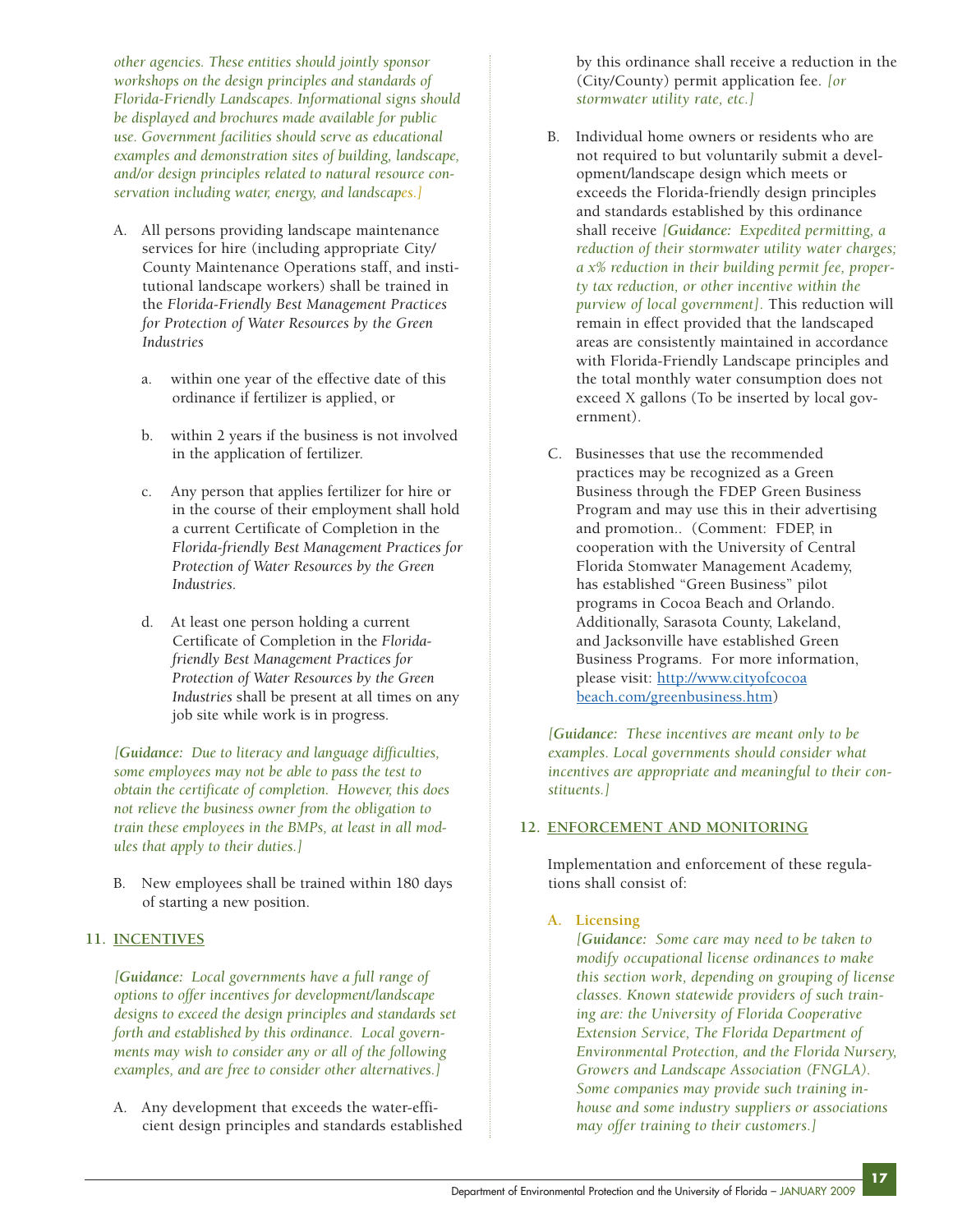- 1. All Commercial Applicators of Fertilizer within the unincorporated area of (MUNICIPALITY/COUNTY), shall abide by and successfully complete training and continuing education requirements in minimizing nitrogen leaching and phosphorus runoff from fertilizer applications prior to obtaining a (MUNICIPALITY/COUNTY) Local Business Tax Certificate for any category of occupation which may apply any Fertilizer to Turf and/or Landscape Plants. Commercial Fertilizer Applicators shall provide proof of completion of an approved training program to the (MUNICIPALITY/ COUNTY) Tax Collector's office within one year of the effective date of this ordinance.
- 2. All businesses applying fertilizer to Turf and/or Landscape Plants (including but not limited to residential lawns, golf courses, commercial properties, and multi-family and condominium properties) must ensure that at least one employee has an appropriate certification (i.e., the Florida Department of Environmental Protection's Green Industries Best Management Practices certification), prior to the business owner obtaining a Local Business Tax Certificate. Owners for any category of occupation which may apply any fertilizer to Turf and/or Landscape Plants shall provide proof of certification to the (Municipality/County) Tax Collector's Office.
- 3. Non-commercial applicators not otherwise required to be certified, such as private citizens on their own residential property, are encouraged to follow the recommendations of the University of Florida IFAS Florida Yards and Neighborhoods program when applying fertilizers.
- 4. Within 2 years of the effective date of this ordinance, all businesses performing design, installation, or maintenance services involving Turf and/or Landscape Plants (including but not limited to residential lawns, golf courses, commercial properties, and multi-family and condominium properties) must ensure that all supervisory employees have an appropriate certification (i.e., the Florida Department of Environmental Protection's Green Industries Best Management Practices certification), prior to the business owner obtaining a Local Business Tax Certificate. Non-supervisory employees that do not

apply fertilizer must be trained but do not require certification. Owners for any category of occupation which may perform design, installation, or maintenance services involving Turf and/or Landscape Plants shall provide proof of certification and training to the (Municipality/ County) Tax Collector's Office. This provision does not apply to the licensed professional practice of Landscape Architecture, Architecture, or Engineering.

*[Guidance: Some landscape workers may be illiterate or otherwise unable to achieve certification. Evidence of attending the training, coupled with certified supervision, is considered adequate for nonsupervisory personnel that do not handle fertilizers.]*

- **B. Inspections**
	- 1. The (City/County) Code Enforcement Officer or designated inspectors shall be authorized and empowered to make inspections at reasonable hours of all land uses or activities regulated by this ordinance, in order to determine if applicable provisions of the Code of Ordinances and regulations relating to Florida-friendly landscaping are being followed.
	- 2. Inspections may be made without notice, and refusal to allow such an inspection shall be deemed a violation of this ordinance. Such failure to permit an inspection shall be sufficient grounds and probable cause for a court of competent jurisdiction to issue an administrative warrant for the purpose of inspecting, surveying or examining said premises.
	- 3. In the event a building, structure, or land appears to be vacant or abandoned, and the property owner cannot be readily contacted in order to obtain consent for an inspection, the Code Enforcement Officer or inspector may enter into or upon any open or unsecured portion of the premises in order to conduct an inspection thereof.
	- 4. The Code Enforcement Officer or inspector shall be provided with official identification and exhibit such identification when making any inspection.
	- 5. It shall be the duty of all law enforcement officers to assist in making inspections when such assistance is requested by the Code Enforcement Officer or inspector.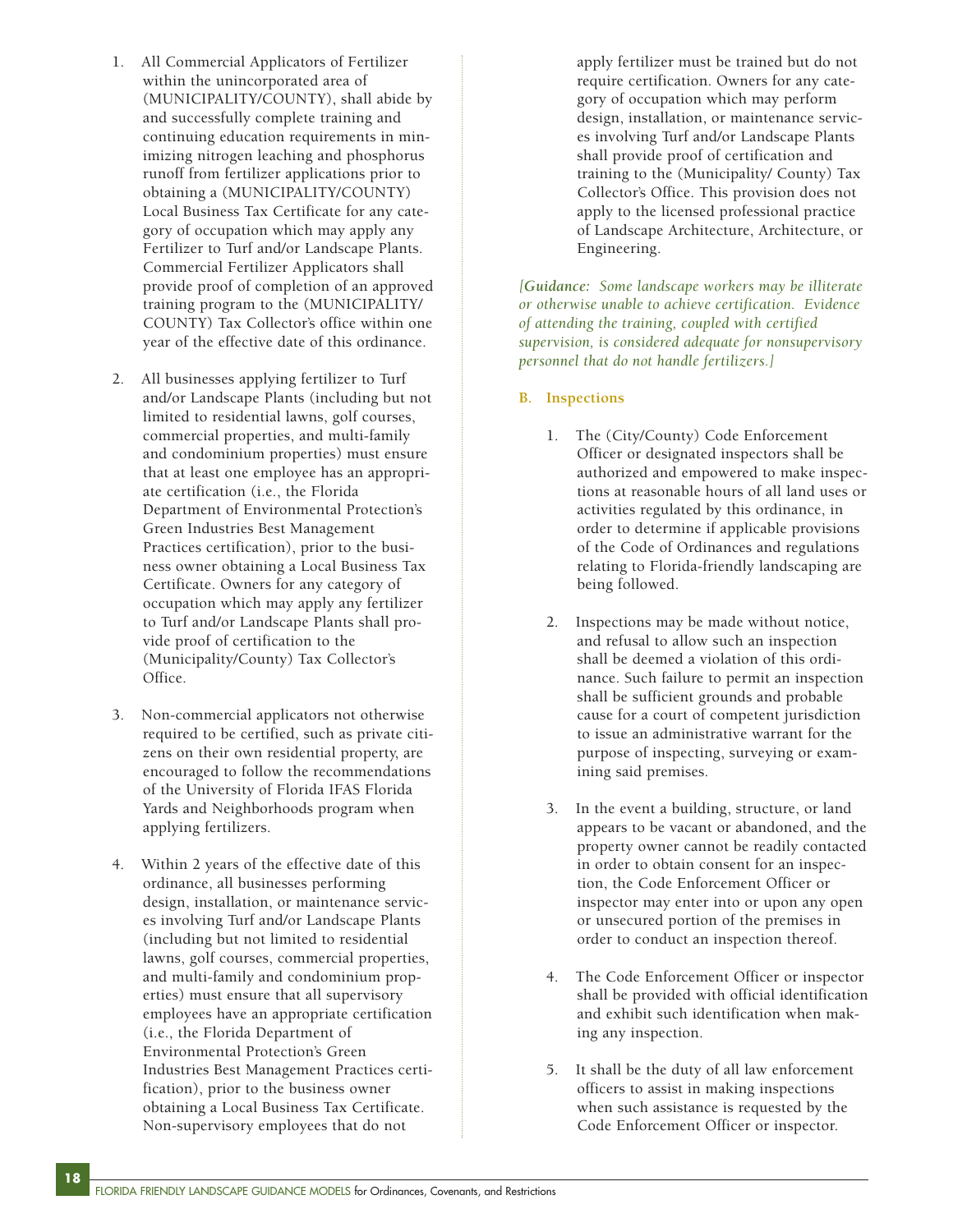# **C. Notice of Violation, Notice of Hearing and Hearing Procedure**

- 1. Whenever the Code Enforcement Officer or an inspector determines that there is a violation of this ordinance, the officer or inspector shall follow the procedures established for bringing a case before the Code Enforcement Board or any alternative code enforcement body or shall seek injunctive relief as provided below.
- 2. A notice to cease a land use activity or permit issued under this ordinance shall not relieve the owner or operator of the obligation to comply with any other applicable state, regional or local code, regulation, rule ordinance, or requirement. Nor shall said notice or permit relieve any owner or operator of any liability of violation of such codes, regulations, rules, ordinances, or requirements.

## **D. Injunctive Relief**

If any person engages in activities regulated by this ordinance without having obtained an approved permit as provided within this ordinance or continues in violation of the provisions of this ordinance or the regulations promulgated pursuant thereto, then the (City/County) may file an action for injunctive relief in a court of competent jurisdiction.

# **13. FEES**

## Permit Fees

Prior to the issuance of a permit, the applicant shall pay a fee as set forth by the Resolution No. \_\_\_\_\_\_\_ 20 . Such fee shall be used to defray the cost of monitoring the compliance of this ordinance. *[Guidance: or may be included in building permit fee]* 

## **14. VARIANCES**

As provided in Chapter \_\_\_ of these Land Development Regulations, the Board of Adjustment is hereby authorized to grant variances in accordance with stated provisions and can attach conditions to variances granted.

# **15. VIOLATIONS AND PENALTIES**

A. For any violation which does not constitute a threat to life or property, the (City/County) shall have the authority to issue a citation and/or to withhold a certificate of occupancy.

The citation shall be in the form of a written official notice issued in person or by certified mail to the owner of the property, or to his agent, or to the person doing the work. The receipt of a citation shall require that corrective action be taken within thirty (30) calendar days, unless otherwise extended at the discretion of the (City/County). If the required corrective action is not taken within the time allowed, the (City/County) may use any available civil or criminal remedies to secure compliance, including revoking a permit.

- B. The (City/County) shall have resource to such civil and criminal remedies in law and equity as may be necessary to ensure compliance with the provisions of this section of this ordinance, including injunctive relief to rejoin and restrain any person from violating the provisions of this section of this ordinance and to recover such damages as may be incurred by the implementation of specific corrective actions.
- C. A conviction for violation of the provisions of this section shall be punishable by a fine or imprisonment, or both such fine and imprisonment as provided in Section 125.69, Florida Statues.

# **16. CONFLICTS AND RELATIONSHIP TO OTHER LAWS**

Whenever regulations or restrictions imposed by this ordinance conflict with other ordinances or regulations, or are either more or less restrictive than regulations or restrictions imposed by any governmental authority through legislation, rule or regulation, the regulations, rules or restrictions which are more restrictive or which impose the highest standards or requirements shall govern. Regardless of any other provision of this ordinance, no land shall be used and no structure erected or maintained in violation of any state or federal pollution control or environmental protection law or regulation.

# **17. SEVERABILITY**

This ordinance and the various parts, sections, subsections and clauses thereof, are hereby declared to be severable. If any part, sentence, paragraph, subsection, section or clause is adjudged unconstitutional or invalid, it is hereby provided that the remainder of the ordinance shall not be affected thereby. If any part, sentence, paragraph, subsection, section or clause be adjudged unconstitutional or invalid as applied to a particular property, building, or other structure, it is hereby provided that the application of such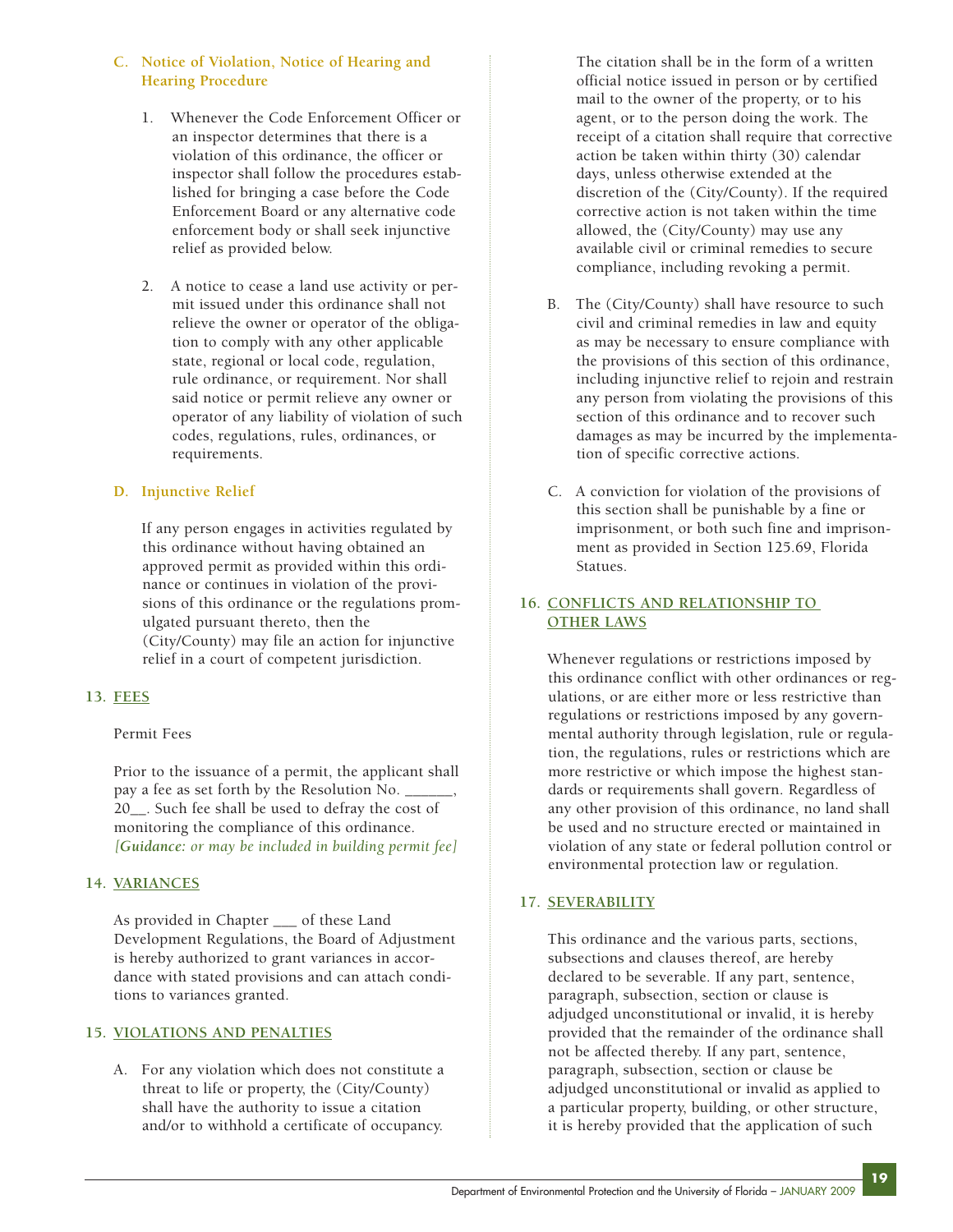portion of the ordinance to other property, buildings, or structures shall not be affected thereby.

## **18. INCLUSION IN CODE, CODIFICATION, SCRIVENERS ERRORS**

The provisions of this ordinance shall become and be made a part of or replace the existing landscape regulations of the (City/County of \_\_\_\_\_\_\_\_\_\_). Sections of the ordinance may be renumbered or relettered and the word "ordinance" may be changed to "section", "chapter", "article", or such other appropriate word or phrase in order to accomplish such intentions. Sections of this ordinance may require the correction of typographical errors which do not affect the intent. Such corrections may be authorized without need of a Public Hearing, by filing a corrected or recodified copy of same with the clerk of the (City/County of \_\_\_\_\_\_\_).

### **19. REPEAL**

**20**

The existing regulations of the (City/County of \_\_\_\_\_\_), being Chapter \_\_\_\_\_\_ of the City/County Code as amended, are hereby repealed. The adoption of this ordinance; however, shall not affect nor prevent any pending or future prosecution of, or action to abate, any existing violation of said Chapter , as amended, if the violation is also a violation of the provisions of this ordinance.

*[Guidance: Repeal is only necessary if existing ordinances conflict with the new ordinances.]*

#### **20. EFFECTIVE DATE**

| This ordinance shall take effect                  | . 20              |
|---------------------------------------------------|-------------------|
| PASSED ON FIRST READING                           | (Date)            |
| PASSED ON SECOND AND<br>FINAL READING AND ADOPTED | (Date)            |
| Mayor-Commissioner or Chairman                    | (Signature)(Name) |

Attest: \_\_\_\_\_\_\_\_\_\_\_\_\_\_\_\_\_\_\_\_\_\_\_\_\_\_\_(Signature)(Name) City Clerk or Clerk of Circuit Court

Approved as to form and correctness:

\_\_\_\_\_\_\_\_\_\_\_\_\_\_\_\_\_\_\_\_\_\_\_\_(Signature)(Name)

City or County Attorney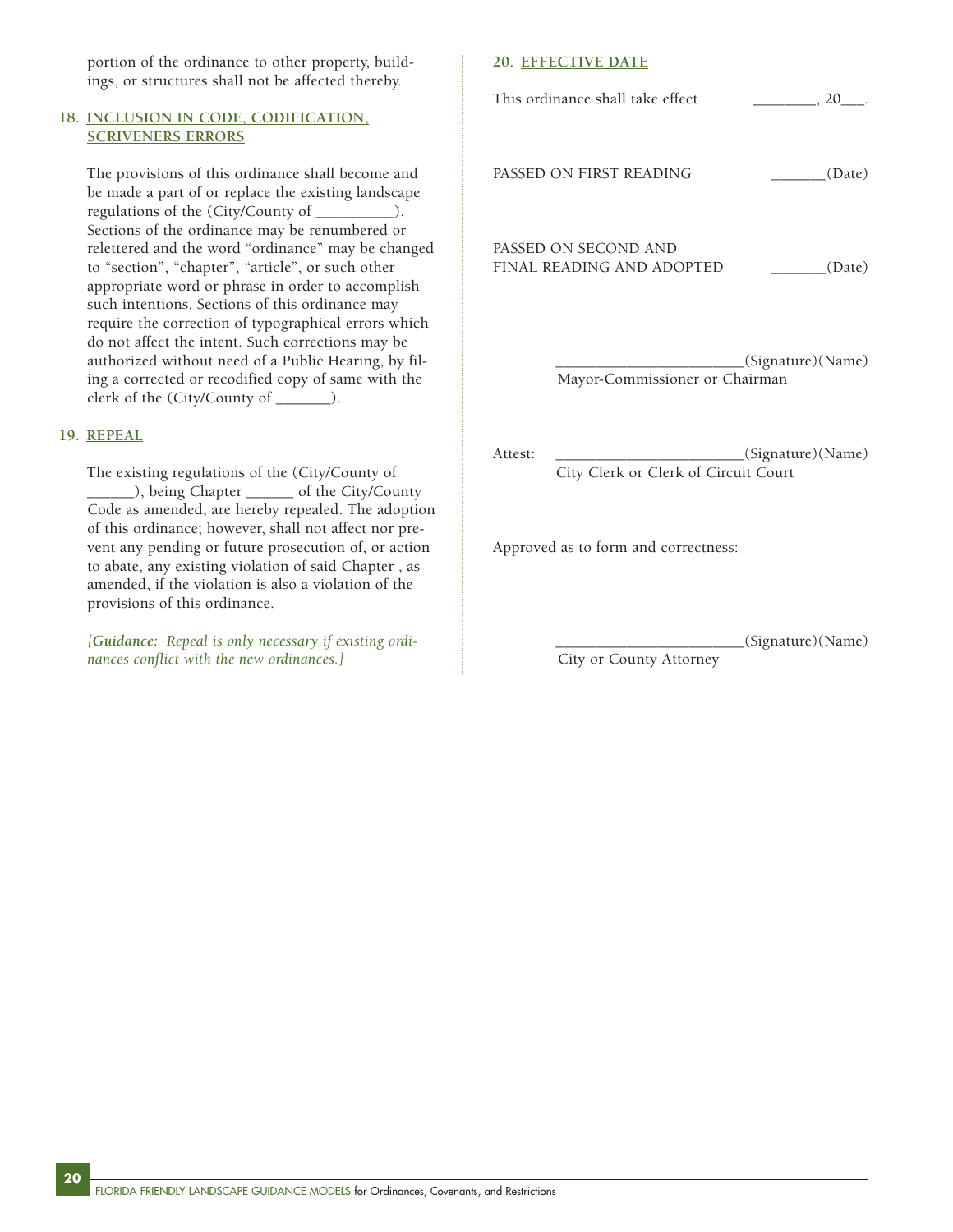# JANUARY 2009 **INTRODUCTION**

This attached Model Fertilizer Use Ordinance is another tool to reduce sources of nutrients coming from urban landscapes to reduce the impact of nutrients on Florida's surface and ground waters. However, restricting fertilizer use by itself will not eliminate the impacts of nutrients from urban landscapes. Rather, a comprehensive approach is needed that includes site plan design, landscape design, irrigation system design, and fertilizer application. To assist local governments in improving their existing land development regulations, several "model" ordinances have been developed. These include:

- "Low Impact Design" ordinances which seek to reduce the impact of urbanization on our natural resources by stressing "source controls" that either minimize the generation of stormwater or minimize the pollutants that can get into stormwater.. For example, promoting development designs that minimizes clearing of natural vegetation and the compaction of urban soils. A Model Springs Protection Code is being developed by DCA, DEP, and other stakeholders that will include specific Land Development Regulation recommendations that promote Low Impact Design. This Model Code will be available in 2009.
- "Landscape Design Ordinances" since this is a major determinant in the amount of fertilizer and irrigation that is needed to maintain healthy urban landscapes and minimize adverse impacts on water resources. A model Landscape Ordinance entitled "Guidelines for Model Ordinance Language for Protection of Water Quality and Quantity Using Florida-friendly Lawns and Landscapes" was developed by a group of agencies, industries, and interest groups over a two year period and published in 2003. It was fundamentally an adaptation of earlier water conservation ordinances revised to include water quality protections for compliance with Total Maximum Daily Load (TMDL) or stormwater NPDES permit requirements. The language focuses on continuing education of lawn care and landscape professionals, proper planning and supervision during development and construction, and the use of best management practices, including the Florida-Friendly Landscape Program. This model ordinance has been renamed "Florida-Friendly Landscapes Model Guidelines for Ordinance Language for Protection of Water Quality and Quantity" updated for 2008 and may be downloaded from: [http://www.dep.state.fl.us/water/nonpoint/](http://www.dep.state.fl.us/water/nonpoint/pubs.htm) [pubs.htm.](http://www.dep.state.fl.us/water/nonpoint/pubs.htm)

• Finally, the 2004 Florida Legislature directed Florida's water management districts to work with interested parties to develop landscape irrigation and Florida-Friendly design standards for new construction (section 373.228, F.S.). Local governments are to use the standards and guidelines when developing landscape irrigation and Florida-Friendly ordinances. The Committee on Landscape Irrigation and Florida-Friendly Design Standards convened and developed the standards. They are published in a booklet called *Landscape Irrigation and Florida-Friendly Design Standards (December 2006)*. This document can be downloaded from: [http://www.dep.state.fl.us/water/](http://www.dep.state.fl.us/water/waterpolicy/land_irr.htm) [waterpolicy/land\\_irr.htm.](http://www.dep.state.fl.us/water/waterpolicy/land_irr.htm)

# **1. FINDINGS**

As a result of impairment to (MUNICIPALITY / COUNTY)'S surface waters caused by excessive nutrients, or, as a result of increasing levels of nitrogen in the surface and/or ground water within the aquifers or springs within the boundaries of (municipality/county), the governing body of (municipality / county) has determined that the use of fertilizers on lands within (municipality / county) creates a risk to contributing to adverse effects on surface and/or ground water. Accordingly, the governing board of (municipality/county) finds that management measures *[Guidance: Optional "additional management measures than are otherwise"]* contained in the most recent edition of the *"Florida-Friendly Best Management Practices for Protection of Water Resources by the Green Industries, 2008,",* may be required by this ordinance.

# **2. PURPOSE AND INTENT**

This Ordinance regulates the proper use of fertilizers by any applicator; requires proper training of Commercial and Institutional Fertilizer Applicators; establishes training and licensing requirements; establishes a Prohibited Application Period; specifies allowable fertilizer application rates and methods, fertilizer-free zones, low maintenance zones, and exemptions. The Ordinance requires the use of Best Management Practices which provide specific management guidelines to minimize negative secondary and cumulative environmental effects associated with the misuse of fertilizers. These secondary and cumulative effects have been observed in and on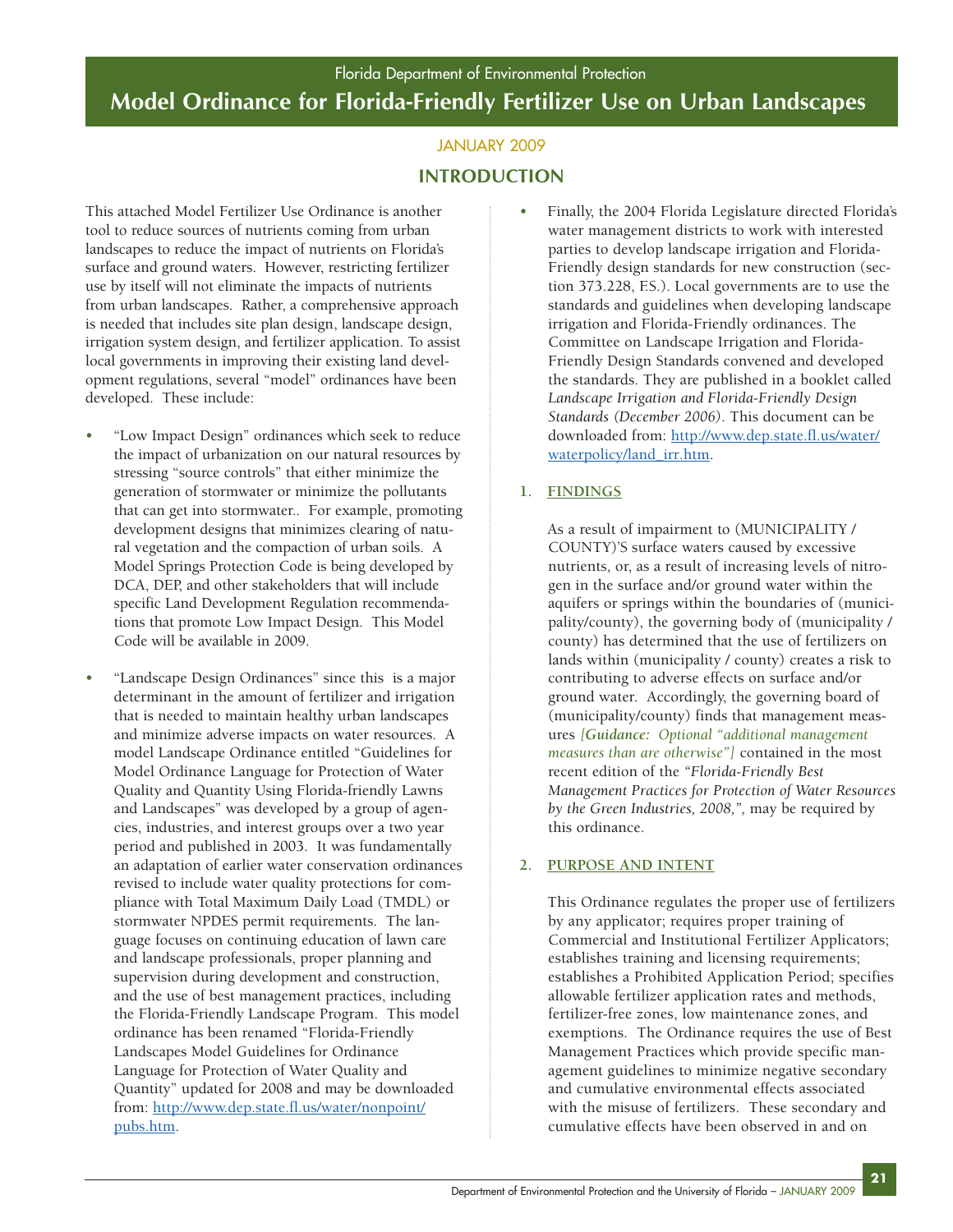(MUNICIPALITY / COUNTY)'s natural and constructed stormwater conveyances, rivers, creeks, canals, springs, lakes, estuaries and other water bodies. *[Guidance: as appropriate]* Collectively, these water bodies are an asset critical to the environmental, recreational, cultural and economic well-being of (MUNICIPALITY / COUNTY) residents and the health of the public. Overgrowth of algae and vegetation hinder the effectiveness of flood attenuation provided by natural and constructed stormwater conveyances. Regulation of nutrients, including both phosphorus and nitrogen contained in fertilizer, will help improve and maintain water and habitat quality.

## **3. DEFINITIONS**

For this Article, the following terms shall have the meanings set forth in this section unless the context clearly indicates otherwise.

- 1. **"Administrator"** means the (MUNICIPALITY / COUNTY) Administrator, or an administrative official of (MUNICIPALITY / COUNTY) government designated by the City/County Administrator to administer and enforce the provisions of this Article.
- 2. **"Application" or "Apply"** means the actual physical deposit of fertilizer to turf or landscape plants.
- 3. **"Applicator"** means any Person who applies fertilizer on turf and/or landscape plants in (MUNICIPALITY / COUNTY).
- 4. **"Board or Governing Board"** means the Board of City/County Commissioners of (MUNICIPAL-ITY /COUNTY), Florida.
- 5. **"Best Management Practices"** means turf and landscape practices or combination of practices based on research, field-testing, and expert review, determined to be the most effective and practicable on-location means, including economic and technological considerations, for improving water quality, conserving water supplies and protecting natural resources.
- 6. **"Code Enforcement Officer, Official, or Inspector"** means any designated employee or agent of (MUNICIPALITY / COUNTY) whose duty it is to enforce codes and ordinances enacted by (MUNICIPALITY / COUNTY).
- 7. **"Commercial Fertilizer Applicator"** means any Person who applies fertilizer on turf and/or landscape plants in (MUNICIPALITY / COUNTY) in

exchange for money, goods, services or other valuable consideration.

- 8. **"Fertilize," "Fertilizing," or "Fertilization"** means the act of applying fertilizer to turf, specialized turf, or landscape plants.
- 9. **"Fertilizer"** means any substance or mixture of substances, except pesticide/fertilizer mixtures such as "weed and feed" products, that contains one or more recognized plant nutrients and promotes plant growth, or controls soil acidity or alkalinity, or provides other soil enrichment, or provides other corrective measures to the soil. *[Guidance: Regulation of pest control businesses and applicators, and of pesticide use, is preempted to the Florida Department of Agriculture and Consumer Services (FDACS) by Chapters 482.242, and 487.051 (2), F.S. and suspected pesticide misuse should be reported to FDACS. Weed and feed products are registered pesticides. The Limited Commercial Landscape Maintenance Certification Program does not allow landscape maintenance workers to make any kind of pesticide applications (including weed control and/or weed and feed products) to any turf areas. Per 482.165(3) F.S., a civil penalty for unlicensed application of pesticides, including weed and feed products, may not be less than \$500 or more than \$5,000 for each offense. ]*
- 10. **"Guaranteed Analysis"** means the percentage of plant nutrients or measures of neutralizing capability claimed to be present in a fertilizer.
- 11. **"Institutional Applicator"** means any Person, other than a non-commercial or commercial Applicator (unless such definitions also apply under the circumstances), that applies fertilizer for the purpose of maintaining turf and/or landscape plants. Institutional Applicators shall include, but shall not be limited to, owners and managers of public lands, schools, parks, religious institutions, utilities, industrial or business sites and any residential properties maintained in condominium and/or common ownership.
- 12. **"Landscape Plant"** means any native or exotic tree, shrub, or groundcover (excluding turf).
- 13. **"Low Maintenance Zone"** means an area a minimum of six (6) feet wide adjacent to water courses which is planted and managed in order to minimize the need for fertilization, watering, mowing, etc.
- 14. **"Pasture"** means land used for livestock grazing that is managed to provide feed value.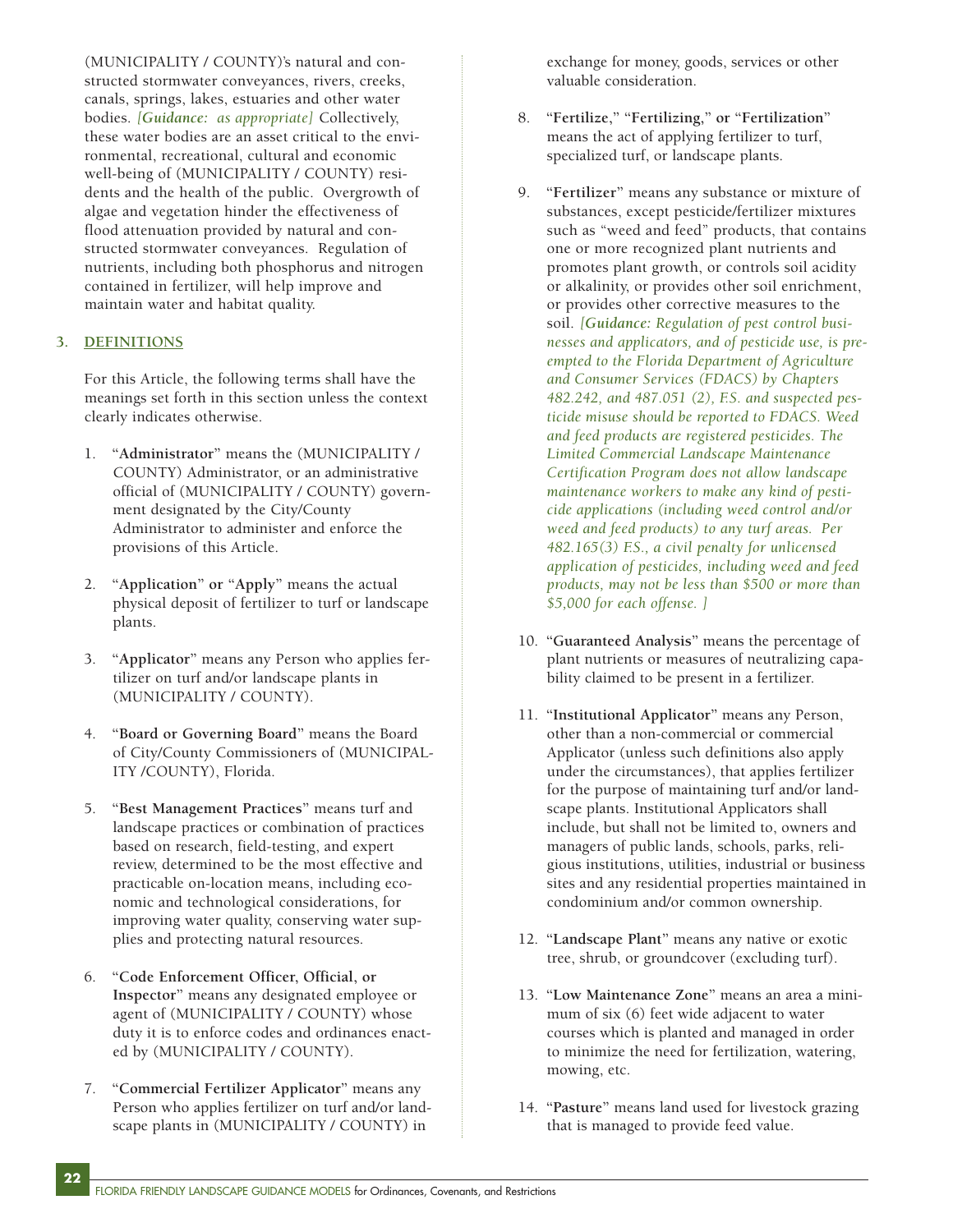- 15. **"Person"** means any natural person, business, corporation, limited liability company, partnership, limited partnership, association, club, organization, and/or any group of people acting as an organized entity.
- 16. **"Prohibited Application Period"** means the time period during which a Flood Watch or Warning, or a Tropical Storm Watch or Warning, or a Hurricane Watch or Warning is in effect for any portion of (CITY/COUNTY), issued by the National Weather Service, or if heavy rain2 is likely.
- 17. **"(MUNICIPALITY /COUNTY) Approved Best Management Practices Training Program"** means a training program approved by the (MUNICIPALITY /COUNTY) Administrator that includes at a minimum, the most current version of the Florida Department of Environmental Protection's "Florida-Friendly Best Management Practices for Protection of Water Resources by the Green Industries, 2008," as revised and any more stringent requirements set forth in this Article.
- 18. **"Slow Release," "Controlled Release," "Timed Release," "Slowly Available," or "Water Insoluble Nitrogen"** means nitrogen in a form which delays its availability for plant uptake and use after application, or which extends its availability to the plant longer than a reference rapid or quick release product.
- 19. **"Turf," "Sod," or "Lawn"** means a piece of grass-covered soil held together by the roots of the grass.

# **4. APPLICABILITY**

This Ordinance shall be applicable to and shall regulate any and all applicators of fertilizer and areas of application of fertilizer within the area of (MUNICIPALITY/COUNTY), unless such applicator is specifically exempted by the terms of this Ordinance from the regulatory provisions of this Ordinance. This Ordinance shall be prospective only, and shall not impair any existing contracts.

*[Guidance: Local government may adopt additional or more stringent provisions to the model ordinance. However, the local government should consider the disadvantages of confusing jurisdictional differences and should clearly demonstrate they meet at least one of the following criteria:*

- *They have verified impaired waters and are facing existing or possible TMDL requirements (under state and federal laws); or*
- *They have verified harm to human health or harm to the environment that warrants additional fertilizer requirements; or*
- *That they will improve water quality or prevent future impacts of fertilizers on the environment; and that the additional regulation is the most reasonable and cost-effective method of attaining these goals.]*

*[Guidance: Florida Statues 125.568(3), 166.048(3), and 373.185(3) provided that a deed restriction or covenant entered after October 1, 2001, or local government ordinance, may not prohibit any property owner from implementing Xeriscape or Florida-Friendly Landscape practices on his or her land. Any restrictions created after this date are void.]*

## **5. TIMING OF FERTILIZER APPLICATION**

No applicator shall apply fertilizers containing nitrogen and/or phosphorus to turf and/or landscape plants during the Prohibited Application Period.

*[Guidance: One of the most controversial issues associated with recent fertilizer ordinances enacted by local governments is the Prohibited Application Period. Some ordinances have prohibited the application of fertilizer, even slow release formulations, during the summer rainy season, typically June 1 to September 30. The reasoning is that rain occurs frequently, saturating the soil, leading to more runoff. Fertilizer management is largely about keeping the nitrogen and/or phosphorus in the root zone where it can be used by the turf. While periods of heavy rainfall contribute to washing fertilizer out of the root zone, the health of the turf grass is an equally important factor. Healthy turf grass with healthy roots and leaves is important to minimizing fertilizer movement. Because turf grass requires nitrogen throughout its growing period, its health can be negatively affected if nitrogen is deficient. Care should be taken with regards to the Prohibited Application Period until the science is better defined. Accordingly, sound science, common sense, and carefully reasoned judgment are recommended in determining how to define the Prohibited Application Period.]*

## **6. FERTILIZER FREE ZONES**

Fertilizer shall not be applied within ten (10) feet, or three (3) feet if a deflector shield or drop

<sup>2</sup> World Meteorological Organization definition of heavy rain: Rainfall greater than or equal to 50 mm (2 inches) in a 24 hour period. [http://severe.worldweather.org/rain/,](http://severe.worldweather.org/rain/) [http://www.wrh.noaa.gov/sew/MediaGuide/TermsOutlooks\\_Watches\\_Warnings.pdf.](http://www.wrh.noaa.gov/sew/MediaGuide/TermsOutlooks_Watches_Warnings.pdf)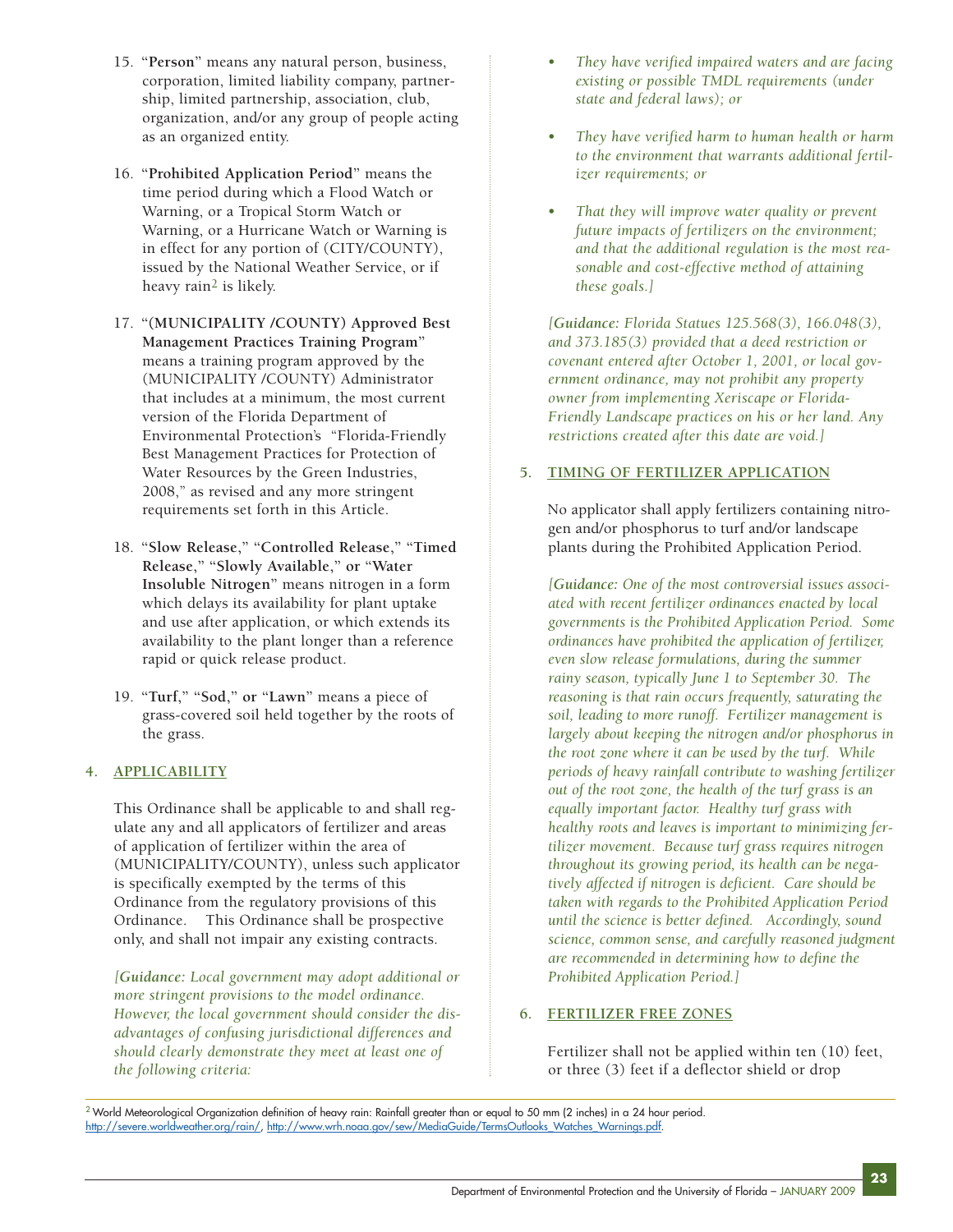spreader is used, of any pond, stream, watercourse, lake, canal, or wetland as defined by the Florida Department of Environmental Protection (Chapter 62-340, Florida Administrative Code) or from the top of a seawall. If more stringent (MUNICIPALITY / COUNTY) Code regulations apply, this provision does not relieve the requirement to adhere to the more stringent regulations. Newly planted turf and/or landscape plants may be fertilized in this Zone only for the first sixty (60) day establishment period, but caution shall be used to prevent direct deposition of nutrients into the water.

## **7. LOW MAINTENANCE ZONES**

A voluntary six (6) foot low maintenance zone is strongly recommended, but not mandated, from any pond, stream, water course, lake, wetland or from the top of a seawall. A swale/berm system is recommended for installation at the landward edge of this low maintenance zone to capture and filter runoff. If more stringent (MUNICIPALITY / COUNTY) Code regulations apply, this provision does not relieve the requirement to adhere to the more stringent regulations. No mowed or cut vegetative material should be deposited or left remaining in this zone or deposited in the water. Care should be taken to prevent the over-spray of aquatic weed products in this zone. *[Guidance: Care must be taken to ensure erosion of the surface soil does not occur. Excessive erosion may be a greater pollution hazard than occasional proper applications of fertilizer.]*

## **8. FERTILIZER CONTENT AND APPLICATION RATES**

*[Guidance: RULE 5E-1.003(2)(d), F.A.C. contains the following provisions for golf courses, parks and athletic fields. As such, no additional specific requirements are included for these types of urban turf. The appropriate Best Management Practices listed below must be followed on such sites for nutrient management activities:*

- *(d) Fertilizers labeled for sports turf at golf courses, parks and athletic fields shall:*
	- *1. Have directions for use not to exceed rates recommended in the document titled SL191 "Recommendations for N, P, K and Mg for Golf Course and Athletic Field Fertilization Based on Mehlich I Extractant", dated March 2007, which is hereby adopted and incorporated by reference into this rule. Copies may be obtained from the Soil and Water Science Department, Florida Cooperative Extension Service, Institute of Food and Agricultural Sciences, University of Florida, Gainesville, FL 32611 or the following website: [http://edis.ifas.ufl.edu/SS404.](http://edis.ifas.ufl.edu/SS404)*

*2. Have directions for use in accordance with the recommendations in "BMP's for the Enhancement of Environmental Quality on Florida Golf Courses", published by the Florida Department of Environmental Protection, dated January 2007. Copies may be downloaded from [http://www.dep.state.fl.us/water/](http://www.dep.state.fl.us/water/nonpoint/pubs.htm) [nonpoint/pubs.htm.](http://www.dep.state.fl.us/water/nonpoint/pubs.htm)*

*Note that this does not exempt applicators at these sites from the required basic Green Industry BMP training. If other provisions of the ordinance are not appropriate for these sites, such exceptions should be noted.]*

- (a) Fertilizers applied to turf and/or landscape plants within (MUNICIPALITY / COUNTY) shall be formulated and applied in accordance with requirements and directions provided by Rule 5E-1.003(2), Florida Administrative Code, *Labeling Requirements For Urban Turf Fertilizers*.
- (b) Nitrogen or phosphorus fertilizer shall not be applied to turf or landscape plants except as provided in (a) above unless a soil or tissue deficiency has been verified by an approved test. *[Guidance: Soil and tissue tests for phosphorus are normally done by UF/IFAS or another accredited laboratory. FDEP has sponsored research (ca. 2007-2008) to compare several retail home test kits to IFAS extension lab results for a wide variety of Florida soils. This may allow more convenient testing by homeowners, although enforcement may be more difficult without written test results.]*

## **9. APPLICATION PRACTICES**

- a. Spreader deflector shields are required when fertilizing via rotary (broadcast) spreaders. Deflectors must be positioned such that fertilizer granules are deflected away from all impervious surfaces, fertilizer-free zones and water bodies, including wetlands.
- b. Fertilizer shall not be applied, spilled, or otherwise deposited on any impervious surfaces.
- c. Any fertilizer applied, spilled, or deposited, either intentionally or accidentally, on any impervious surface shall be immediately and completely removed to the greatest extent practicable.
- d. Fertilizer released on an impervious surface must be immediately contained and either legally applied to turf or any other legal site, or returned to the original or other appropriate container.
- e. In no case shall fertilizer be washed, swept, or blown off impervious surfaces into stormwater drains, ditches, conveyances, or water bodies.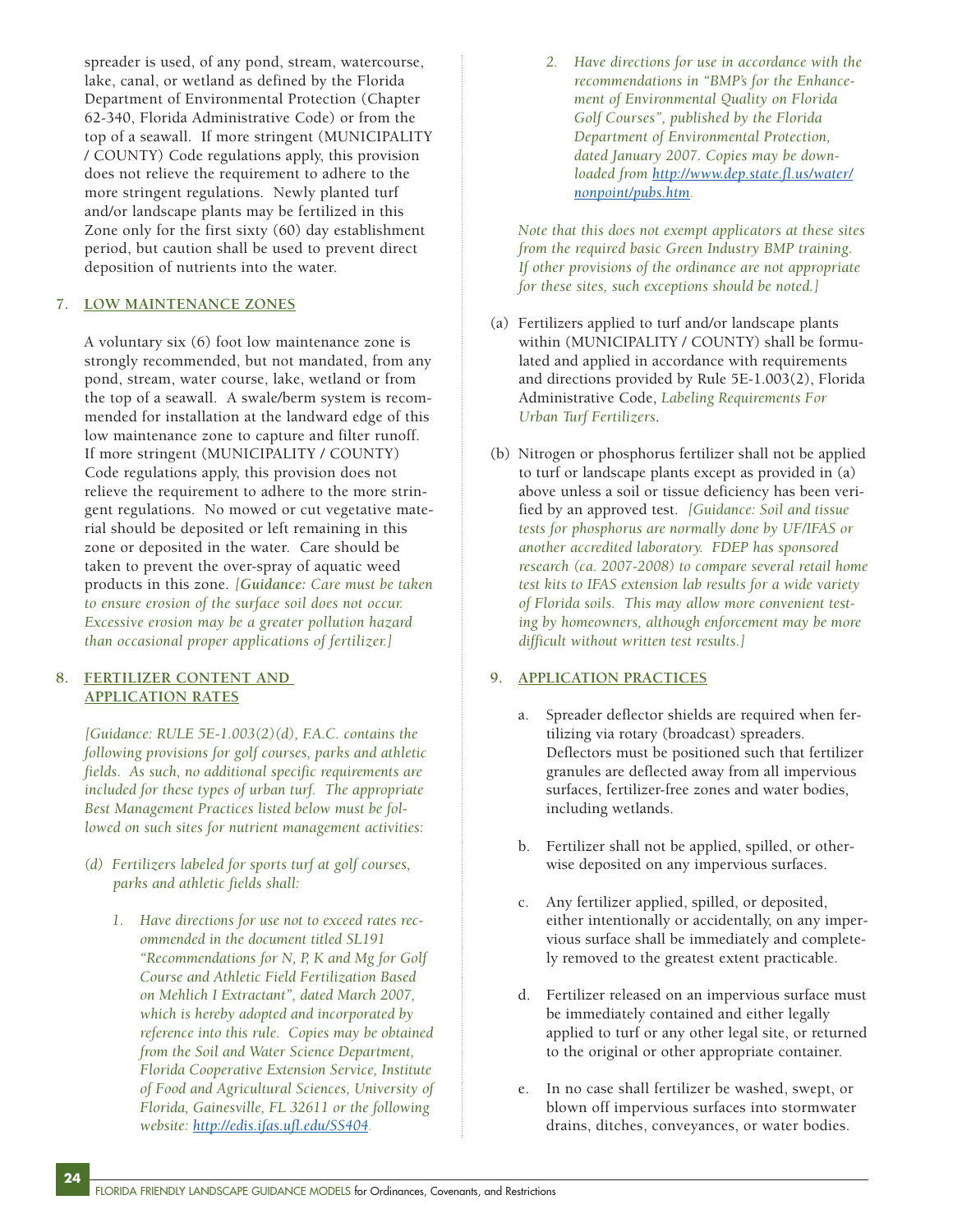## **10. MANAGEMENT OF GRASS CLIPPINGS AND VEGETATIVE MATTER**

In no case shall grass clippings, vegetative material, and/or vegetative debris either intentionally or accidentally, be washed, swept, or blown off into stormwater drains, ditches, conveyances, water bodies, wetlands, or sidewalks or roadways.

# **11. EXEMPTIONS**

The provisions set forth above in this Ordinance shall not apply to:

- (a) bona fide farm operations as defined in the Florida Right to Farm Act, Section 823.14, Florida Statutes, provided that fertilizers are applied in accordance with the appropriate best management practices manual adopted by the Florida Department of Agriculture and Consumer Services, Office of Agricultural Water Policy for the crop in question.
- (b) other properties not subject to or covered under the Florida Right to Farm Act that have Pastures used for grazing livestock provided that fertilizers are applied in accordance with the appropriate best management practices manual adopted by the Florida Department of Agriculture and Consumer Services, Office of Agricultural Water Policy for the crop in question.

# **12. TRAINING**

- (a) All commercial and institutional applicators of fertilizer within the (un)incorporated area of (MUNICIPALITY / COUNTY), shall abide by and successfully complete the six-hour training program in the "Florida-Friendly Best Management Practices for Protection of Water Resources by the Green Industries" offered by the Florida Department of Environmental Protection through the University of Florida Extension "Florida-Friendly Landscapes" program.
- (b) Non-commercial applicators not otherwise required to be certified, such as private citizens on their own residential property, are encouraged to follow the recommendations of the University of Florida IFAS Florida Yards and Neighborhoods program when applying fertilizers.

*[Guidance: A local government may establish a certification/education program for the application of fertilizers indicating the completion of an education program for special local requirements not covered in the above programs. Persons with only statewide certification may be required to review a local publication and sign an affidavit attesting to their reading and understanding the special local requirements.]* 

## **13. LICENSING OF COMMERCIAL APPLICATORS**

- (a) All commercial applicators of fertilizer within the (un)incorporated area of (MUNICIPALITY / COUNTY), shall abide by and successfully complete training and continuing education requirements in the *"Florida-friendly Best Management Practices for Protection of Water Resources by the Green Industries"*, offered by the Florida Department of Environmental Protection through the University of Florida IFAS "Florida-Friendly Landscapes" program, prior to obtaining a (MUNICIPALITY / COUNTY) Local Business Tax Certificate for any category of occupation which may apply any fertilizer to turf and/or landscape plants. Commercial Fertilizer Applicators shall provide proof of completion of the program to the (MUNICI-PALITY / COUNTY) Tax Collector's office within 180 days of the effective date of this ordinance. *[Guidance: The ordinance is prospective only. Occasions may exist for a finite time where pre-existing contract terms mandate practices not in accordance with the BMPs. Such terms should be voided at contract expiration.]*
- (b) All businesses applying fertilizer to turf and/or landscape plants (including but not limited to residential lawns, golf courses, commercial properties, and multi-family and condominium properties) must ensure that at least one employee has an appropriate *"Florida-Friendly Best Management Practices for Protection of Water Resources by the Green Industries"* training certificate prior to the business owner obtaining a Local Business Tax Certificate. Owners for any category of occupation which may apply any fertilizer to Turf and/or Landscape Plants shall provide proof of completion of the program to the (Municipality/ County) Tax Collector's Office.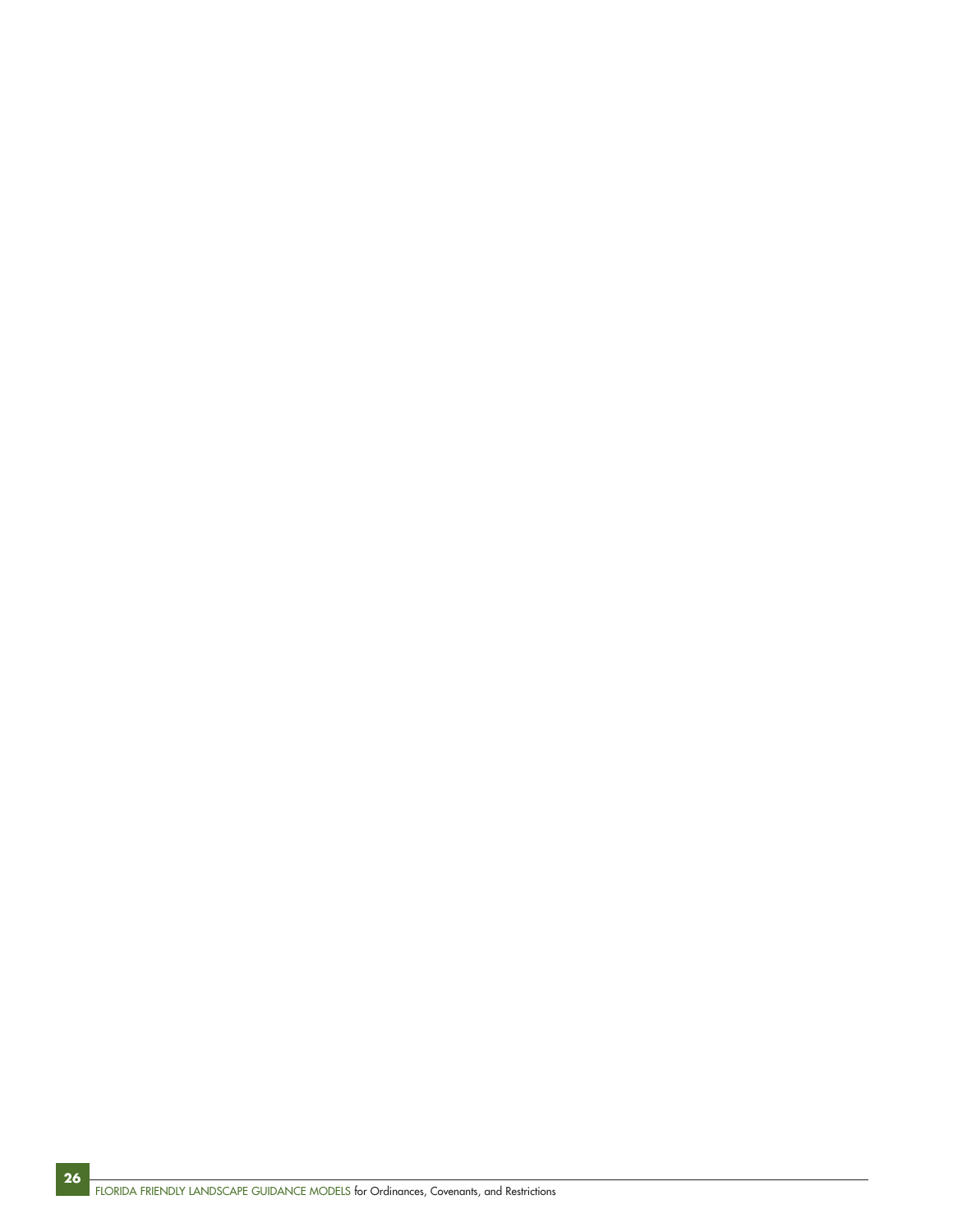# **Florida-Friendly Landscaping Covenants, Conditions and Restrictions**



Prepared for FLORIDA YARDS & NEIGHBORHOODS University of Florida P.O. Box 110675, Mehrhof Hall • Gainesville, FL 32611-0675

> Revised JANUARY 2009

## Prepared by:

Conservation Clinic University of Florida Levin College of Law Gina M. Fraga, J.D. Candidate Srujani Pagidipati, J.D. Candidate Contributions by: Joshua Muller, J.D. Candidate Paul Kim, J.D. Candidate Amanda Perry, J.D. Candidate Thomas T. Ankersen, Director Advisor: Ondine Wells, Builder & Developer State Coordinator Reviewer: Michael Thomas, FDEP Esen Momol, Florida-Friendly Landscape Program Statewide Coordinator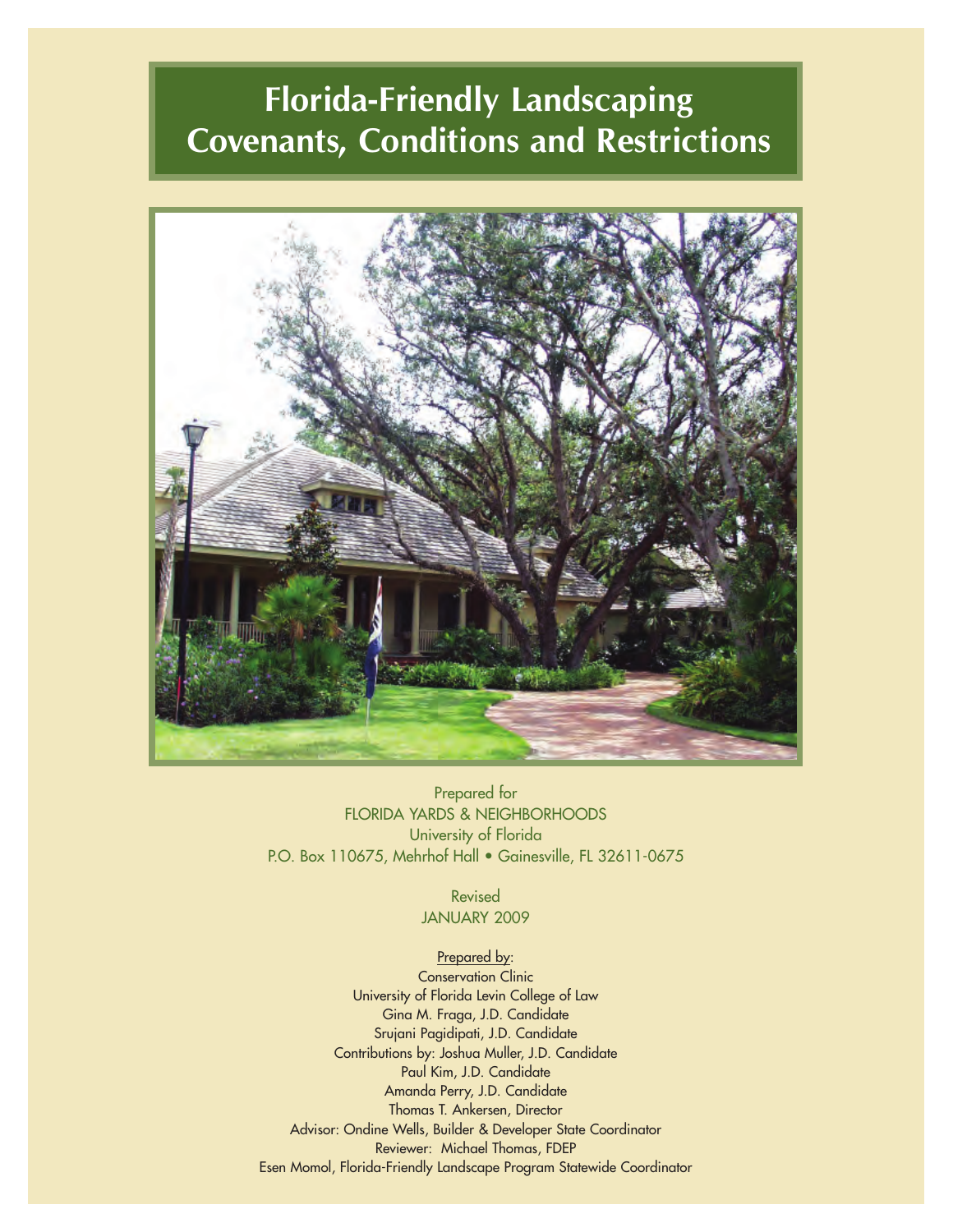# **Table of Contents**

| <b>II. ENFORCEABILITY AND</b> |  |
|-------------------------------|--|
|                               |  |

| IV. EXHIBIT TO DECLARATION OF   |
|---------------------------------|
| <b>COVENANTS, CONDITIONS</b>    |
| AND RESTRICTIONS FOR            |
| FLORIDA-FRIENDLY DEVELOPMENT 31 |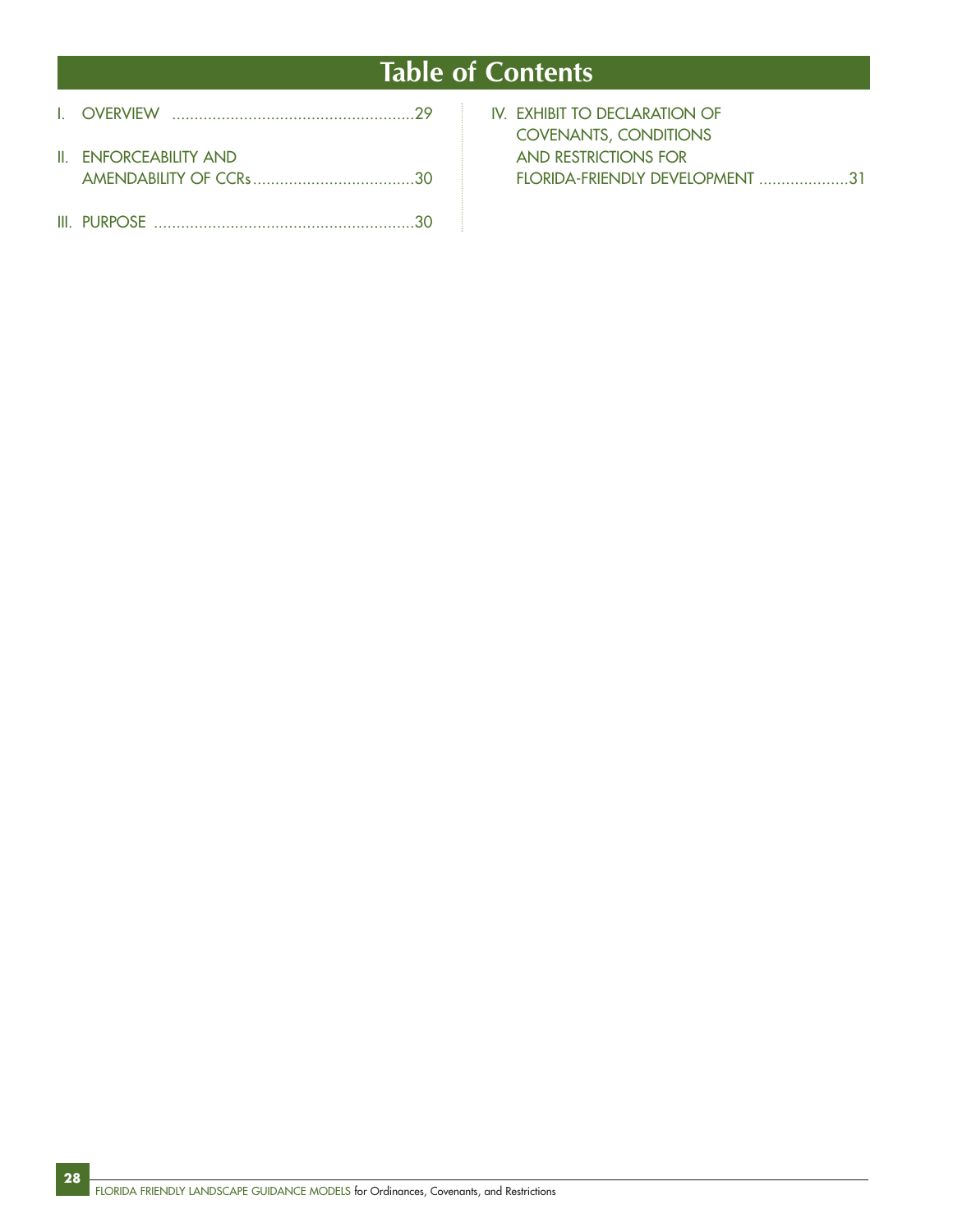### **I. OVERVIEW**

As more people move to Florida each day, continued land development is inevitable. It is imperative that Floridians find a way to coexist with their natural environment or face the possibility of forever losing valuable resources such as pristine waters and native species. To protect Florida's fragile environment, developers, homeowners, and homeowner associations must understand and address the environmental impact of their land use decisions. By minimizing their adverse impacts on the environment, these individuals and organizations can make a positive difference in preserving Florida's natural resources.1 Accordingly, to encourage the implementation of low impact land use strategies at the homeowner level, this document recommends that developers, homeowners, and homeowner associations place Florida-Friendly Landscaping restrictive covenants on their properties.

A Florida-Friendly Landscape is one where the right plants are in the right place, watering is done efficiently, fertilizing is done appropriately, mulch is used, wildlife is attracted, yard pests are managed responsibly, yard waste is recycled, stormwater runoff is significantly reduced, and the waterfront is protected from pollutants.2 Currently, developers interested in incorporating these practices into their community's documents and plans have no concise guidelines or certainty as to their enforcement throughout the lifetime of the project. Adding these provisions into the community's declaration of covenants gives them the force of law. Therefore, a developer acquires a fair amount of certainty that a project intended to be marketed and sold as "Florida-Friendly" will retain many of the environmental characteristics that attracted buyers in the first place.3

This document is a result of a joint project between Florida Yards & Neighborhoods and the Conservation Clinic at the University of Florida's Levin College of Law. It contains a practical framework of model conservation restrictive covenants, which developers or associations may selectively insert in the governing documents of their community associations. The model language offered is intended to be used by developers as guiding principles in the writing process of their own restrictive covenants or, as they are commonly known, the Declaration of Covenants, Conditions and Restrictions "CCRs."

This document provides sample language for landscaping provisions and language for other provisions that establish a system to effectively enforce these standards. By no means is it to be considered a complete CCR or a substitute for formal legal advice. A lawyer should always be consulted in the drafting of this important document and changes are encouraged to accommodate specific site conditions. Drafters should also consult relevant municipal and state laws which prevail over any language set forth herein. Any language included in a CCR which goes against law or public policy is immediately held to be invalid.4

The annotations and footnotes serve to guide the reader by giving background information or explanations that clarify certain provisions. The goal of achieving environmental impact reductions by using best practices will be achieved as more communities incorporate provisions such as the ones provided in this document into their own CCRs. Also, a key aspect to achieving this goal is homeowner education by the developer or by the community's association.

Given the complexity of the subject and the possibility of new technical data and government regulation in the field of water conservation, Florida-Friendly Landscaping and pollution prevention, the language in this document might quickly become outdated. The Florida Yards and Neighborhoods extension office at the University of Florida works diligently to keep up with the latest trends in these fields and can be contacted for more information. The Florida Yards & Neighborhoods also has offices in counties around the state which can be located on the web at <http://fyn.ifas.ufl.edu> or<http://FloridaYards.org> or <http://www.SolutionsForYourLife.org/fyn> or contacted at (352) 392-1831 Ext.243 Also, homeowners wishing to obtain additional recommendations for a specific region in Florida may check updated versions of other University of Florida's IFAS publications at<http://edis.ifas.ufl.edu/> or [http://SolutionsForYourLife.com.](http://SolutionsForYourLife.com)

<sup>1</sup> FL Yards & Neighborhoods Handbook, *A Guide to Environmentally Friendly Landscaping*, 2 (2nd ed. 2003).

<sup>2</sup> FL Yards & Neighborhoods Handbook 3rd Edition, *A Guide to Florida-Friendly Landscaping* (3rd ed. 2006).

<sup>&</sup>lt;sup>3</sup> But see Patrick A. Randolph, Jr., *Symposium: Common Interest Development Communities: Part II: Changing the Rules: Should Courts Limit the Power of Common Interest Communities to Alter Unit Owners' Privileges in the Face of Vested Expectations?*, 38 Santa Clara L. Rev. 1081, 1105 (1998) (noting that courts do not protect an expectation that a development within a subdivision will remain unchanged, but rather only assure that the changes will be uniform in application).

<sup>&</sup>lt;sup>4</sup> A Patrick Rohan, *Real Estate Transactions: Home Owner Associations and PUDs - Law and Practice, §8.00-8.28, (1977).*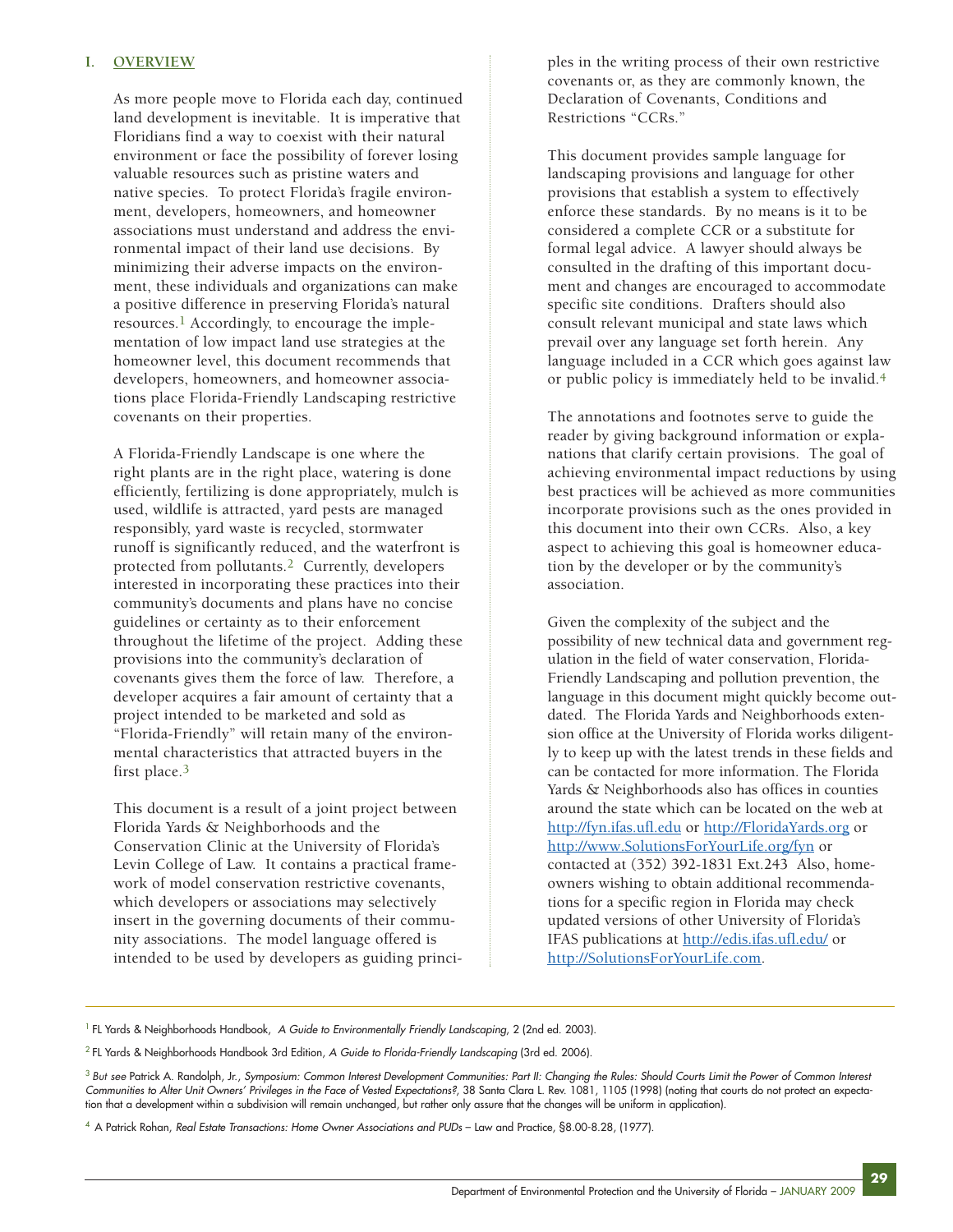### **II. ENFORCEABILITY AND AMENDABILITY OF CCRS**

According to newly enacted legislation, homeowners' association documents may not prohibit the inclusion of "Xeriscaping" or "Florida-Friendly Landscaping" provisions.<sup>5</sup> The main concern for developers or homeowners who are interested in conserving water and protecting the environment would be the ability to enforce and amend these provisions in their community's declarations of covenants. The reality of the matter is that since this topic is fairly new, not much case law can be found on the subject. Therefore, inferences have to be made from cases that deal with amending or enforcing restrictive covenants in subjects unrelated to water conservation or landscaping.

First, rules included in the declaration of covenants are presumed to be valid since each purchaser had adequate notice of these before buying a lot and voluntarily chose to purchase lots encumbered by restrictions.6 Therefore, some provisions included in the declarations do not necessarily have to be deemed reasonable since the court will uphold them as long as they are not "clearly 'ambiguous,' applied arbitrarily, or violative of public policy or a fundamental constitutional right. $\frac{7}{10}$  To be legally enforceable, rules regulating the use of property must be reasonable.8

The reasonableness standard comes into play where a court is asked to review the appropriateness of amendments to restrictive covenants. Generally, courts are more generous when reviewing amendments voted on by property owners rather than unilateral amendments done by the homeowners association or an equivalent representative group. $9$  The only discernible limitation placed on any covenant amendment seems to be that it must preserve the "basic expectations created in the original scheme" of development.10 Also, developers may retain a limited amount of power to amend the restrictions before turnover, but it must be exercised in a reasonable manner and must preserve the original scheme of development.11 Some states have an additional judicial limitation on amendments to the restrictive covenants which provides that all property owners have to be affected equally by any modification.<sup>12</sup>

Two areas deserve special attention from people concerned about enforcing and maintaining a "Florida-Friendly" community. First is the possibility of some restrictions to be judicially nullified due to changes that occur outside the restricted community. This occurred in Shalimar Park Subdivision in Florida where the court held that the changes in zoning and uses of the immediate neighboring properties were so drastic that they nullified the protections of the restrictive covenants within this community since there was no detrimental effect on other property owners.13 Second, failure of a community to diligently enforce violations to the provisions in its CCRs may result in the future inability of the community to enforce on the specific violation.14

## **III. PURPOSE**

The construction of community developments is still on the rise. In 2005, the number of new residential building permits issued in Florida was 280,463—a 9% increase from the previous year and almost double the number issued in  $2000$ .<sup>15</sup> This document is aimed at reducing the environmental impact of these

<sup>5</sup> Fla. Stat. §720.3075(4) (2005).

<sup>6</sup> *Hidden Harbour Estates v. Basso*, 393 So. 2d 637, 639 (Fla. Dist. Ct App. 1981).

<sup>7</sup> Zelica M. Grieve, *Note and Comment: Latera v. Isle at Mission Bay Homeowners Ass'n: The Homeowner's First Amendment Right to Receive Information*, 20 Nova L. Rev. 531, 542 (1995) (quoting in part from *Constellation Condominium Ass'n v. Harrington*, 467 So. 2d 378, 381 (Fla. Dist. Ct. App. 1985) and citing to Hidden Harbour Estates v. Basso, 393 So. 2d 637 at 640).

<sup>8</sup> *Fla. Stat. Ann.* 718.123(1) (West 1988 & Supp. 1998).

<sup>9</sup> See *Hidden Harbour Estates*, 393 So. 2d 637 (board adopted lawn watering and well building restriction to control water salinity problem in community); *Nelle v. Loch Haven Homeowners'Ass'n, Inc.*, 413 So. 2d 28 (Fla. 1982)

<sup>10</sup>*See* Randolph, *supra* note 3 at 1119.

<sup>11</sup>*Nelle*, 413 So. 2d at 29.

**30**

<sup>12</sup> See Randolph, supra note 3 at 1103.

<sup>13</sup>*Crissman v. Dedakis*, 330 So. 2d 103, 104 (Fla. Dist. Ct. App. 1976).

<sup>14</sup>*See, e.g. Siering v. Bronson*, 564 So. 2d 247 (Fla. Dist. Ct. App. 1990). *But also see Mizell v. Deal* 654 So.2d 659 (Fla. Dist. Ct. App.1995) (finding that failure to complain of a restriction on mobile home placement in a community for one and half years *did not* amount to a waiver of the right to enforce the restrictions).

<sup>15</sup> Florida Research & Economic Database, Annual Building Permits data in Florida, at [http://fred.labormarketinfo.com/analyzer/locpermitsdata.asp?geo=](http://fred.labormarketinfo.com/analyzer/locpermitsdata.asp?geo=1201000000&cat=ECO&session=LOCPERMITS&subsession=99&areaname=Florida&tableused=BLDING&defaultcode=&roll=&rollgeo=04&time=20050100:20040100:20030100:20020100:20010100:20000100&currsubse) [1201000000&cat=ECO&session=LOCPERMITS&subsession=99&areaname=Florida&tableused=BLDING&defaultcode=&roll=&rollgeo=04&time=](http://fred.labormarketinfo.com/analyzer/locpermitsdata.asp?geo=1201000000&cat=ECO&session=LOCPERMITS&subsession=99&areaname=Florida&tableused=BLDING&defaultcode=&roll=&rollgeo=04&time=20050100:20040100:20030100:20020100:20010100:20000100&currsubse) [20050100:20040100:20030100:20020100:20010100:20000100&currsubsessavail=&sgltime=0&siclevel=3&naicslvl=6 \(last visited March 31, 2006\).](http://fred.labormarketinfo.com/analyzer/locpermitsdata.asp?geo=1201000000&cat=ECO&session=LOCPERMITS&subsession=99&areaname=Florida&tableused=BLDING&defaultcode=&roll=&rollgeo=04&time=20050100:20040100:20030100:20020100:20010100:20000100&currsubse)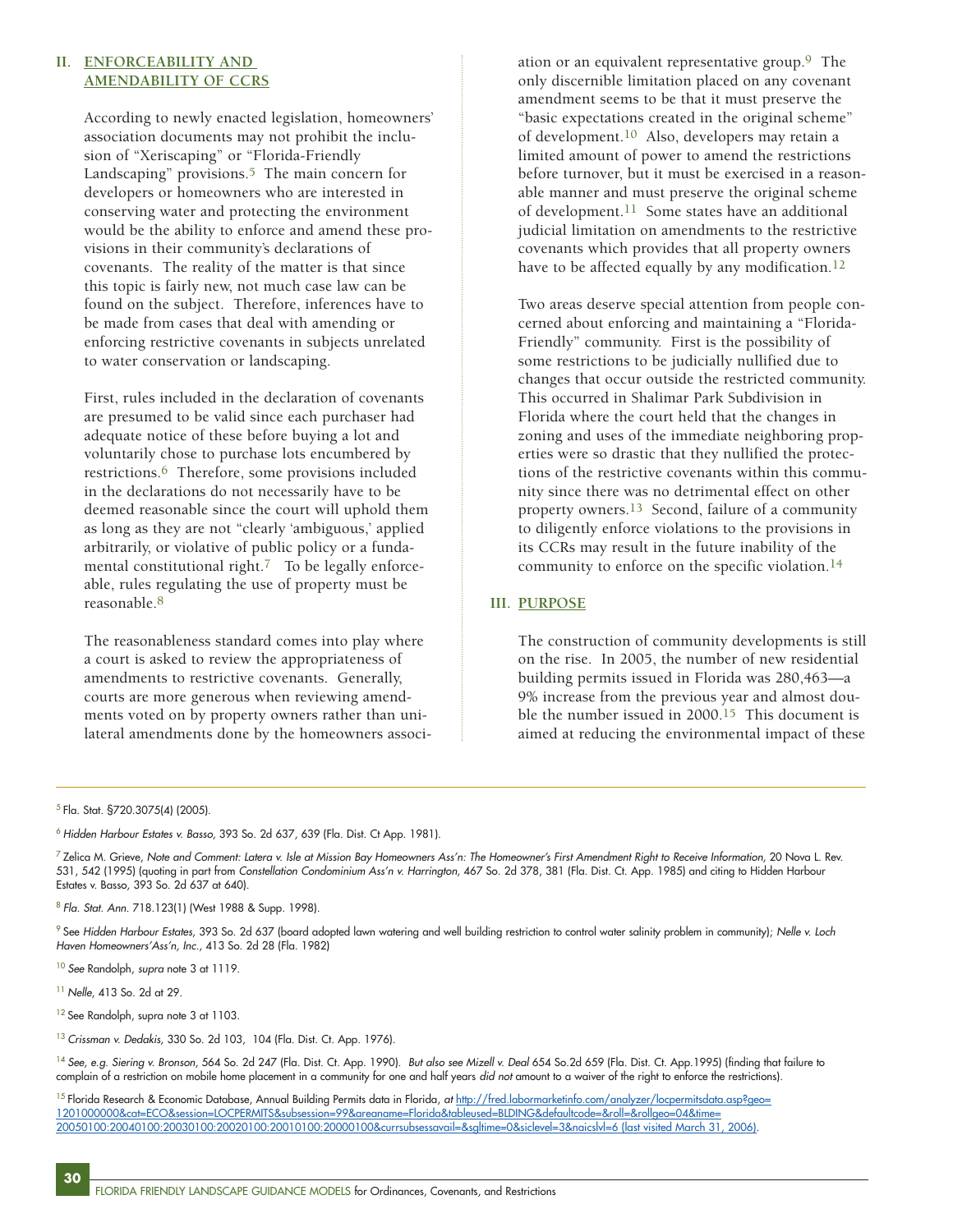new communities. Our goal is to inform the community associations of simple conservation methods and to increase the number of associations who follow these methods.

The University of Florida Levin College of Law's Conservation Clinic (Clinic) researched the legal process of including these CCRs in association documents. Since the governing documents—the articles of incorporation, the bylaws, and the declaration of covenants—of community associations establish the rights of owners, the state regulates the amendment of these documents. Once a developer has turned over control to the community association, changes to the governance structure become very difficult. The developer may no longer make unilateral amendments<sup>16</sup> and the association may only amend the governing documents if: (1) a certain percentage of Owners are present at a noticed meeting, and (2) a certain percentage of these Owners present vote in favor of the amendment at a noticed meeting.<sup>17</sup> However, prior to turnover, a developer may reserve the right to reasonably amend the documents without the consent of the association.<sup>18</sup> Thus, a developer may easily influence communities to comply with manageable conservation practices from their inception by asking their lawyer to include these model conservation CCRs in the community's governing documents at the beginning stages of the project.

The Clinic also researched the most appropriate conservation methods available within the parameters of Florida Yards and Neighborhoods. In researching water conservation methods and Florida-Friendly Landscaping, the Clinic reviewed the CCRs of other communities, spoke with conservation professionals, and examined applicable Florida laws. Even though there are different, effective conservation methods for the various regions of Florida, the Clinic decided upon a state-wide approach when choosing what type of CCRs to include. After drafting the first version, the Clinic sought the advice of various developers and conservationists across the state concerning the practical application of these CCRs. The final document offered here reflects the points and concerns of these professionals.

However, by providing this document, the Clinic offers only a practical guide to creating conservation CCRs. It is not our purpose to give developers or

associations an extensive set of CCRs for community associations. These CCRs are based on current Florida law and current scientific data.19 As the law changes and new scientific data emerge, this document will also need to be revised. A lawyer should review any clauses to be inserted into an association's formal documents and amend them as necessary to account for conflicting law or any unique constraints within the association.

Developers and associations should also bear in mind that the model CCRs in this document are only one approach to increasing conservation in Florida. There are many effective conservation methods available and should be considered. Florida Yards and Neighborhoods brochures may be requested for additional information on the latest conservation methods and ideas.

# **IV. SAMPLE EXHIBIT TO DECLARATION OF COVENANTS, CONDITIONS AND RESTRICTIONS FOR A FLORIDA-FRIENDLY DEVELOPMENT**

**DECLARATION EXHIBIT FLORIDA-FRIENDLY DEVELOPMENT COVENANTS, CONDITIONS AND RESTRICTIONS**

## **1. PURPOSE.**

The Florida-Friendly provisions in this Exhibit provide a framework to establish minimum standards for the development, installation, and maintenance of low-impact yards for communities who wish to reduce their ecological footprint in Florida. The wildlife provisions, address measures that communities can take to positively coexist with animals that will be attracted to the community by the Florida-Friendly Landscape.

## **2. DEFINITIONS.**

- 2.1 "A Guide to Florida-Friendly Landscaping Handbook" means the most current version of the handbook produced by the Florida Yards & Neighborhoods of the University of Florida's IFAS Cooperative Extension Service.
- 2.2 "Certified Professional" means a person who possesses a certificate under Section

<sup>16</sup> Fla. Stat. §720.3075(1)(a) (2005).

<sup>17</sup> Fla. Stat. §720.306(1) (2005).

<sup>18</sup>*Nelle*, 413 So. 2d at 29.

<sup>&</sup>lt;sup>19</sup> The data in this document is based on 2005 Florida law and information in the 2006 edition of the Florida Green Industries Best Management Practices handbook and the Florida Green Industries BMPs handbook.

**<sup>31</sup>**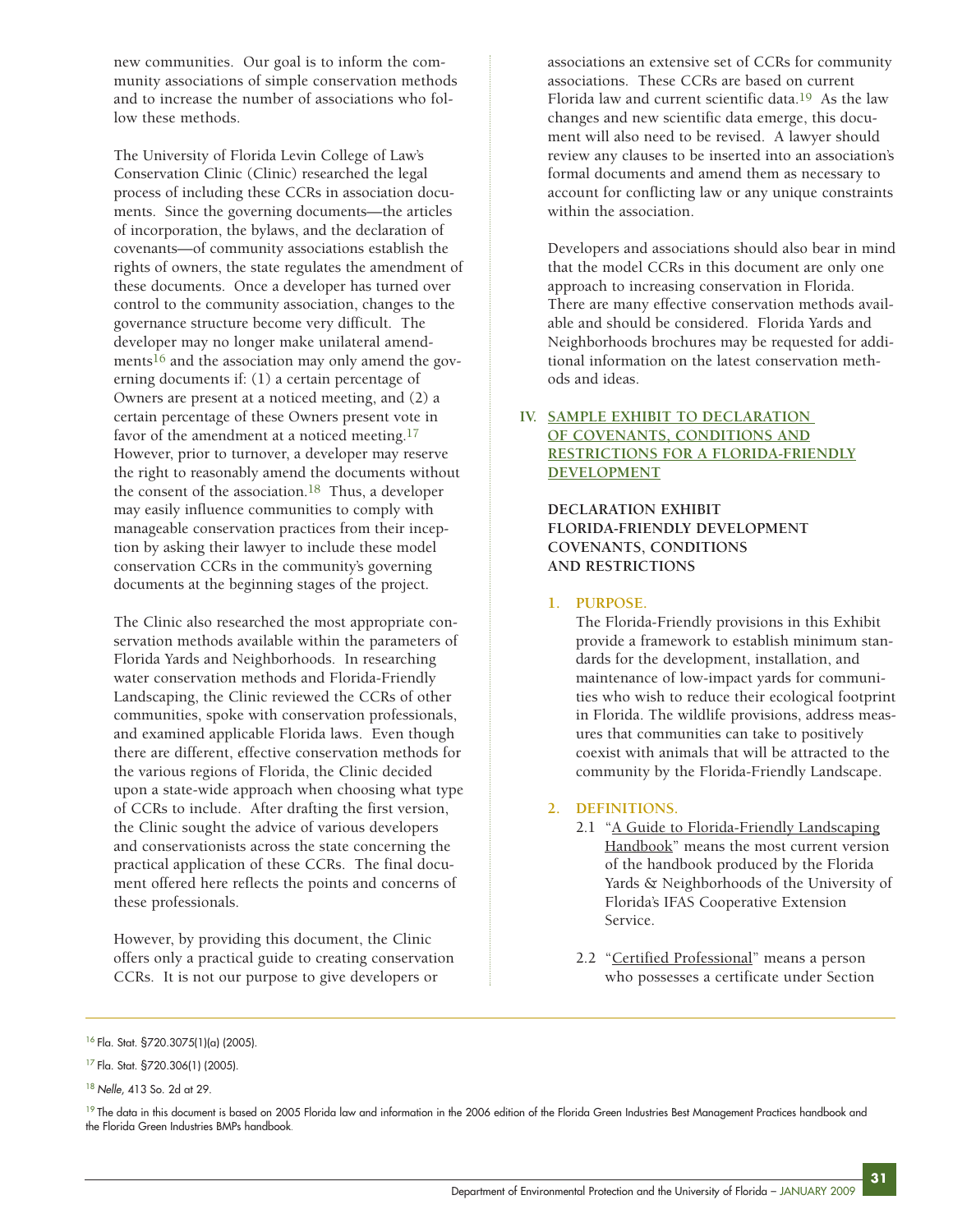3.3 below in Florida Green Industries Best Management Practices.

- 2.3 "Environmental Landscaping Review Committee" means a duly appointed committee made up of Certified Professionals with delegated authority from the Association to enforce certain parts of this Declaration and who advise the Association on overall environmental protection policy and enforcement issues.
- 2.4 "Florida-Friendly Landscaping" or "Xeriscape" means quality landscapes that conserve water and protect the environment and are adaptable to local conditions and which are drought tolerant. The principles of Xeriscape include planning and design, appropriate choice of plants, soil analysis which may include the use of solid waste compost, efficient irrigation, practical use of turf, appropriate use of mulches, and proper maintenance. (Ref. §373.185 F.S.).
- 2.5 "Florida Green Industries Best Management Practices" include those practices defined in the Florida-Friendly Best Management Practices for Protection of Water Resources by the Green Industries.
- 2.6 "Managed Areas" includes any areas managed but not owned by the Home Owner Association.20

#### **3. FLORIDA-FRIENDLY LANDSCAPING**

- 3.1 Areas Managed by the Association<sup>21</sup>
	- 3.1.1 Association Services. In addition to the powers granted under its governing documents, the Association shall provide the following services:
		- (a) Maintenance of all Common and Managed Areas and all County, Water Management District or other governmental properties located within the Property to the extent permitted by governmental authority.
- (i) The Association's maintenance of the Common Area and Managed Area shall specifically include, but shall not be limited to, the ponds, and the stormwater management system, to the extent permitted by the Water Management District and other governmental authorities.
- (ii)Insect, pest and aquatic control to the extent that it is necessary or desirable in the judgment of the Association to supplement the service provided by the state and local governments, which shall include without limitation the Association's maintenance of a contract for continued inspection, maintenance, and treatment for subterranean termites.
- (b) Maintenance. The Environmental Landscaping Review Committee (the "Committee") shall carefully monitor all pesticide applications, lawn and landscaping services, and fertilizer applications performed in the Common Areas and in the Managed Areas to ensure that Florida Green Industries' BMPs are followed.
- (c) General Use of Common Areas. Homeowners shall refrain from any acts that negatively impact the environment and wildlife in Common and Managed Areas.
- 3.2 Environmental Landscaping Review Committee.
	- 3.2.1 General Duties. The Committee shall design, manage, and maintain the environmental landscape for the development. The Committee shall make all environmental landscaping

 $^{20}$  In some communities, privately owned areas are managed by the Homeowners Association. This definition lets the reader know that there is a distinction between common areas and areas not owned but managed by the Home Owner Association.

<sup>21</sup> In a situation where there is a Community Development District in addition to, or rather than, a Homeowner's Association, the definition of Association may be amended to include the Community Development District.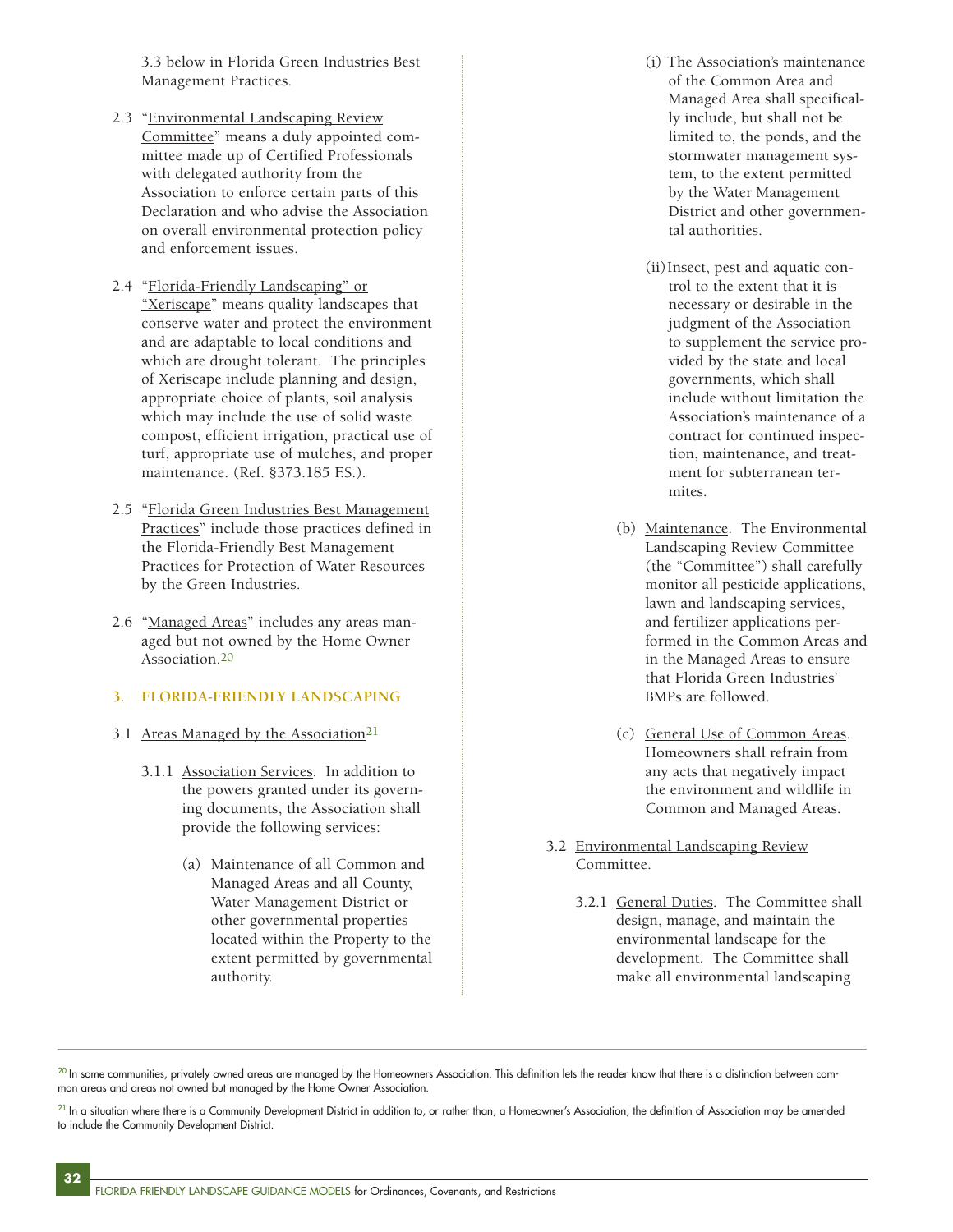decisions within the development in accordance with the guidelines set forth in the most current edition of the Florida-Friendly Best Management Practices for Protection of Water Resources by the Green Industries ("Florida Green Industries BMPs handbook"). Environmental landscaping decisions includes, but is not limited to, decisions connected to landscaping, irrigation, pesticide application, fertilization, water conservation, and wildlife conservation. If a Homeowner desires to make an environmental design change to their property including changes to their landscape or irrigation system, the Homeowner shall, prior to making any change, seek approval for such design change by submitting a design change application to the Committee. No later than 30 days after the date on which the Homeowner submits a design change application to the Committee, the Committee shall provide written notice to the Homeowner approving or denying the proposed design change. The Committee shall not approve any proposed design change that fails to conform to the development's design concept. No approval shall be required for design changes involving the planting of annuals, planting of pre-approved plants or trees, or for the removal of deceased or diseased trees. The Committee shall keep, account, and maintain records for all environmental landscaping management and maintenance decisions made by the Committee. If a Homeowner submits a written request for documents relating to the management and maintenance of the development's environmental landscaping, the Committee shall, within a reasonable time after the date on which it received the request, submit such documents to the Homeowner. The Florida-Friendly Best Management Practices for Protection of Water Resources by the Green Industries is attached and incorporated by this reference as attachment "A"

- 3.2.2 Irrigation Plan & Operation Manual. The Committee shall develop an irrigation plan for the Development that includes, but is not limited to, an irrigation system layout identifying the location of the irrigation system components, irrigation times and maximum irrigation application rate per lawn, area, or zone.<sup>22</sup> The irrigation plan shall meet or exceed state and local water regulations. Subject to the limitations under Section 3.2.1, the Homeowners may request and the Committee shall provide a copy of materials including, but not limited to, the irrigation plan and the operation manual for all irrigation systems.
- 3.2.3 Irrigation Scheduling *(Local governments cannot require this section, but HOAs can adopt voluntarily.)* The Committee shall create an irrigation schedule. If the Committee does not employ innovative technology including, but not limited to, soil moisture sensors or ET Controllers, the Committee shall, for all Managed Areas and Common Areas managed by the Association, create an irrigation schedule consistent with the UF/IFAS Extension irrigation scheduling recommendations to the extent that they meet or exceed state and local law. In developing an irrigation schedule, the Committee shall take into account seasonal plant water requirements, recent rainfall, recent temperature extremes, and soil moisture. The Committee shall, in accordance with the Irrigation Schedule, manage the irrigation systems used in the Common Areas and Managed Areas. The Committee shall account for and exempt newly installed landscaping in the irrigation schedule.
- 3.2.4 Irrigation Preventative Maintenance Program. For Common Areas and Managed Areas, the Committee shall implement a preventative maintenance program that includes but is not limited to the following:
	- (a) replacing worn or broken components,

 $^{22}$  Other requirements may be added depending on how broad the developer or association wishes the irrigation plan to be but the drafter should always be cautious and aware of local irrigation laws or rules. The plan should include exceptions for newly installed landscaping which usually requires longer irrigation timing.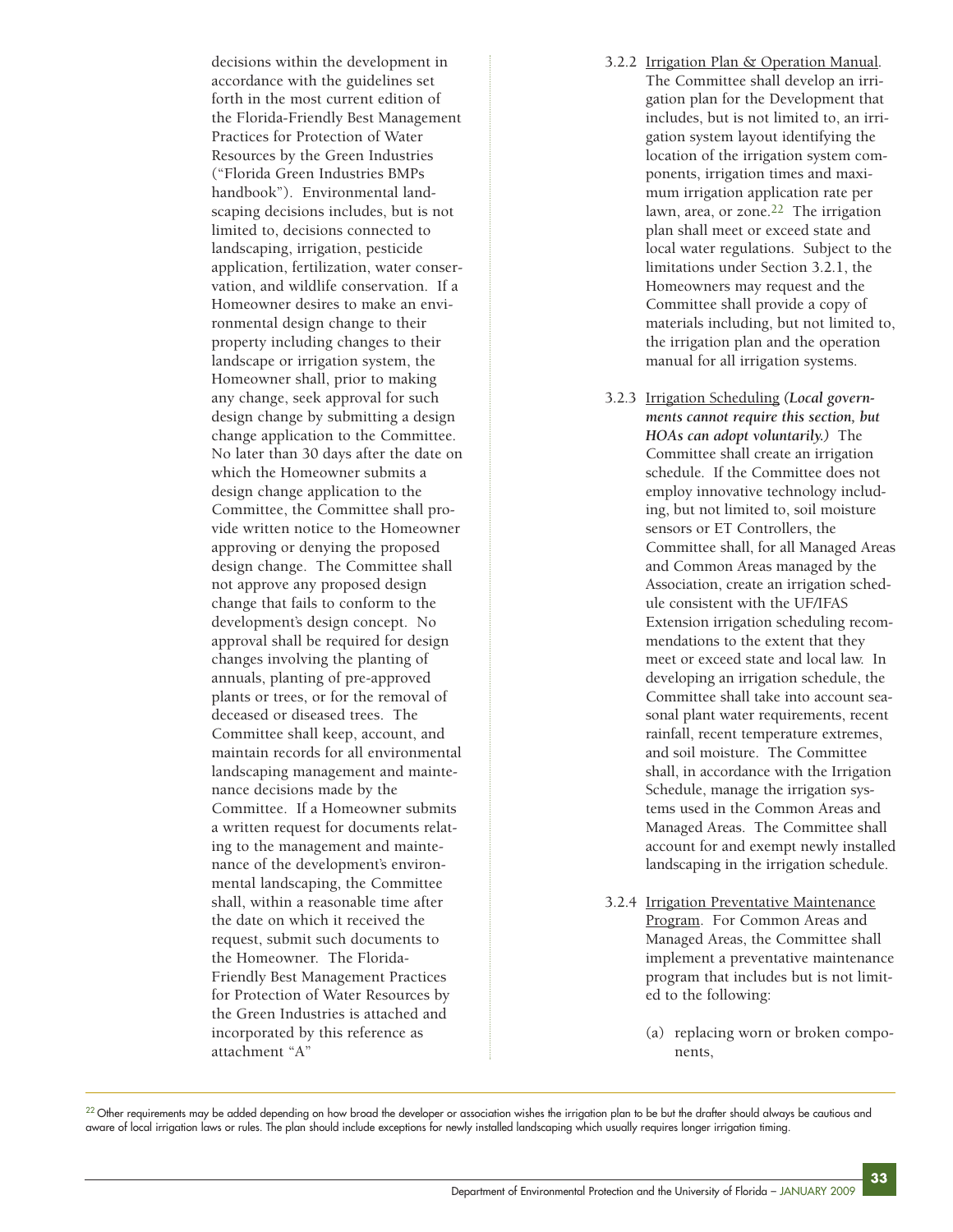- (b) identifying and repairing leaks,
- (c) identifying and repairing broken or faulty sprinkler heads,
- (d) identifying and repairing system malfunctions,
- (e) periodically calibrating irrigation system to determine proper watering time,
- (f) periodically monitor water bodies to detect sudden increase in algae growth, and
- (g) performing weekly visual inspections to identify excessive runoff including standing water.
- 3.2.5 Pesticide Records for Common Areas. The Committee shall obtain from the certified pesticide application company or from the Association, accurate pesticide application records including records for any restricted use pesticides used in the Common Areas and Managed Areas as may be required by Florida law.23 The Committee shall maintain these pesticide records for 2 years from the application date or as may be required for pesticide applicators by Florida law.24
- 3.2.6 Solar Power. The Association may not prohibit any Homeowner from installing solar power or water heating systems on the Homeowners' private property. The Association may regulate the aesthetics and construction of such systems.
- 3.2.7 Environmental Landscaping Violations. If the Committee has knowledge that a Property is not complying with the water conservation, landscaping, fertilizing, or pesticide application parts of this Declaration the Committee shall notify the Homeowner and give \_\_\_\_\_\_ days to

cure the problem. If the Homeowner does not cure the problem within the allotted time frame, the Committee may take reasonable measures to correct this problem, bill the Homeowner for the work performed on the Homeowner's Property to cure such problem and take any other enforcement actions as provided by this Declaration.

- 3.3 Certification Requirements. Only those employees of landscaping, fertilizing, or pesticide application companies who have a current certificate of completion of training in Florida-Friendly Best Management Practices for Protection of Water Resources by the Green Industries from the UF/IFAS Extension Service and who demonstrate that the company's principles follow these Best Management Practices shall be allowed to service Homeowners' properties, Common Areas and Managed Areas in the Development. The Committee shall maintain an updated list of Certified Professionals who may perform landscaping, pesticide or fertilizing services within the Development and shall update this list every 6 months. Homeowners not using the for-hire contractors included in the Committee's Certified Professionals list shall obtain written permission from the Committee before any services are performed in a Homeowners property.
- 3.4 Florida-Friendly Landscaping. The Association may not prohibit any Homeowner from implementing Florida-Friendly Landscape or Xeriscape on the Homeowner's private property.25
	- 3.4.1 Pre-landscape Installation. Before landscape installation starts and for every lot where the Developer intends to install landscaping, the Developer shall, after final grade, obtain soil analysis information from a reputable soil testing lab or the University of Florida/IFAS Cooperative Extension facility to assess soil conditions such as soil type and texture, and pH.26

23 Florida pesticide law requires certified applicators to keep records for 2 years of all restricted use pesticides applied. *See* Fla. Stat. §487.160 (2005).

25 Fla. Stat. §720.3075(4).

 $^{24}$  The Florida Yards & Neighborhoods program recommends that pesticide records should be kept longer than 2 years for the successful implementation of an Integrated Pest Management program.

 $^{26}$  An analysis of soil infiltration rate is also recommended but implies extra costs. For soil testing recommendations and information see the Soil and Water Science Department, Florida Cooperative Extension Service, University of Florida/IFAS at<http://edis.ifas.ufl.edu/SS156> (last visited 4/10/2006).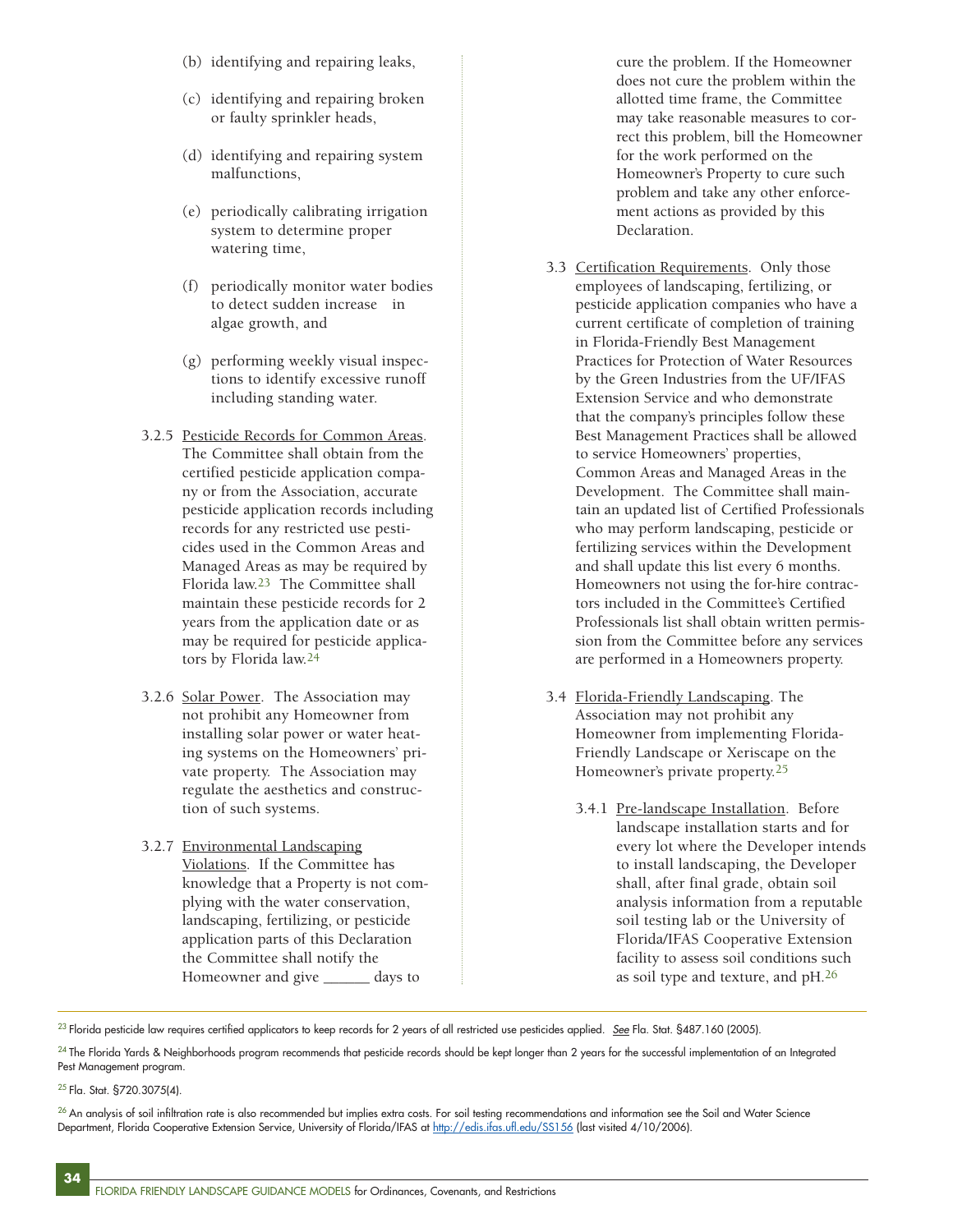The Developer shall make this information available to the Association and to all purchasing Homeowners. If after turnover of control to the Association, the Association intends to install new landscaping in the Common or Managed Areas it may only do so if the soil testing information on file for that lot is less than \_\_\_\_\_ years old. If the soil tests on file for the lot where new landscape will be installed are more than \_\_\_\_\_ years old, the Association shall obtain soil analysis information from a reputable soil testing lab or the University of Florida/IFAS Cooperative Extension facility. Homeowner's are strongly encouraged to follow the recommendations of a soil analysis from a reputable soil testing lab or the University of Florida/IFAS Cooperative Extension facility when installing new landscape on the Homeowner's Property.

- 3.4.2 Plant/Turf Selection and Design. In accordance with the most current version of the UF IFAS Florida Yards & Neighborhoods Plant List, the Developer shall select turfgrass and landscape plants suited to the soil and other site characteristics described under Section 3.4.1 above. The Developer shall design the landscape so that plants serve environmentally friendly functions including, but not limited to, cooling, privacy screening, shade, aesthetics, wildlife habitat, runoff pollution prevention, and directing traffic flow onto and within the Development. The Association and the Homeowners shall use plants listed in a plant palette approved by the Committee or refer to the most current version of the UF IFAS Florida Yards & Neighborhoods Plant List.
- 3.4.3 Plant Installation. All plant installations shall be conducted in accordance with the most current version of the Florida Green Industries BMPs handbook guidelines.
- 3.4.4 Mulching. All mulching shall be conducted in accordance with the most

current version of the Florida Green Industries BMPs handbook guidelines. Mulch shall be placed at least 3-4" from the trunks of trees or the stems of landscape plants and shall be maintained at a depth of 2 - 3." Organic mulch may require weeding and replenishment once or twice a year to maintain a total depth of 2 – 3." Mulch shall be applied to a tree's drip line or beyond at least an 8' diameter around the tree. Organic mulch and recycled mulch including leaves, pine needles, grass, and shrub clippings are recommended. Cypress mulch is often made from waste wood generated in manufacture of these products, but it may also be produced from whole trees cut from wetlands. The use of cypress mulch may not be recommended.

## 3.4.5 Fertilizer Use.

- (a) Selection and Application. Homeowners are strongly encouraged to follow the fertilizing recommendations of the most current version of the Florida Yards & Neighborhoods Guide to Florida-Friendly Landscaping when fertilizing on their own. All fertilizing companies hired to service a Homeowners lawn shall follow Florida Green Industries BMPs and have a valid certification as prescribed in Section 3.2. Fertilizers and pesticides may not be applied within a minimum of 10 feet from the edge of any water body.27 For the purposes of this section, water body includes, but is not limited to, creeks, lakes, ponds, rivers, streams, lagoons or stormwater retention areas not under the Water Management District jurisdiction, or those delegated to the Association by the Water Management District.
- 3.4.6 Mowing. Mowing in Common Areas and Managed Areas shall be done in accordance with the most current version of the Florida Green Industries

 $^{27}$  Community Associations may wish to establish a buffer zone or low impact zone at a greater distance. Some local governments may have more restrictive ordinances. *See* TAMPA, FLA., CODE § 13-163 (2006).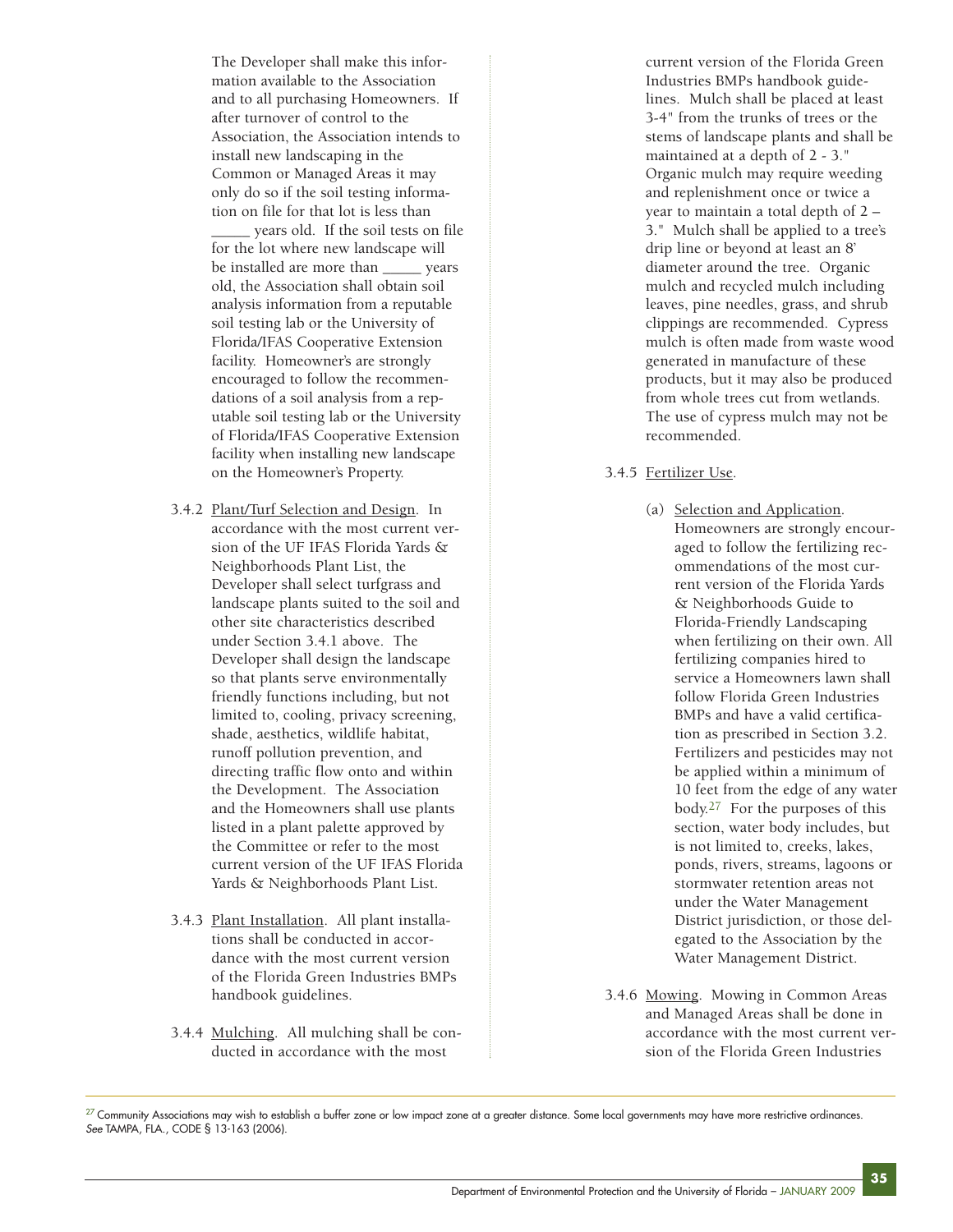BMPs handbook and by certified landscaping contractors as prescribed in Section 3.2. Homeowners are strongly encouraged to follow the suggested mowing recommendations in the most current version of the Florida Yards & Neighborhoods Guide to Florida-Friendly Landscaping. All landscaping contractors performing environmental landscaping services on a Homeowners property shall act in accordance with the most current version of the Florida Green Industries BMPs handbook and have a valid certification as prescribed in Section 3.2. Mowing adjacent to swales or water bodies shall be performed such that no clippings are deposited into any swales or water bodies.

# 3.4.7 Disposal of Landscape Material.

- (a) Turf Clippings. Unless the turf is diseased, turf clippings shall be left on turf areas or composted on-site to recycle nutrients. Any clippings or landscape material that fall on impervious surfaces such as sidewalks, driveways, or roads shall be swept onto turf areas or composted. Turf clippings or landscape material shall not be deposited in any swales or water bodies.
- (b) Composting. The Committee shall not prohibit any Homeowner from installing compost bins on the Homeowner's private property. The Committee may regulate the aesthetics and siting of composting activities. Any person discarding any plant material shall follow all applicable state and local ordinances.
- 3.5 Water Conservation.

**36**

- 3.5.1 Irrigation Systems.
	- (a) Installation & Design. All irrigation systems in the Development shall be installed according to the

state Standards for Landscape Irrigation in Florida and shall meet or exceed all state and local regulations. The irrigation systems of any areas that do not have local irrigation regulations shall, at a minimum, meet the state Standards for Landscape Irrigation in Florida. The irrigation system shall be designed so as to not overlap with water coverage zones, not to water impervious areas, and not to irrigate within three (3) feet of the building foundation. The irrigation design shall separate turf irrigation areas from landscape bed irrigation areas. All irrigation systems shall meet current Best Management Practices as established by the most current version of the Florida Green Industries BMPs handbook, including the uniform distribution of water throughout all zones.28 Before and during construction, the designer of the Irrigation System shall approve in writing any changes to the irrigation design. A copy of the state Standards for Landscape Irrigation in Florida is attached and incorporated by this reference as attachment "B."

(b) Maintenance. Irrigation systems shall be continuously maintained in working order so that the application rate of water to landscape and grass does not exceed the ability of the soil to absorb and retain water applied during one application. Homeowners shall comply with the requirements of this Article and shall maintain the irrigation systems within their Property boundaries. The Association shall within the Common Areas and Managed Areas, make monthly inspection of all automatic irrigation systems for operating defects, periodically calibrate all automatic irrigation systems, and seasonally reset the irrigation controllers or

 $^{28}$  This sentence should refer to the most current version of the Florida Green Industries BMPs manual and not to a specific set of guidelines since new editions of the BMPs manual will eventually come out.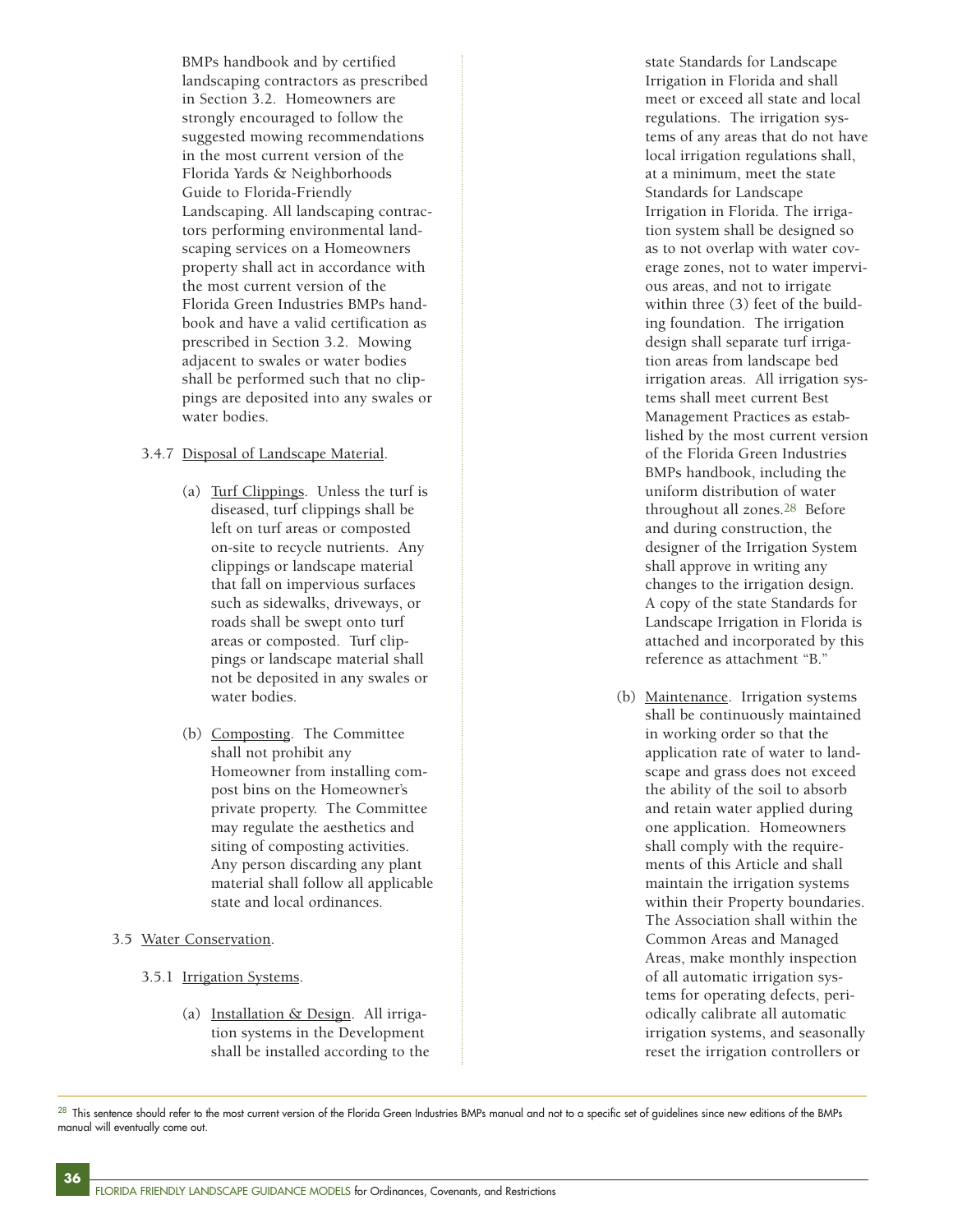timers to account for changes in plant growth and local weather conditions. The irrigation system shall meet or exceed the rules of the State, the controlling Water Management District and the local government. If a Homeowner's irrigation system does not function properly, the Committee may correct this problem as provided under Section 3.1.5 above.

- 3.5.2 Rain Shut-off Devices or Soil Moisture Sensors.
	- (a) Installation. Rain shut-off devices or soil moisture sensors shall be installed and operational for all in-ground irrigation systems. Rain shut-off devices shall be placed in open areas to prevent incorrect readings. Flow meters, tensiometers, and other irrigation tools may be used to help make good irrigation management decisions.29
	- (b) Maintenance. The Association shall maintain rain shut-off devices or soil moisture sensors in all the Common Areas and Managed Areas. The Homeowners shall maintain the shut-off devices or soil moisture sensors within their property boundaries if such devices are not managed by the Association.
- 3.5.3 Homeowner Education. The Association shall create a Florida-Friendly educational package that includes, but is not limited to, a copy of the Association's CCRs as well as any other relevant water conservation and Florida-Friendly Landscaping information. The Association shall provide a copy of this educational package to all subsequent purchasers. The Association shall recommend that

Homeowners consult with local, county, or state FYN extension offices when appropriate.

- 3.5.4 The Association shall ensure that all subsequent purchasers receive a copy of the Irrigation Plan and Schedule and operating manuals, including any warranties, for the following:
	- (a) irrigation systems,
	- (b) rain shut-off devices,
	- (c) soil moisture sensors, and
	- (d) any other mechanical or electronic device implemented in the Irrigation Plan.

When a Homeowner sells their home, the Homeowner shall notify the Association of the transfer and the Association shall provide the new Homeowner with a copy of the operating manuals and any applicable warranties as stated above in this Exhibit. The Association may conduct an educational program on Florida-Friendly Landscaping to educate all Homeowners and Association members at least once a year.30

# 3.6 Pest Control

3.6.1 Pesticide Application. Preventive31 blanket applications of pesticides are prohibited, except those performed as part of an IPM program in accordance with the most current version of the Florida Green Industries BMPs handbook or for termite prevention. All pesticide applications in Common Areas shall be done by a Certified Professional and in accordance with the most current version of the Florida Green Industries BMPs handbook. Homeowners are strongly encouraged to use alternative methods for controlling pest problems and to

 $^{29}$  Pursuant to Fla. Stat. §373.62, any person who purchases and installs an automatic lawn sprinkler system after May 1, 1991, shall install, and must maintain and operate, a rain shut-off device or switch that will override the irrigation cycle of the sprinkler system when adequate rainfall has occurred.

<sup>&</sup>lt;sup>30</sup> This is strongly suggested to ensure Homeowner compliance with these Florida-Friendly CCRs and may be also done through an informational community website or bulletin board.

 $31$  Preventative applications are those which are done regardless of whether there are pest problems or not. Blanket applications may be used when necessary to cure an existing pest problem.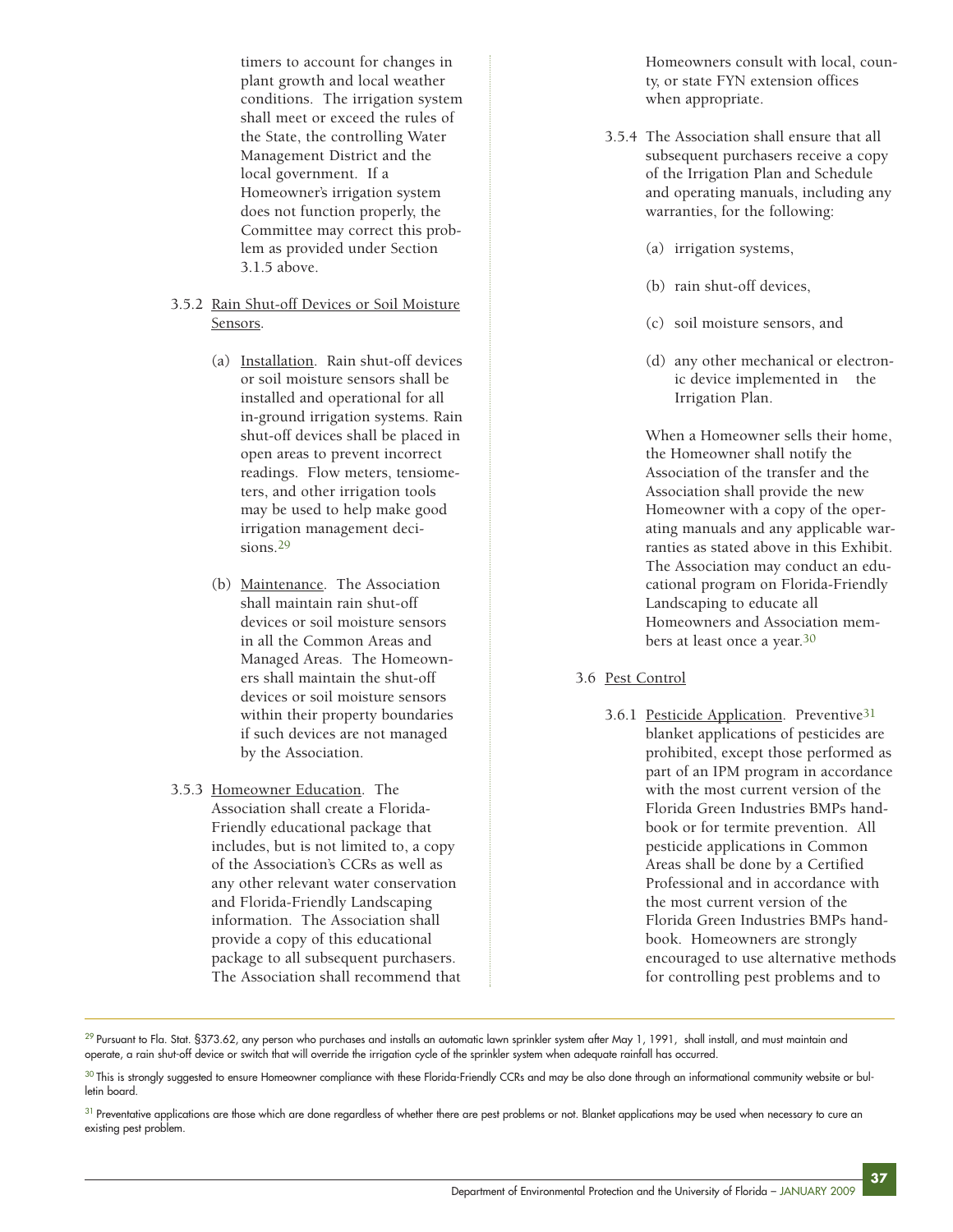follow the most current version of the Florida Yards & Neighborhoods Guide to Florida-Friendly Landscaping. However, all pest control companies servicing a Homeowner's property shall have valid state and county licenses, follow Integrated Pest Management as prescribed in the Florida Green Industries BMPs handbook, and have a valid certification as prescribed in Section 3.2.

### 3.7 Stormwater

- 3.7.1 Reserve Funds for the Stormwater Management System. \_\_\_\_\_\_\_\_\_ % of the initial working capital fund shall be set aside for maintenance and any future repair of the stormwater management system. The amount shall only be used to address issues relating to the stormwater management system.
- 3.7.2 Runoff. The Developer shall not divert roof or structure runoff to drain onto impervious surfaces.32 Homeowners shall not alter roof or structure drainage in any manner that channels runoff onto impervious surfaces<sup>33</sup> and shall comply with the local government, FDEP, and Water Management District requirements for stormwater management including proper erosion and sediment control.
- 3.7.3 Construction and Renovations. During the construction or renovation of a dwelling, the Homeowner or the Homeowner's builder shall control erosion and sedimentation during and after construction, stabilize cleared areas, limit stockpiles, protect stormwater inlets during construction, remove temporary control sys-

tems after construction, and limit the placement of gutters and drains.34 The Homeowner's builder shall comply with the local government, FDEP, and Water Management District requirements for erosion and sediment control.<sup>35</sup> The Association shall not prohibit the following structures and activities including, but not limited to, cisterns, rain barrels, rain gardens, washing cars on lawns and other pervious surfaces, and the use of low-impact development (LID) designs including, but not limited to, curb cuts and swales. Where possible, all construction and renovation shall use LID designs and practices that reduce stormwater runoff. LID designs and practices that reduce stormwater runoff includes, but is not limited to, designs and practices creating curb cuts that direct the flow of runoff to depressional areas and designs and practices adding depressional areas such as rain gardens and swales, including pervious surfaces.

- 3.7.4 Stormwater Management Areas. Any stormwater systems managed by the Association shall follow all regulations or recommendations stipulated by local government, the local Water Management District, and any other applicable agency.36
- 3.7.5 General Stormwater Pollution Prevention. The Association shall not prohibit the following structures and activities including, but not limited to, cisterns, rain barrels, rain gardens, washing cars on lawns and other pervious surfaces, and the use of LID designs including, but not limited to, curb cuts and swales. Where possible, the Association and the

 $^{32}$  Gainesville's current storm water management ordinance states impervious surfaces include but are not limited to driveways, parking lots, patios, decks, walkways, athletic courts, and other similar surfaces: See Ch. 27, Art. V, §27-237—Definitions.

 $33$  Allowing stormwater to drain onto the adjacent landscape reduces the amount of irrigation that is needed to sustain that landscape.

34 Gainesville's development code ordinance on design standards lists precautions to control erosion and sedimentation problems: See Ch. 30, Art II, Subdivision II, 9 §30-27.

35 See Gainesville Ordinance Ch. 30, Article VIII.

 $36$  In general, Water Management Districts do not allow homeowner associations to manage or maintain stormwater ponds unless the association applies for, and meets certain permit criteria. Water Management Districts prefer that local government stormwater utilities manage and maintain stormwater systems if the local government body is willing to take on the monitoring and maintenance of the stormwater pond: See F.A.C. Ch 40C-42.027(1)(2)(4). If an Association does take on the monitoring and maintenance of a stormwater system, then the Water Management District dictates guidelines for permit qualification and maintenance: See F.A.C Ch40C-42.027 and .029. Moreover, many Water management Districts set forth recommended language for covenants and restrictions concerning stormwater maintenance. See Appendix "A" "Recommended Language For Declaration of Covenants and Restrictions" available at [http://www.sjrwmd.com/programs/regulation/rules/pdfs/oprmaint.pdf.](http://www.sjrwmd.com/programs/regulation/rules/pdfs/oprmaint.pdf)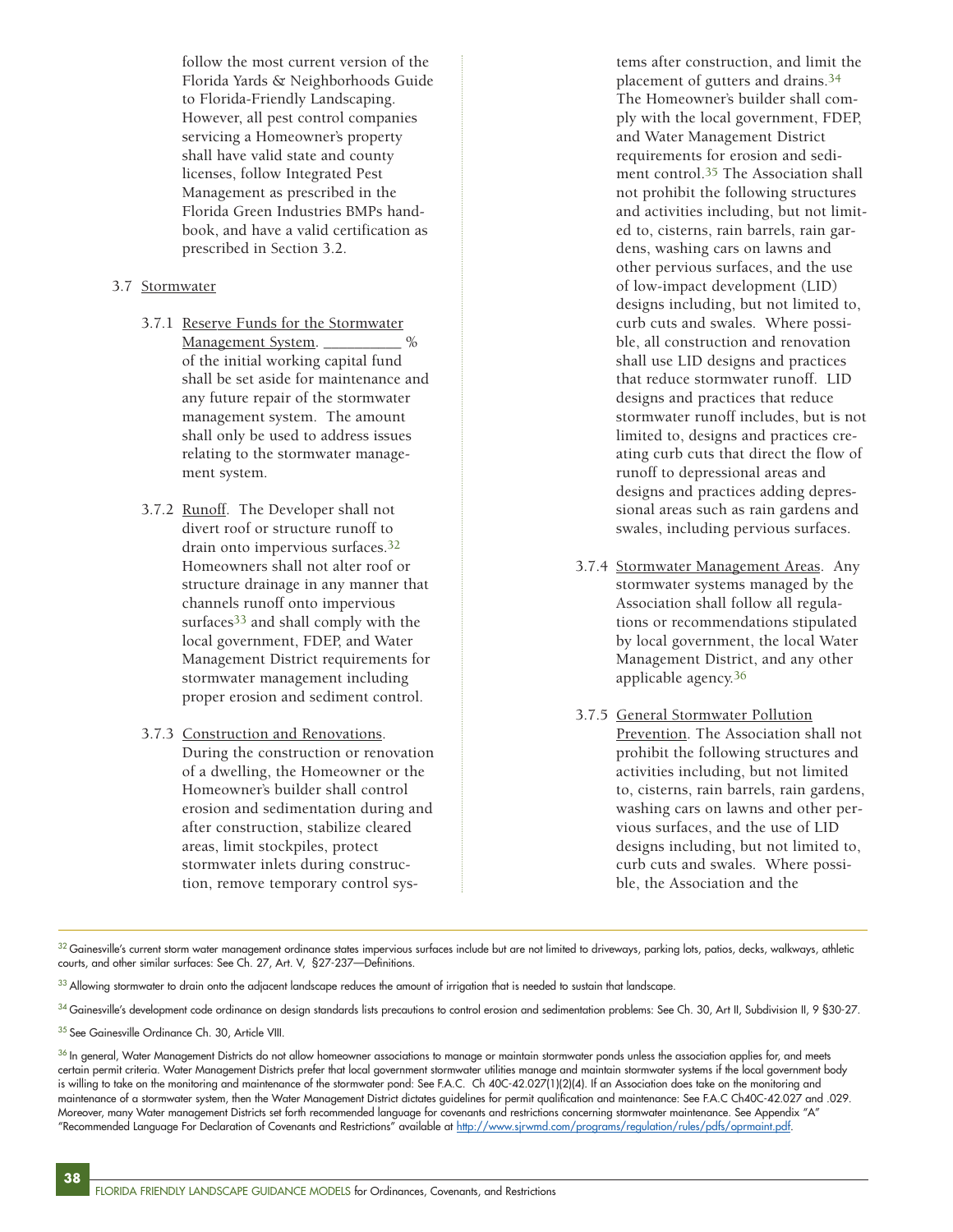Homeowner shall use low-impact development (LID) designs and practices that reduce stormwater runoff. The Association and the Homeowners shall not sweep organic debris, such as leaves or grass, into storm drains or curbs. LID designs and practices that reduce stormwater runoff includes, but is not limited to, designs and practices creating curb cuts that direct the flow of runoff to depressional areas and designs and practices adding depressional areas such as rain gardens and swales, including pervious surfaces.

- 3.8 Pets and Wildlife [Optional]. This section applies to pets and to human treatment of all wild animals anywhere within the Development on both private and common property.37
	- 3.8.1 Pets. All pets shall be confined on a leash, held by and under the physical control of a responsible person at all times when they are outside a Property in the Development. Pets may not harass wildlife attracted to the Development. Pet owners shall pick up after their pets in the Development and appropriately dispose of such wastes in a trash receptacle. All local pet ordinances shall apply.
	- 3.8.2 Hunting and Trapping. Hunting or trapping of any animal is prohibited.
	- 3.8.3 Attracting and Taming Wildlife. Homeowners may not tame, acquire, keep, or confine any form of wildlife. Young or injured wild animals found or acquired cannot be kept or reared, and must be surrendered to a professional rehabilitative care center. Homeowners may attract wildlife by providing habitat that offers cover, water, and food for wildlife. Subject to limitations by the Association, Homeowners may provide the following habitats including native vegetation, bird feeders, nesting boxes, sheltering boxes, garden ponds, and bird baths. Artificial shelters and nesting boxes shall be maintained in good repair and not placed or distributed so

as to create conflicts by harboring non-native species or attracting wildlife in such numbers as to be in conflict with humans. Nest boxes shall be constructed so that they can be cleaned and disinfected at least annually. Garden ponds and birdbaths shall be maintained in good order to prevent the proliferation of noxious insects (such as mosquitoes), toxigenic blue-green algae, bacterial pathogens, or wildlife that could present a problem for people if present in such numbers or places where conflict would occur. Garden ponds and birdbaths shall also be designed child safe in order to prevent accidental drowning by children. For more information on these topics, Homeowners are encouraged to visit the University of Florida's Wildlife Extension Web site at [http://www.wec.ufl.edu/extension.](http://www.wec.ufl.edu/extension)

3.8.4 Killing or Harming Wildlife. Wild animals shall not be purposefully injured. Under some conditions, aversive conditioning (training animals to avoid a conflict situation through the use of unpleasant stimuli) may be used as part of a nuisance control program but never in such a way as to cause or sustain suffering of the animal. Wild animals may be humanely killed to relieve their suffering due to critical injury or illness. The recommended means by which this should be accomplished is euthanasia administered according to veterinary medical standards as established by the American Veterinary Medical Association (AVMA) in their most current guidelines, or other guidelines that have been sanctioned by The Humane Society of the United States (HSUS). Situations of extreme emergency in which human safety or the immediate relief of animal suffering is at issue could warrant exceptions to this requirement. Control of commensal rodents (rats and mice) where federal, state, or local regulation and standards rule; where human health and safety concerns are threatened; and to limit the growth and spread of a population due to human

 $^{37}$  Wildlife portions of this section have been taken from the Draft Community Covenants for Harmony, FL. HSUS/Wildlife.- © Harmony Institute 2001.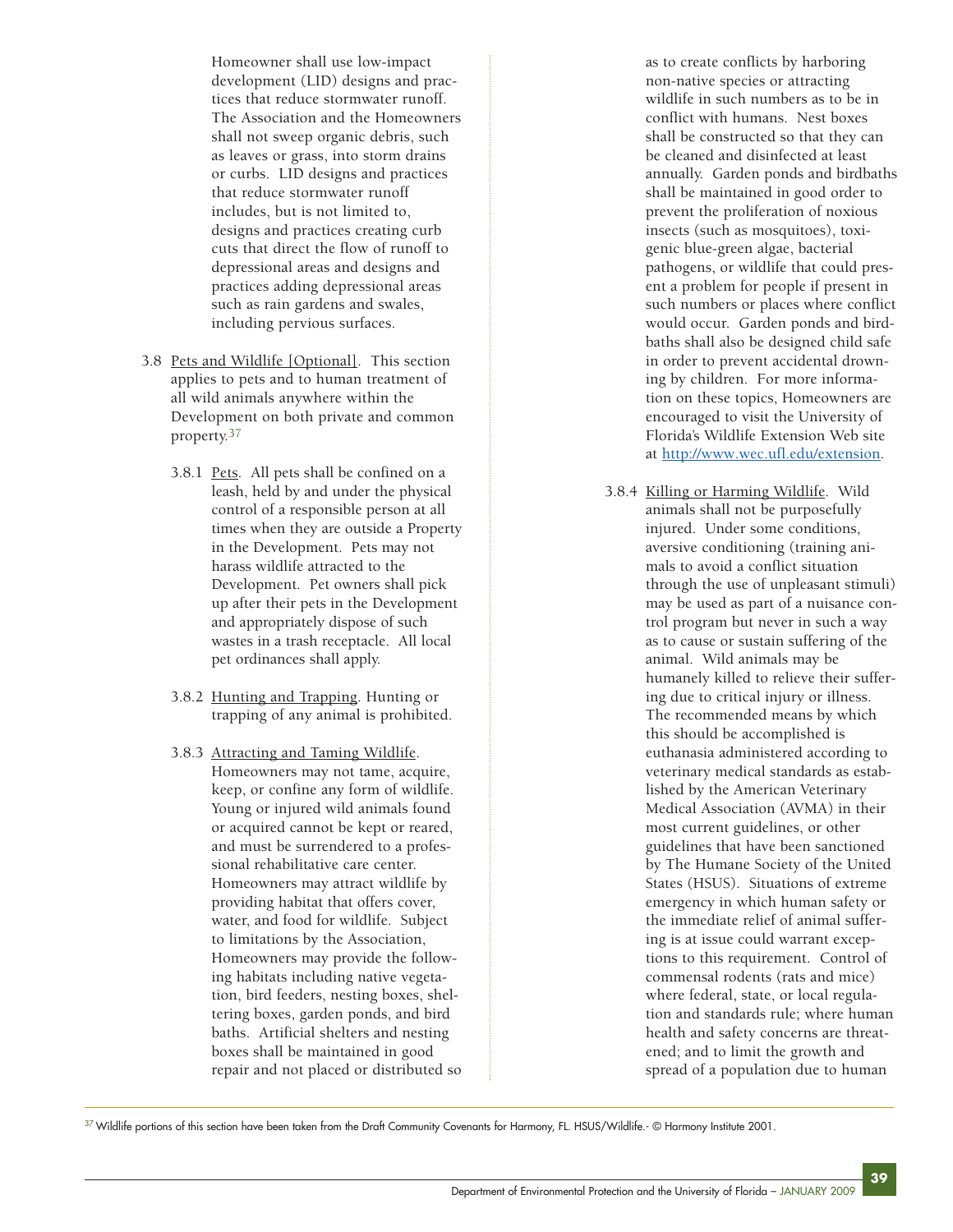causes could also warrant exceptions to this requirement. Lethal control of commensal rodents may be conducted by homeowners or registered pesticide applicators, but must be done in strict accordance to Association guidelines and state laws. The use of glueboard traps under any circumstances is expressly prohibited.

- 3.8.5 Feeding Wildlife. Except as provided by Section 3.8.3 above, feeding wildlife is prohibited. Homeowners recognize that wildlife may be placed at risk by feeding that habituates animals to humans resulting in diminution of an animals' fear or normal caution around humans; by abnormally concentrating animals; by increasing risk of contact between wild animals, humans or pets, and other similar situations. Wildlife may not be indirectly fed by leaving food out for companion animals. Feeding must not lead to conflicts between animals and humans. The Association may recommend proper foods and feeding schedules. The Association may also suspend all bird feeding during any period of increased nuisance wildlife activity. Bird feeders should be limited in type and number. Feeders and human-supplied water sources, including birdbaths, shall be kept clean so that disease is not transmitted. Feeders should be protected from raiding by mammals such as raccoons.
- 3.8.6 Wildlife Conflicts. Resolutions to conflict between humans and wild animals shall first be attempted using nonlethal means, except under extreme and immediate circumstances where human safety or the safety of a companion animal is imminently threatened. Wildlife control, including nonlethal actions, shall not be conducted simply because a homeowner considers the mere presence of a wild animal to be a "pest" or "nuisance." The approach to wildlife conflict resolution shall follow a series of steps.
	- (a) The conflict is identified,

**40**

(b) The species causing it is determined and, if possible, the individual animal is identified,

- (c) Methods to resolve the conflict ranging from least to most invasive and injurious are identified, and
- (d) An action plan that ensures the least injurious and invasive approach suitable is evaluated and undertaken before other measures are considered.

Preferably, human-wildlife conflicts should be resolved by changing human practices (such as trash management and securing stored food), modifying habitats (changing plantings or managing landscapes), and/or structural modifications (fencing or other methods to exclude animals). Whenever practicable, the cause of human-wildlife conflict shall be sought and the conditions or circumstances that led to the conflict shall be removed.

3.8.7 Wildlife Management Plan for Controlling Wildlife Populations. Circumstances may arise where the community has evaluated a conflict situation and agreed to the need to intervene in and control a local population of wild animals (not merely an individual wild animal or small number of wild animals). Substantial and significant need must be demonstrated for human intervention to be considered, and regulations and guidelines established by the Florida Fish and Wildlife Conservation Commission shall be consulted. Alternatives to control including altering human practices (such as waste handling and landscaping) and methods to exclude or repel animals should be undertaken before control measures are considered. Control measures must be undertaken through a wildlife management plan that carefully evaluates the best methods for controlling the specific species of concern and seeks the most humane long-term solution. Plans that require multiple control measures should also include longterm strategies to prevent the recurrence of the need for control measures. Control measures may include humane animal capture and relocation to other natural habitats on the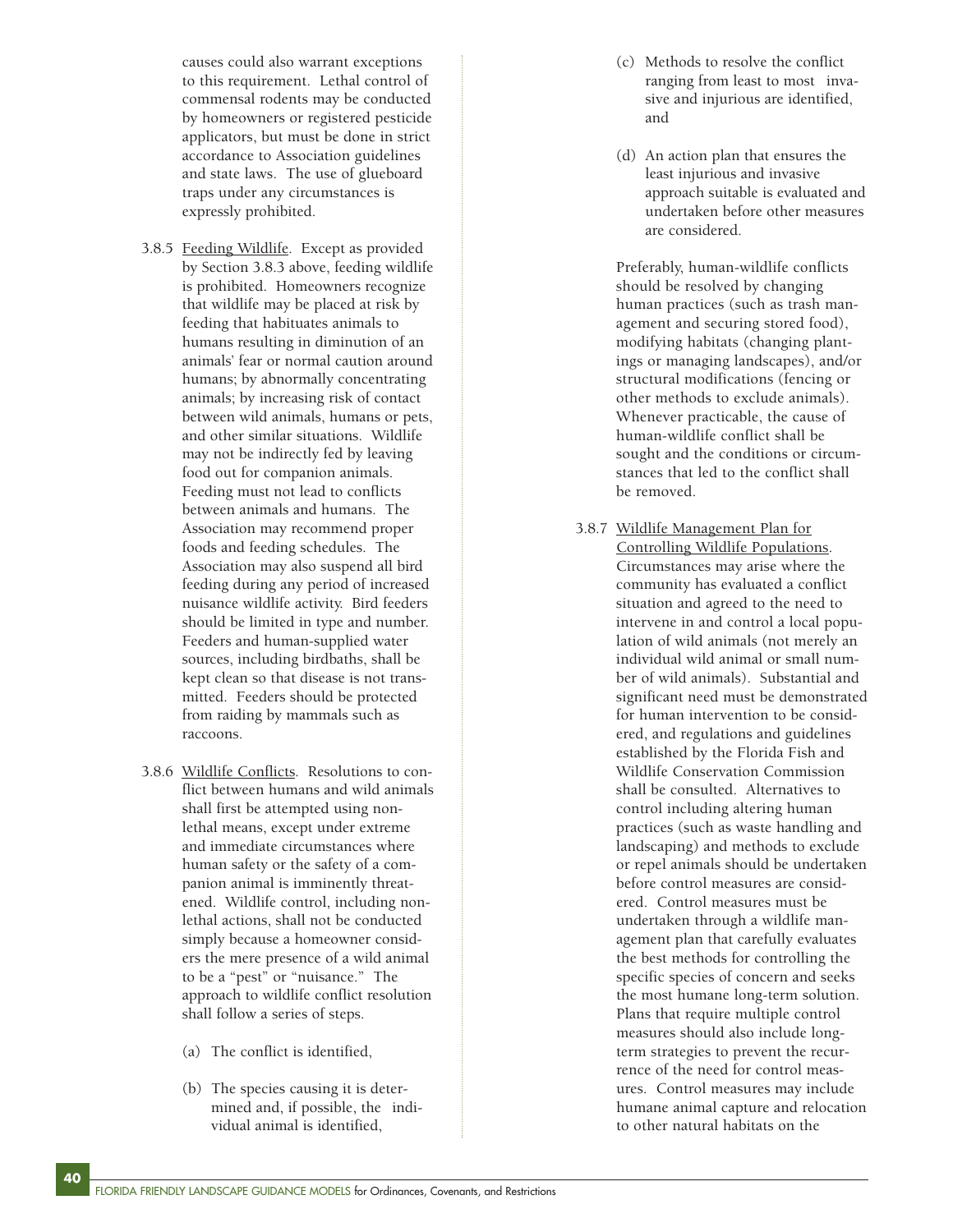property or as allowed by state permitting authorities, reproductive intervention (such as immunocontraception for mammals or egg addling for birds), and other measures reviewed and agreed to be humane by the Association.

3.8.8 Nests and Dens. Nests of native or migratory birds shall not be taken, moved or interfered with in any manner as stipulated under applicable state and federal law. No wild animal den or nest of unprotected bird species may be disturbed, moved, or altered except as part of a planned conflict abatement program (described under Wildlife Conflict or Controlling Wildlife Populations), or under compelling circumstances of human health, safety, or security needs. Young shall not be taken or moved from dens or nests but allowed to mature until they naturally disperse, except where the conditions listed above merit more urgent response. In these circumstances, the family integrity should be maintained by methods to prevent orphaning.

## 3.9 Wildfire Prevention [Optional].38

- 3.9.1 Wildfire Prevention Committee. The Environmental Landscape Review Committee shall either act as a Wildfire Prevention Committee or shall appoint a separate Committee to carry out the wildfire prevention duties set forth in this Section.
- 3.9.2 General Duties of the Wildfire Prevention Committee.
	- (a) Application to Become a FireWise Community.39 Upon initial appointment by the Association, the Wildfire Prevention Committee shall contact a Fire-

Wise representative and apply to become a FireWise Community. If recognized, the Committee shall renew their status annually. If not recognized, the Committee shall address the recognized problems and shall submit a new application annually.

- (b) Wildfire Hazard Assessment of the Community. The Wildfire Prevention Committee shall employ a wildland/urban interface specialist, or a comparative professional, to complete a wildfire hazard assessment and use the assessment to create a Wildfire Hazard Plan that identifies locally agreed-upon solutions that the community can implement.
- (c) List of Recommended Trees and Shrubs. The Wildfire Prevention Committee shall maintain a list of recommended plants resistant to wildfires. Homeowners are strongly encouraged to select plants from this list when installing new flora within 30 feet of a structure  $40$
- (d) Public Workshops. The Wildfire Prevention Committee shall hold a public workshop at least once a year to educate Homeowners about wildfires and preventative maintenance.
- (e) Educational Information. The Association shall provide wildfire prevention information to new and future Homeowners.
- 3.9.3 Fire-Wise Landscaping.
	- (a) Landscaping by the Developer. The Developer shall install

 $38$  This Article is not necessary for communities in areas of Florida that are not prone to wildfires. The Division of Forestry (FDOF) maps areas prone to wildfires, see [http://www.fl-dof.com/wildfire/wf\\_fras.html.](http://www.fl-dof.com/wildfire/wf_fras.html)

 $39$  Administered by the FDOF, Firewise Communities/USA is program in which communities help prevent losses due to wildland/urban interface fire though community education and preventative practices. To become a FireWise Community, a community or neighborhood must submit an application, available at [http://www.firewise.org/usa/.](http://www.firewise.org/usa/)

<sup>&</sup>lt;sup>40</sup> A plant list is available from IFAS at <u>hort.ufl.edu/fyn/list.pdf</u>. or at<http://www.firewise.org/usa/>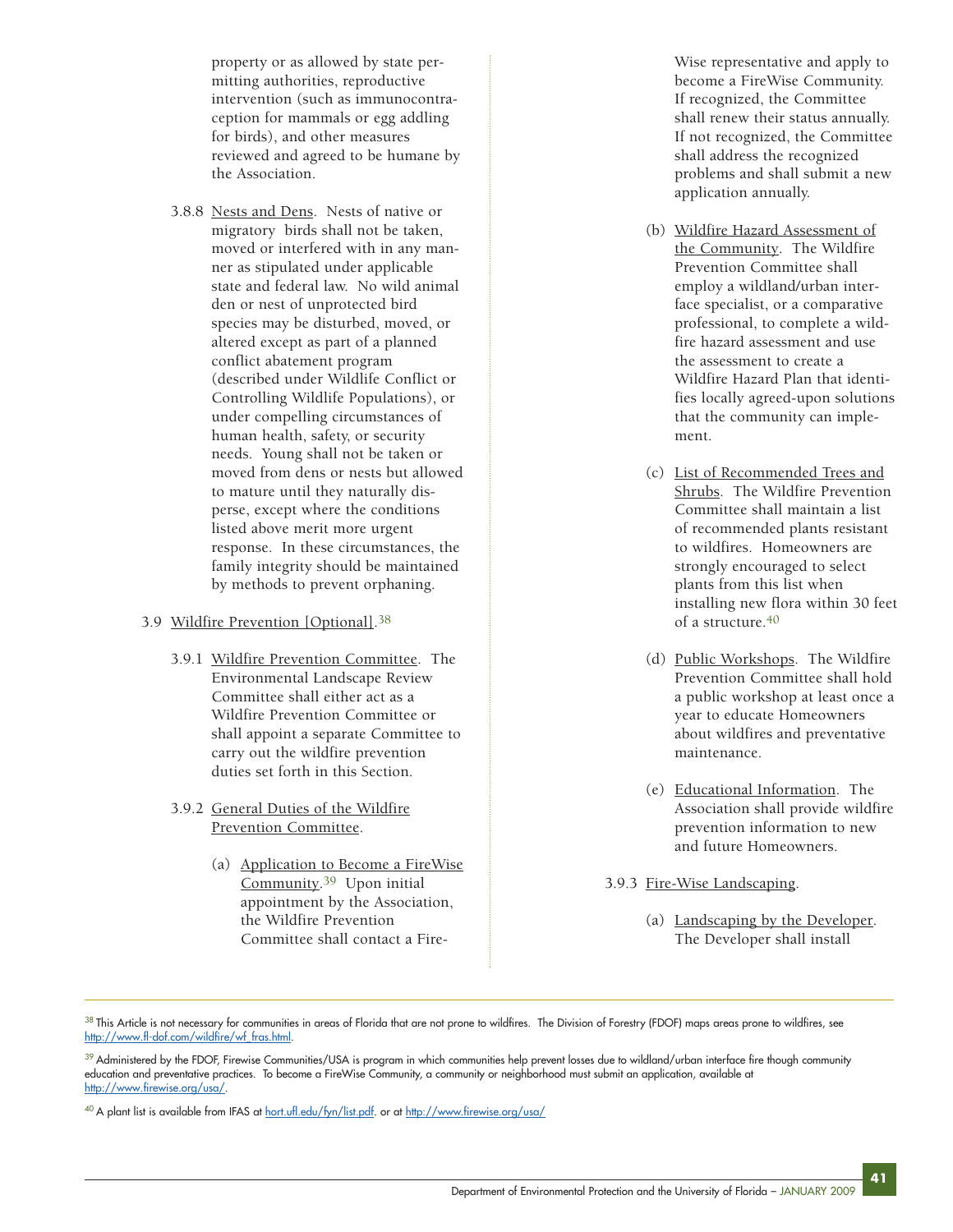landscaping that mitigates the chance of wildfires and shall avoid the use of fire-prone flora.

- (b) Replacement Landscaping. Any Homeowner replacing landscaping or installing new landscaping on private property shall consider the wildfire implications. Any new or replacement landscaping done in Common Areas and Managed Areas should be in accordance with the Wildfire Hazard Plan maintained by the Wildfire Prevention Committee.
- 3.9.4 Prescribed Burning. Before any prescribed burning, the Homeowner shall notify the Wildfire Prevention Committee and the Homeowner's neighbors. The Homeowner shall comply with federal, state, and local regulations, including obtaining a permit from the Florida Division of Forestry.
- 3.9.5 Preventative Maintenance by Homeowners. In addition to other preventive measures, Homeowners are encouraged to:
	- (a) Keep trees and shrubs properly pruned,
	- (b) Remove leaf clutter and dead branches if not used for mulching
	- (c) Dispose or compost cuttings and debris properly and promptly, according to Association and government restrictions,
	- (d) Store firewood away 30 feet away from the house,
	- (e) Maintain the irrigation system,
	- (f) Store and use flammable materials in a proper manner, and
	- (g) Keep gutters clean of debris build-up.

### **4. ASSESSMENTS**

- 4.1 Florida-Friendly Landscaping Capital Fund. The Declarant shall establish a Florida-Friendly Landscaping capital fund for the initial operation of the Committee by collecting a  $\_\_\_\%$  of  $\_\_\_\$  or \$ \_\_\_\_\_\_\_ assessment from each Unit/Lot purchaser at the time of conveyance. Amounts paid into such fund shall not be refundable nor considered as advance payment of regular, special or individual assessments.
- 4.2 Resale Florida-Friendly Landscaping Capital Contribution. Subsequent to the initial sale of a Unit/Lot, upon the conveyance of a Unit/Lot from one person to another, the purchaser of the Unit/Lot shall pay to the Association a "Resale Florida-Friendly Landscaping Capital Contribution." This sum shall be used and applied as a working capital fund, and shall not be refundable or applied as a credit against the Unit Owner's payment of Assessments. The Board shall set the amount of the Resale Florida-Friendly Landscaping Capital Contribution from time to time, but the amount of the Resale Florida-Friendly Landscaping Capital Contribution shall be consistent for the Units/Lots in the Development.

### **5. AMENDMENT PROCEDURES.**

The Association may amend the Florida-Friendly Landscaping Declaration at any time provided that changes are duly announced and posted \_\_\_\_\_ days in advance of the meeting, and two-thirds (2/3) of the Homeowners present at a duly-called meeting vote in favor of the proposed amendment. [Any amendment affecting the Stormwater Management System must have the prior approval of the Water Management District or any applicable governmental entity.]

## **6. FINES FOR VIOLATION OF THE FLORIDA-FRIENDLY LANDSCAPING DECLARATION.**

In the event of a violation of any covenant in this Declaration, the Declarant or Association may suspend the rights of the Homeowner to use Common Areas for a reasonable time. Upon giving a seven (7) day notice to the Homeowner, the Declarant or Association may also levy a rea-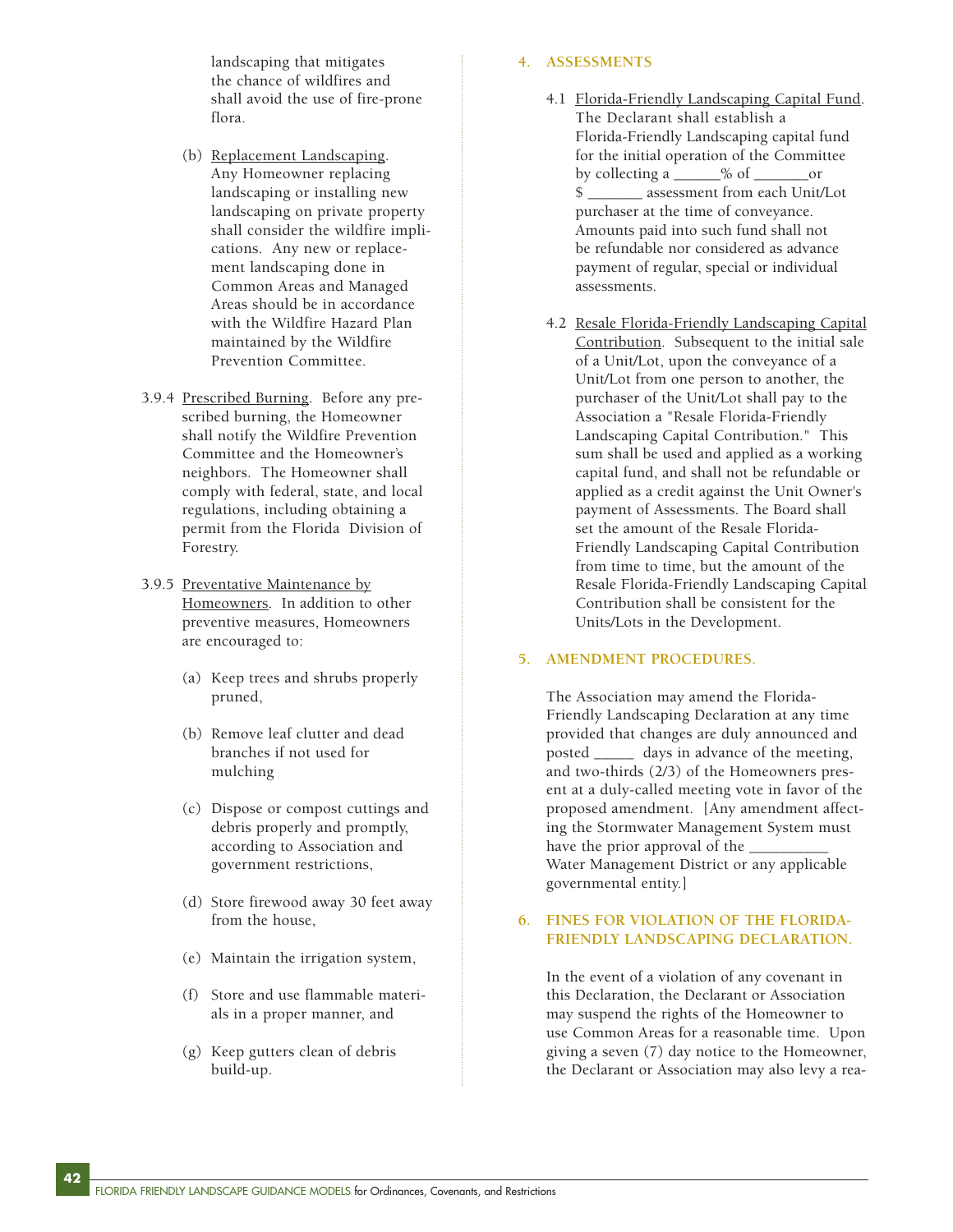sonable fine, not to exceed \$100 per day per violation (not to exceed \$1000 in the aggregate), against the Homeowner.

## **7. RIGHT OF ENTRY.**

The Declarant or Association shall have the right to enter any portion of the Property, including the Homeowner's private property, for

the purposes of determining whether any maintenance is necessary or to ascertain Homeowner's compliance with this Declaration, so long as the entry is made at reasonable times and the Homeowner is given seven (7) days notice. In case of emergency, the Association shall have the right of entry for performing any maintenance or repair so long as a reasonable notice is given.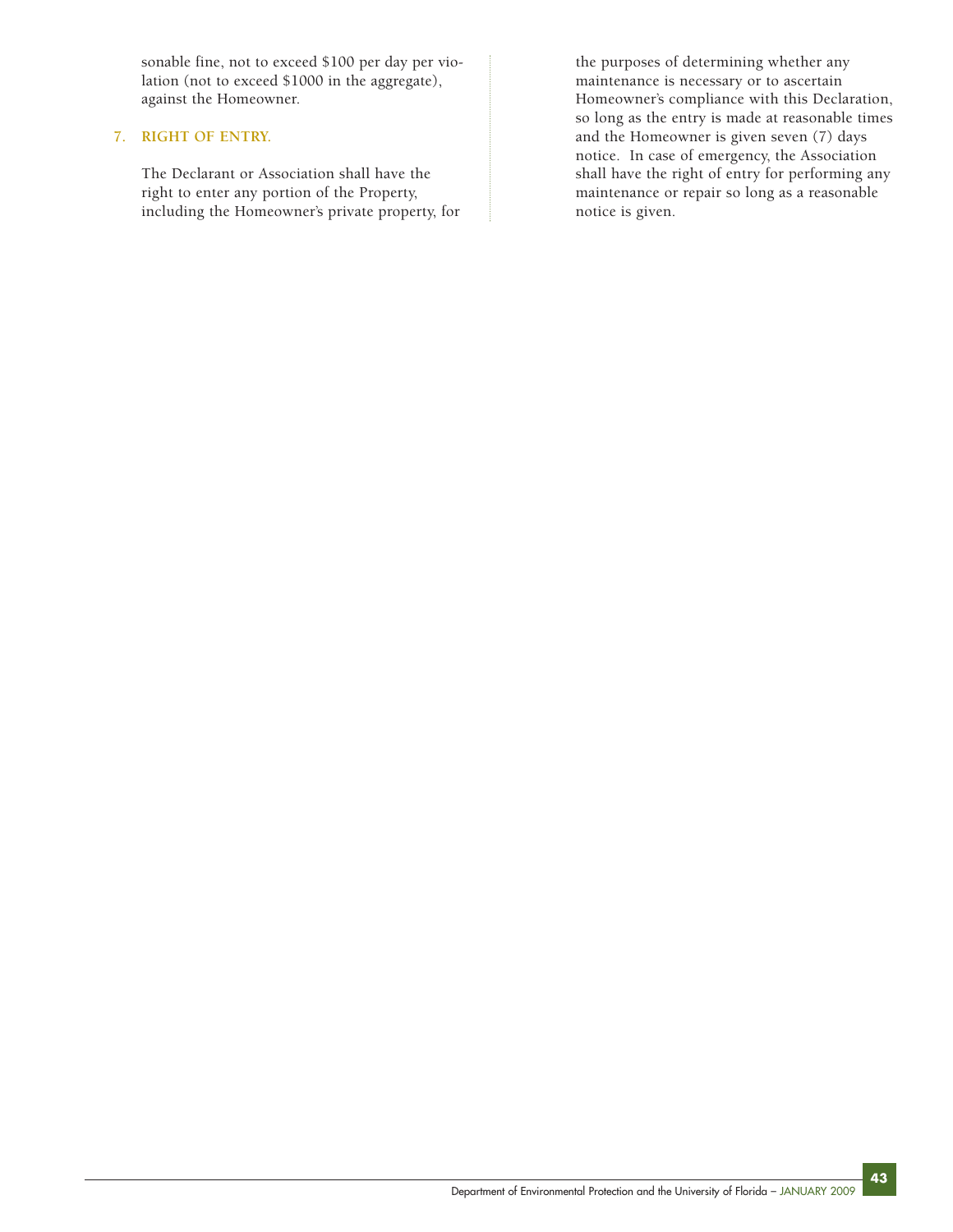| M.<br>٧ |  | × | ٧ |  |
|---------|--|---|---|--|

|  |  | $\frac{1}{1}$            |
|--|--|--------------------------|
|  |  |                          |
|  |  |                          |
|  |  |                          |
|  |  |                          |
|  |  |                          |
|  |  |                          |
|  |  |                          |
|  |  |                          |
|  |  |                          |
|  |  |                          |
|  |  |                          |
|  |  | $\overline{\phantom{0}}$ |
|  |  |                          |
|  |  |                          |
|  |  |                          |
|  |  |                          |
|  |  |                          |
|  |  |                          |
|  |  |                          |
|  |  |                          |
|  |  |                          |
|  |  |                          |
|  |  |                          |
|  |  |                          |
|  |  |                          |
|  |  |                          |
|  |  |                          |
|  |  |                          |
|  |  |                          |
|  |  |                          |
|  |  |                          |
|  |  |                          |
|  |  |                          |
|  |  |                          |
|  |  |                          |
|  |  |                          |
|  |  |                          |
|  |  |                          |
|  |  |                          |
|  |  |                          |
|  |  | ÷                        |
|  |  |                          |
|  |  |                          |
|  |  |                          |
|  |  |                          |
|  |  |                          |
|  |  |                          |
|  |  |                          |
|  |  |                          |
|  |  |                          |
|  |  |                          |
|  |  |                          |
|  |  |                          |
|  |  |                          |
|  |  |                          |
|  |  |                          |
|  |  |                          |
|  |  |                          |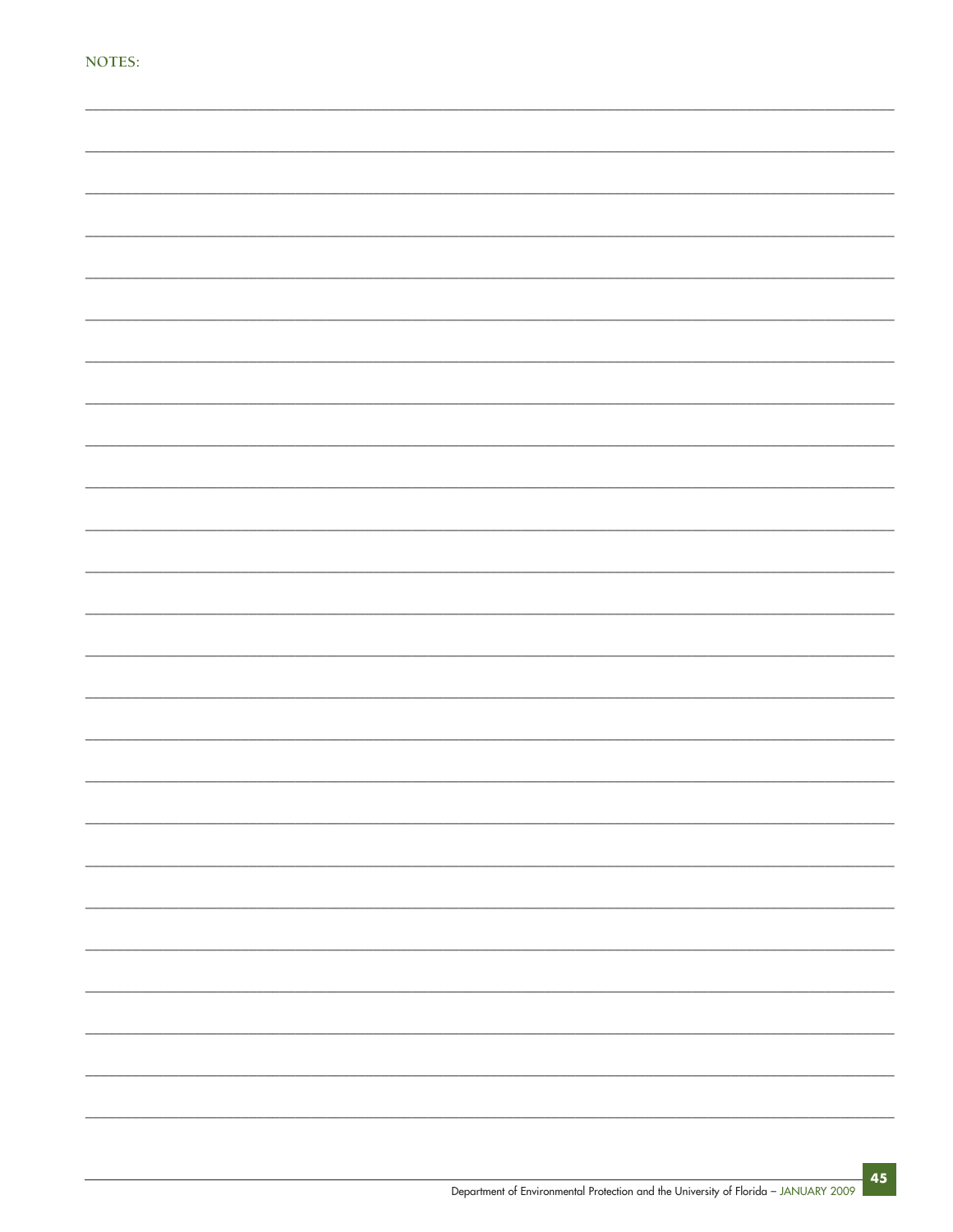| ı |  | r |  |
|---|--|---|--|

|  |  | - |
|--|--|---|
|  |  |   |
|  |  | — |
|  |  |   |
|  |  |   |
|  |  |   |
|  |  |   |
|  |  |   |